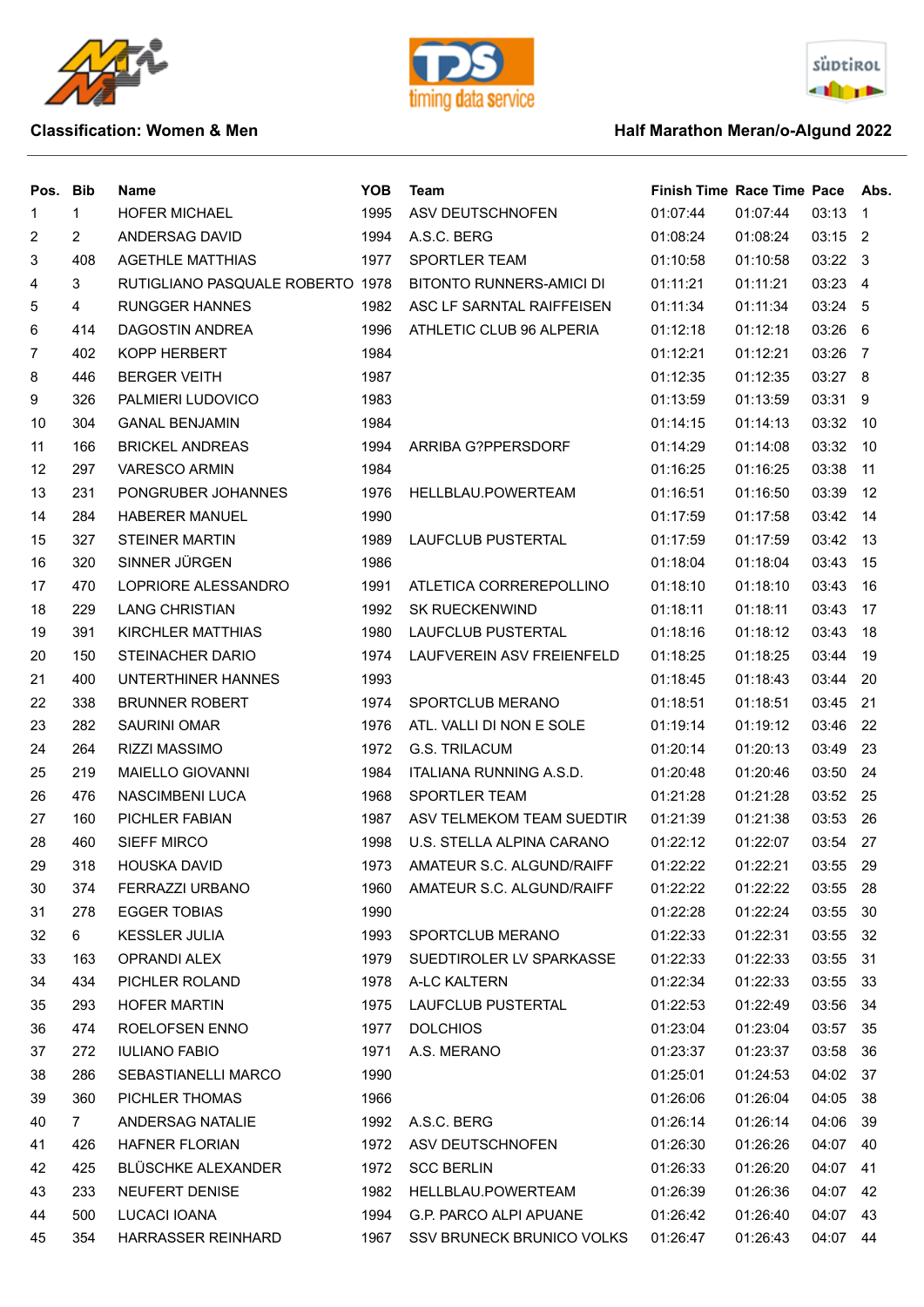





| Pos. | <b>Bib</b>      | Name                         | <b>YOB</b> | Team                            | <b>Finish Time Race Time Pace</b> |          |          | Abs. |
|------|-----------------|------------------------------|------------|---------------------------------|-----------------------------------|----------|----------|------|
| 46   | 8               | SCHWEIGKOFLER ANDREA         | 1984       | SPORTCLUB MERANO                | 01:27:10                          | 01:27:07 | 04:08    | 45   |
| 47   | 11              | THALER EDELTRAUD             | 1966       | ASV TELMEKOM TEAM SUEDTIR       | 01:27:11                          | 01:27:08 | 04:08    | 46   |
| 48   | 165             | <b>GROTTOLO IVANO</b>        | 1964       | ATLETICA ALTO GARDA E LED       | 01:27:17                          | 01:27:16 | 04:09    | 47   |
| 49   | 433             | <b>MONSORNO VALENTINA</b>    | 1994       | U.S. STELLA ALPINA CARANO       | 01:27:22                          | 01:27:18 | 04:09    | 48   |
| 50   | 337             | <b>FISCHNALLER MICHAEL</b>   | 1981       |                                 | 01:27:34                          | 01:27:32 | 04:10    | 49   |
| 51   | 266             | PROSCH ALEXANDER             | 1997       | <b>S.G EISACKTAL RAIFFEISEN</b> | 01:27:41                          | 01:27:38 | 04:10    | 50   |
| 52   | 496             | <b>HAAS WERNER</b>           | 1972       | LG ST.WOLFGANG                  | 01:27:48                          | 01:27:45 | 04:10    | 51   |
| 53   | 12 <sup>2</sup> | DÜRST NICOLE                 | 2001       | SPORTTRENDSHOP RUNNING TE       | 01:27:58                          | 01:27:55 | 04:11    | 52   |
| 54   | 269             | <b>COLPI ANGELA</b>          | 1976       | MARATHON CLUB TRENTO            | 01:28:01                          | 01:27:39 | 04:11    | 51   |
| 55   | 295             | <b>TODESCHI MANUEL</b>       | 1987       | SUEDTIROLER LV SPARKASSE        | 01:28:04                          | 01:28:03 | 04:11    | 53   |
| 56   | 330             | <b>THÖNI HEINRICH</b>        | 1967       |                                 | 01:28:10                          | 01:28:08 | 04:11    | 55   |
| 57   | 345             | <b>OBERHOFER THOMAS</b>      | 1980       |                                 | 01:28:10                          | 01:28:08 | 04:11    | 54   |
| 58   | 250             | <b>KAPPELMAYR ARMIN</b>      | 1978       |                                 | 01:28:37                          | 01:28:22 | 04:13    | 56   |
| 59   | 9               | <b>FRANCHI GIULIA</b>        | 1982       | ATLETICA TRENTO                 | 01:28:42                          | 01:28:40 | 04:13    | 57   |
| 60   | 103             | <b>BUSIN RICCARDO</b>        | 1970       | A.S.D. MACURI TEAM              | 01:28:58                          | 01:28:56 | 04:14    | 58   |
| 61   | 346             | DELLANTONIO MARCO            | 1983       | U.S. DOLOMITICA ASD             | 01:28:59                          | 01:28:47 | 04:14    | 59   |
| 62   | 331             | PIRCHER FABIAN               | 1986       |                                 | 01:29:01                          | 01:28:55 | 04:14    | 60   |
| 63   | 350             | <b>GERSTGRASSER BERNHARD</b> | 1967       | SPORTCLUB MERANO                | 01:29:01                          | 01:28:58 | 04:14    | 61   |
| 64   | 406             | SIEBENFOECHER MARKUS         | 1985       | ASV TELMEKOM TEAM SUEDTIR       | 01:29:02                          | 01:28:56 | 04:14    | 62   |
| 65   | 343             | PLATZGUMMER HELMUT           | 1960       | ASC LAAS RAIFFEISEN             | 01:29:08                          | 01:29:06 | 04:14    | 63   |
| 66   | 444             | <b>MAYR TOBIAS</b>           | 2002       | A.S. MERANO                     | 01:29:20                          | 01:29:16 | 04:15    | 64   |
| 67   | 443             | <b>MAYR MICHAEL</b>          | 1975       |                                 | 01:29:30                          | 01:29:28 | 04:15    | 65   |
| 68   | 301             | <b>SCHNECK UTE</b>           | 1964       | <b>TV SPAICHINGEN</b>           | 01:29:31                          | 01:29:28 | 04:15    | 66   |
| 69   | 140             | <b>MERANER ERICH</b>         | 1973       | A.S.D.SSV BRIXEN                | 01:29:39                          | 01:29:29 | 04:15    | 67   |
| 70   | 398             | <b>BERGER HEINZ</b>          | 1969       | <b>ASC NEUGRIES</b>             | 01:29:43                          | 01:29:38 | 04:16    | 68   |
| 71   | 488             | DELFINO MANUEL               | 1978       |                                 | 01:29:44                          | 01:29:39 | 04:16    | 69   |
| 72   | 161             | PIRCHER ANDREAS              | 1961       | A.S.D. SUEDTIROL TEAM CLU       | 01:29:50                          | 01:29:49 | 04:16    | 70   |
| 73   | 347             | SULLMANN GÜNTHER             | 1981       |                                 | 01:29:52                          | 01:29:47 | 04:16    | 71   |
| 74   | 127             | EICHLER GEORG                | 1991       | <b>TSV KUPPINGEN</b>            | 01:29:52                          | 01:29:49 | 04:16    | 72   |
| 75   | 493             | ACHMUELLER HERMANN           | 1971       | LAUFCLUB PUSTERTAL              | 01:29:56                          | 01:29:56 | 04:16    | - 73 |
| 76   | 162             | <b>HOFER HELMUT</b>          | 1976       |                                 | 01:30:00                          | 01:29:54 | 04:16    | 74   |
| 77   | 463             | <b>MUIGG PETER</b>           | 1955       | <b>SV BAUMKIRCHEN</b>           | 01:30:03                          | 01:29:44 | 04:17    | - 71 |
| 78   | 363             | <b>FRANZIN FABIO</b>         | 1965       | ATLETICA ROTALIANA              | 01:30:11                          | 01:30:04 | 04:17    | 75   |
| 79   | 473             | BORTOLOTTI ALESSANDRO        | 1980       | ASS.SPORT.DILETTANT.DRIBB       | 01:30:20                          | 01:30:06 | 04:17    | 76   |
| 80   | 412             | DE MARCHI STEFANO            | 1989       |                                 | 01:30:51                          | 01:30:44 | 04:19    | 77   |
| 81   | 305             | <b>CRAZZOLARA PHILIPP</b>    | 1999       |                                 | 01:31:08                          | 01:31:01 | 04:20    | 78   |
| 82   | 235             | <b>SCHNEIDER PHIL</b>        | 1994       | HELLBLAU.POWERTEAM              | 01:31:30                          | 01:31:18 | 04:21    | 79   |
| 83   | 353             | STADER FLORIAN               | 1957       | <b>SSF BONN</b>                 | 01:31:34                          | 01:31:27 | 04:21    | 80   |
| 84   | 395             | <b>BURGER ELMAR</b>          | 1973       | SPORTCLUB MERANO                | 01:31:44                          | 01:31:41 | 04:21    | 81   |
| 85   | 208             | SPIESS FLORIAN               | 1995       | ASC LF SARNTAL RAIFFEISEN       | 01:31:48                          | 01:31:39 | 04:22    | 82   |
| 86   | 281             | <b>CARICCHIA FRANCESCO</b>   | 1982       | PODISTICA SAMMARITANA A.S.      | 01:31:57                          | 01:31:48 | 04:22    | 83   |
| 87   | 147             | <b>BELLISARIO GIANLUCA</b>   | 1976       | LISPHERA                        | 01:32:02                          | 01:31:49 | 04:22    | 84   |
| 88   | 319             | <b>BALDAUF GERLINDE</b>      | 1974       | ASV RENNERCLUB VINSCHGAU        | 01:32:06                          | 01:32:04 | 04:22    | 85   |
| 89   | 211             | <b>BRAUNHOFER WILFRIED</b>   | 1964       | LAUFVEREIN ASV FREIENFELD       | 01:32:11                          | 01:32:08 | 04:23    | 86   |
| 90   | 267             | <b>SCRINZI TANJA</b>         | 1997       | S.G EISACKTAL RAIFFEISEN        | 01:32:22                          | 01:32:19 | 04:23 87 |      |
|      |                 |                              |            |                                 |                                   |          |          |      |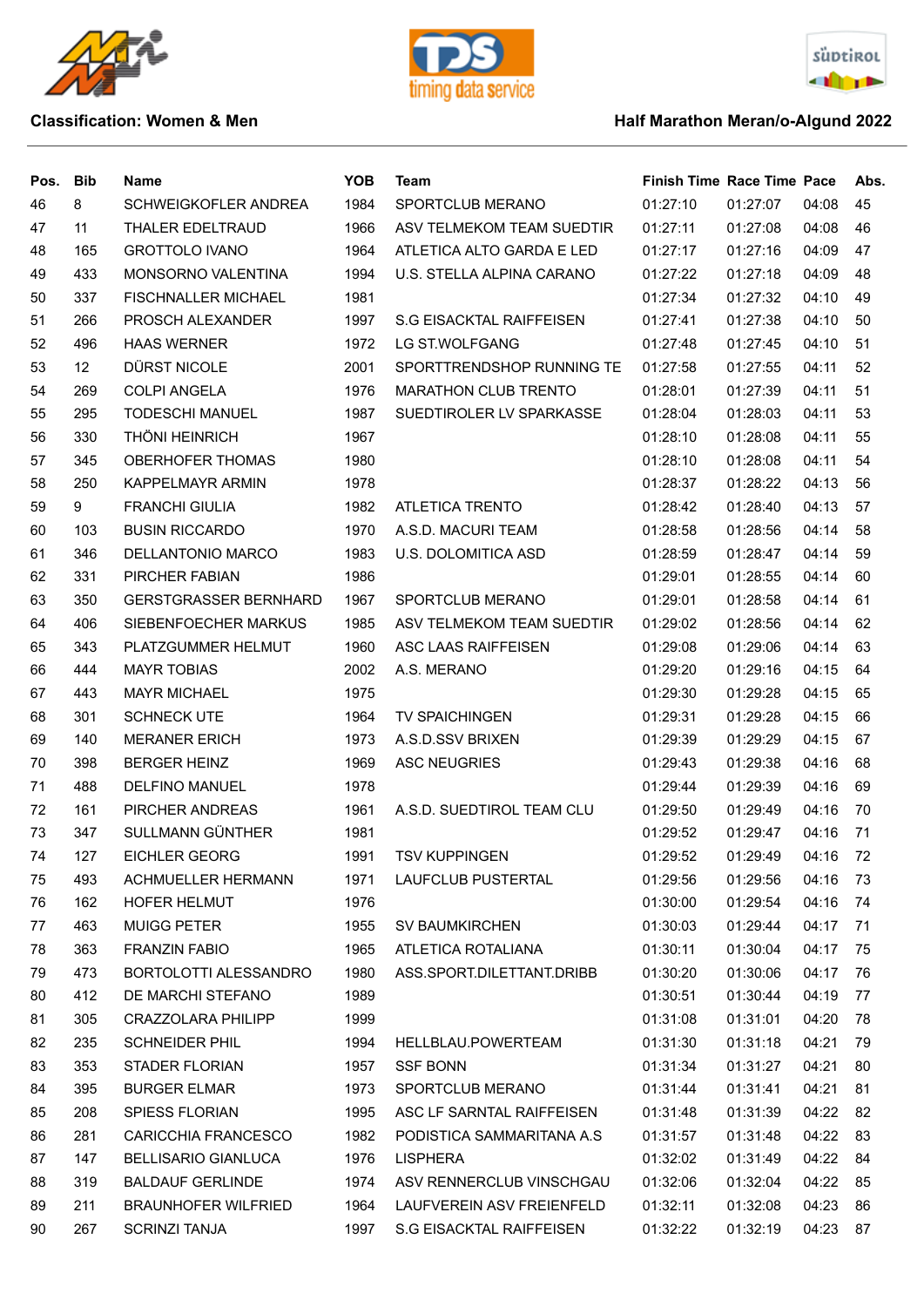





| Pos. | <b>Bib</b> | <b>Name</b>                 | <b>YOB</b> | Team                            | <b>Finish Time Race Time Pace</b> |          |       | Abs. |
|------|------------|-----------------------------|------------|---------------------------------|-----------------------------------|----------|-------|------|
| 91   | 387        | <b>ROSSI MARTINO</b>        | 1958       | SUEDTIROLER LV SPARKASSE        | 01:32:55                          | 01:32:52 | 04:25 | 88   |
| 92   | 236        | STOPPEL GERNOT              | 1968       | HELLBLAU.POWERTEAM              | 01:33:24                          | 01:33:21 | 04:26 | 89   |
| 93   | 385        | PÖHL STEFAN                 | 1967       | LAUFVEREIN ASV FREIENFELD       | 01:33:31                          | 01:33:29 | 04:26 | 90   |
| 94   | 379        | <b>LAZZARO ANDREA</b>       | 1999       | <b>MARATHON CLUB TRENTO</b>     | 01:33:42                          | 01:33:26 | 04:27 | 91   |
| 95   | 10         | PIRCHER PETRA               | 1971       | ASC LAAS RAIFFEISEN             | 01:33:55                          | 01:33:53 | 04:28 | 92   |
| 96   | 307        | OBERHÖLLER RAINALD FRANZ    | 1975       | ASC LF SARNTAL RAIFFEISEN       | 01:34:02                          | 01:33:54 | 04:28 | 93   |
| 97   | 475        | <b>FILIPPI GIORGIA</b>      | 1974       | <b>GS VALSUGANA TRENTINO</b>    | 01:34:06                          | 01:34:00 | 04:28 | 94   |
| 98   | 361        | RANA FRANCESCO              | 1980       | <b>S.G EISACKTAL RAIFFEISEN</b> | 01:34:09                          | 01:34:00 | 04:28 | 96   |
| 99   | 253        | <b>BOEHME ROLAND</b>        | 1965       | <b>BSV FLUGHAFEN MÜNCHEN</b>    | 01:34:09                          | 01:34:01 | 04:28 | 95   |
| 100  | 432        | <b>WEISSENSTEINER ALEX</b>  | 1974       | <b>ASC NEUGRIES</b>             | 01:34:12                          | 01:34:00 | 04:28 | 97   |
| 101  | 469        | <b>BONINSEGNA SERGIO</b>    | 1957       | SPORTCLUB MERANO                | 01:34:28                          | 01:34:25 | 04:29 | 98   |
| 102  | 299        | <b>NETTIS GIANLUCA</b>      | 1974       | <b>LISPHERA</b>                 | 01:35:02                          | 01:34:54 | 04:31 | 100  |
| 103  | 428        | PILSER HUBERT               | 1962       | ASV RENNERCLUB VINSCHGAU        | 01:35:02                          | 01:34:57 | 04:31 | 99   |
| 104  | 300        | DI MATTEO VITTORIO          | 1961       | <b>CUS BERGAMO ASD</b>          | 01:35:18                          | 01:35:11 | 04:32 | 101  |
| 105  | 376        | <b>VALENTINI CLAUDIO</b>    | 1970       | ATL. VALLI DI NON E SOLE        | 01:35:24                          | 01:35:16 | 04:32 | 102  |
| 106  | 448        | <b>BORTOLOTTI TIZIANO</b>   | 1977       | U.S. STELLA ALPINA CARANO       | 01:35:26                          | 01:35:15 | 04:32 | 103  |
| 107  | 421        | <b>SANTINI ANNA</b>         | 2000       | U.S.D. CERMIS                   | 01:35:32                          | 01:35:31 | 04:32 | 104  |
| 108  | 464        | <b>GOEGELE GEORG</b>        | 1981       | SPORTCLUB MERANO                | 01:35:41                          | 01:35:32 | 04:33 | 105  |
| 109  | 171        | <b>NEGRINI FEDERICO</b>     | 1984       | A.S. LANZADA                    | 01:36:06                          | 01:35:52 | 04:34 | 106  |
| 110  | 186        | HÖLLER JOSEF                | 1958       | ASV RENNERCLUB VINSCHGAU        | 01:36:08                          | 01:36:06 | 04:34 | 107  |
| 111  | 180        | <b>FOGAROLLI ANGELA</b>     | 1978       | TRENTINO RUNNING TEAM           | 01:36:27                          | 01:36:22 | 04:35 | 108  |
| 112  | 317        | <b>BOTTONELLI JACOPO</b>    | 1996       | A.S. MERANO                     | 01:36:34                          | 01:36:32 | 04:35 | 109  |
| 113  | 123        | <b>AZZOLINI MATTEO</b>      | 1980       |                                 | 01:36:38                          | 01:36:35 | 04:35 | 110  |
| 114  | 455        | <b>BAUR ALEXANDER</b>       | 1973       | LAUFCLUB PUSTERTAL              | 01:36:42                          | 01:36:34 | 04:36 | 111  |
| 115  | 158        | KOEHL KONRAD                | 1958       | ASV DEUTSCHNOFEN                | 01:36:59                          | 01:36:45 | 04:36 | 112  |
| 116  | 449        | <b>BONELLI ALESSIO</b>      | 1972       | U.S. STELLA ALPINA CARANO       | 01:37:10                          | 01:37:03 | 04:37 | 113  |
| 117  | 368        | <b>THALER KAROLINA ROSA</b> | 1972       | ASC LF SARNTAL RAIFFEISEN       | 01:37:11                          | 01:37:05 | 04:37 | 114  |
| 118  | 214        | <b>MAIR HANS</b>            | 1969       | <b>BSV FLUGHAFEN MÜNCHEN</b>    | 01:37:16                          | 01:37:09 | 04:37 | 116  |
| 119  | 230        | <b>GUTSCHE THOMAS</b>       | 1977       | BSV FLUGHAFEN MÜNCHEN           | 01:37:16                          | 01:37:09 | 04:37 | 115  |
| 120  | 419        | <b>PARISI GIUSEPPE</b>      | 1985       |                                 | 01:37:29                          | 01:37:12 | 04:38 | 117  |
| 121  | 389        | PFOESTL URSULA              | 1967       | A.S. MERANO                     | 01:37:37                          | 01:37:16 | 04:38 | 118  |
| 122  | 232        | <b>LOCHMANN ALOIS</b>       | 1974       |                                 | 01:37:41                          | 01:37:31 | 04:38 | 119  |
| 123  | 224        | <b>SERAFINI DAVIDE</b>      | 1983       |                                 | 01:37:44                          | 01:37:23 | 04:38 | 120  |
| 124  | 499        | <b>HEYDORN DENIS</b>        | 1972       | LC DÜBENER HEIDE                | 01:37:53                          | 01:37:46 | 04:39 | 121  |
| 125  | 111        | DATHE CARSTEN               | 1966       | SFD 75 DÜSSELDORF               | 01:37:56                          | 01:37:48 | 04:39 | 122  |
| 126  | 411        | <b>BECK HANNE</b>           | 1974       | <b>SKICLUB PARTENKIRCHEN</b>    | 01:37:56                          | 01:37:50 | 04:39 | 123  |
| 127  | 182        | <b>HAMBROCK MATTHIAS</b>    | 1969       | <b>SCC BERLIN</b>               | 01:37:57                          | 01:37:45 | 04:39 | 124  |
| 128  | 227        | <b>KUEN ROLAND</b>          | 1964       |                                 | 01:38:00                          | 01:38:00 | 04:39 | 125  |
| 129  | 453        | <b>LANZ KONRAD</b>          | 1960       | A.S.V. NIEDERDORF RAIFFEI       | 01:38:29                          | 01:38:25 | 04:41 | 126  |
| 130  | 205        | MÜLLER STEFAN               | 1961       | <b>LG WELFEN</b>                | 01:38:36                          | 01:38:23 | 04:41 | 127  |
| 131  | 259        | SIMON JOSY                  | 1933       | LG ST.WOLFGANG                  | 01:38:40                          | 01:38:23 | 04:41 | 129  |
| 132  | 440        | <b>GEIDA JÖRG</b>           | 1977       | SV TUSSENHAUSEN                 | 01:38:49                          | 01:38:33 | 04:42 | 128  |
| 133  | 125        | LAZZARINI SIMONE            | 1989       |                                 | 01:38:51                          | 01:38:37 | 04:42 | 129  |
| 134  | 216        | <b>HRUSCHKA FRITZ</b>       | 1962       | <b>ESV TREUCHTLINGEN RT</b>     | 01:38:52                          | 01:38:52 | 04:42 | 130  |
| 135  | 291        | <b>LAUBE ANDRE</b>          | 1975       | TEAM ERDINGER ALKOHOLFREI       | 01:38:57                          | 01:38:48 | 04:42 | 131  |
|      |            |                             |            |                                 |                                   |          |       |      |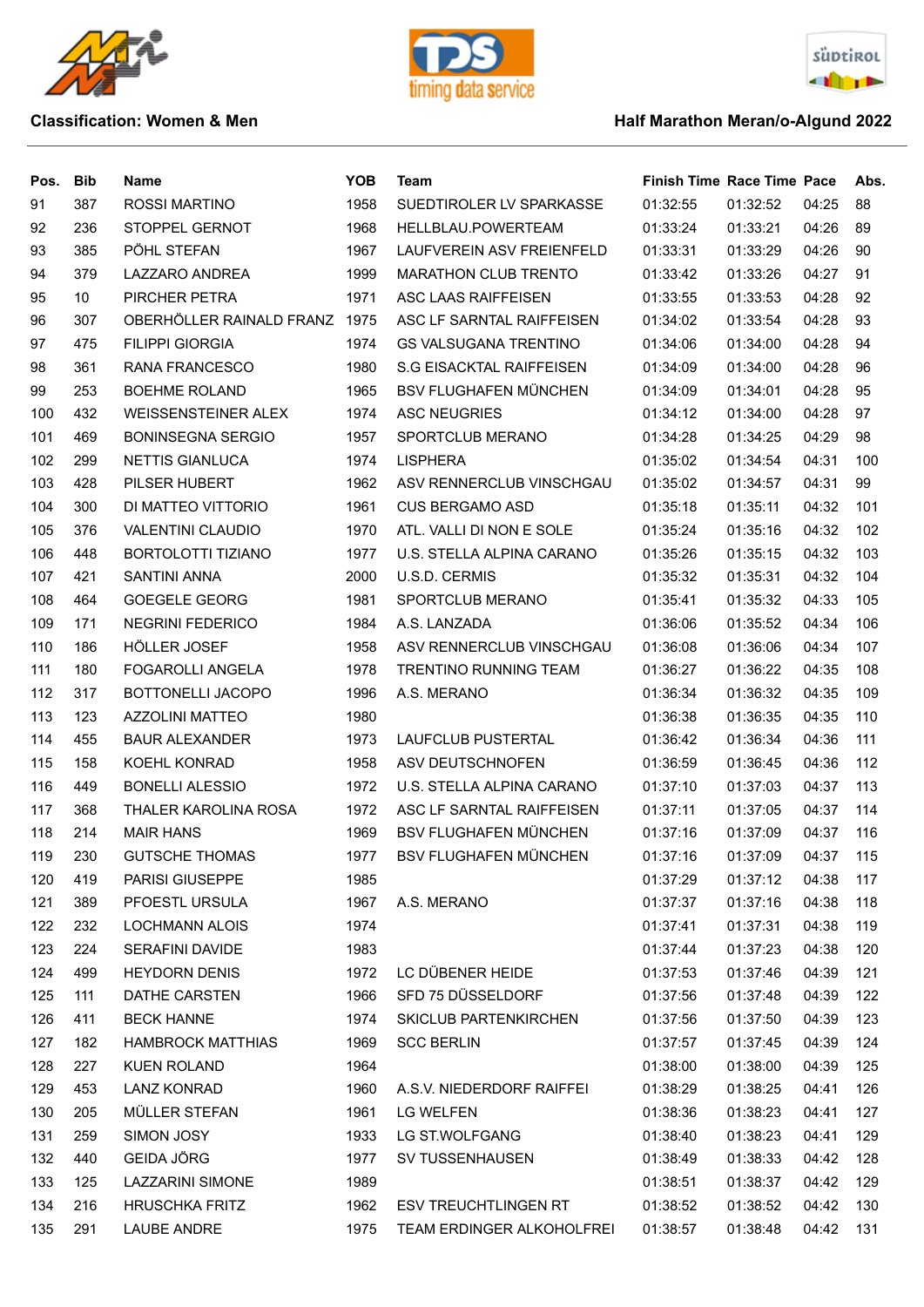





| Pos. | <b>Bib</b> | <b>Name</b>                | <b>YOB</b> | <b>Team</b>                 | <b>Finish Time Race Time Pace</b> |          |       | Abs. |
|------|------------|----------------------------|------------|-----------------------------|-----------------------------------|----------|-------|------|
| 136  | 439        | <b>ZECHER MARK</b>         | 1967       | SV STAUFENBERG              | 01:38:59                          | 01:38:52 | 04:42 | 132  |
| 137  | 494        | STRINGARI STEFANO          | 1975       | A.S.D. TRIATHLON 3V         | 01:39:00                          | 01:38:46 | 04:42 | 133  |
| 138  | 462        | <b>MAHLKNECHT EGON</b>     | 1977       | A-LC KALTERN                | 01:39:32                          | 01:39:15 | 04:44 | 134  |
| 139  | 452        | <b>GUFLER DANIEL</b>       | 1980       |                             | 01:39:33                          | 01:39:27 | 04:44 | 135  |
| 140  | 377        | <b>LARCHER KLAUS</b>       | 1977       |                             | 01:39:39                          | 01:39:33 | 04:44 | 136  |
| 141  | 126        | <b>GREGORI GIORGIO</b>     | 1965       | ASD SUBBIANO MARATHON       | 01:39:46                          | 01:39:37 | 04:44 | 137  |
| 142  | 262        | <b>MOSSYRSCH PETER</b>     | 1966       |                             | 01:39:55                          | 01:39:45 | 04:45 | 138  |
| 143  | 378        | <b>HORRER LEOPOLD</b>      | 1962       |                             | 01:40:12                          | 01:40:07 | 04:45 | 139  |
| 144  | 146        | <b>THALER MONIKA</b>       | 1976       | ASV JENESIEN SOLTNFLITZER   | 01:40:15                          | 01:40:11 | 04:46 | 140  |
| 145  | 477        | <b>HEULMANNS BERNHARD</b>  | 1969       | <b>SFC ERKELENZ</b>         | 01:40:17                          | 01:40:11 | 04:46 | 141  |
| 146  | 380        | LAZZARO MASSIMO            | 1960       | <b>MARATHON CLUB TRENTO</b> | 01:40:27                          | 01:40:12 | 04:46 | 142  |
| 147  | 202        | DOMMEL NORMA               | 1970       | <b>SCC BERLIN</b>           | 01:40:27                          | 01:40:16 | 04:46 | 143  |
| 148  | 209        | FERRATO ALBERTO            | 1977       |                             | 01:40:34                          | 01:40:13 | 04:47 | 144  |
| 149  | 212        | <b>BETTINI MORENO</b>      | 1984       |                             | 01:40:34                          | 01:40:13 | 04:47 | 145  |
| 150  | 466        | <b>RIER THOMAS</b>         | 1969       | SUEDTIROLER LV SPARKASSE    | 01:40:50                          | 01:40:37 | 04:47 | 146  |
| 151  | 234        | <b>RIMMELE KRISTINA</b>    | 1994       | HELLBLAU.POWERTEAM          | 01:41:00                          | 01:40:48 | 04:48 | 147  |
| 152  | 325        | <b>BONADIO RAFFAELE</b>    | 1973       |                             | 01:41:04                          | 01:40:51 | 04:48 | 148  |
| 153  | 196        | HÄSELE VERENA              | 1993       | <b>SC BREITENWANG</b>       | 01:41:05                          | 01:40:59 | 04:48 | 149  |
| 154  | 197        | <b>HÄSELE MICHAEL</b>      | 1961       | <b>SC BREITENWANG</b>       | 01:41:07                          | 01:41:00 | 04:48 | 150  |
| 155  | 322        | MITTERRUTZNER NATALIE      | 1986       |                             | 01:41:12                          | 01:41:06 | 04:48 | 151  |
| 156  | 143        | <b>RIER ANGELIKA</b>       | 1983       |                             | 01:41:27                          | 01:41:12 | 04:49 | 152  |
| 157  | 458        | <b>TESTA GIANLUCA</b>      | 1985       |                             | 01:41:32                          | 01:41:08 | 04:49 | 153  |
| 158  | 424        | <b>BLÜSCHKE BETTINA</b>    | 1974       | <b>SCC BERLIN</b>           | 01:41:36                          | 01:37:54 | 04:49 | 127  |
| 159  | 201        | <b>MEDERER PETER</b>       | 1972       | LAUFTREFF-FUNRUNNERS-NEUM   | 01:41:45                          | 01:41:35 | 04:50 | 154  |
| 160  | 332        | HUTER SAMUEL               | 1989       | <b>TC FLIEß</b>             | 01:41:55                          | 01:41:37 | 04:50 | 155  |
| 161  | 280        | <b>LEHMEIER SEBASTIAN</b>  | 1984       | <b>SV SCHAMBACH</b>         | 01:42:03                          | 01:42:03 | 04:51 | 156  |
| 162  | 359        | ROMEO MARCO                | 1990       |                             | 01:42:07                          | 01:42:00 | 04:51 | 157  |
| 163  | 283        | <b>FERRARI SIMONE</b>      | 1970       |                             | 01:42:14                          | 01:42:00 | 04:51 | 158  |
| 164  | 308        | <b>HELL THOMAS</b>         | 1975       |                             | 01:42:17                          | 01:42:12 | 04:51 | 159  |
| 165  | 189        | <b>HACK HANS-WERNER</b>    | 1962       | LAUFTREFF-FUNRUNNERS-NEUM   | 01:42:33                          | 01:42:24 | 04:52 | 160  |
| 166  | 288        | STRIMMER EVI MARIA         | 1968       | ASC LAAS RAIFFEISEN         | 01:42:42                          | 01:42:33 | 04:53 | 161  |
| 167  | 287        | ELEKNE' PARIZEK HORTENZIA  | 1976       | ASC LAAS RAIFFEISEN         | 01:42:42                          | 01:42:35 | 04:53 | 162  |
| 168  | 194        | KOCIUMBAS BARTOSZ          | 1972       |                             | 01:42:44                          | 01:42:37 | 04:53 | 163  |
| 169  | 333        | HÜTTER CARINA              | 1992       | <b>TRAIL MOTION</b>         | 01:42:49                          | 01:42:31 | 04:53 | 165  |
| 170  | 491        | <b>BALTER ANDREA</b>       | 1967       | ASD CITTA' DI TRENTO        | 01:42:49                          | 01:42:34 | 04:53 | 164  |
| 171  | 341        | PERATHONER ERICH           | 1967       | ASV GHERDEINA RUNNERS       | 01:43:09                          | 01:42:58 | 04:54 | 166  |
| 172  | 120        | <b>WEYLAND FEDERICO</b>    | 1973       | M.O.N.                      | 01:43:11                          | 01:42:55 | 04:54 | 167  |
| 173  | 349        | DIGNANI CRISTIANO          | 1963       | A.S. MERANO                 | 01:43:26                          | 01:43:21 | 04:55 | 168  |
| 174  | 315        | KOSTNER KONRAD             | 1968       |                             | 01:43:54                          | 01:43:39 | 04:56 | 169  |
| 175  | 497        | <b>KEUSCHNIG CHRISTIAN</b> | 1971       | LG ST.WOLFGANG              | 01:44:17                          | 01:44:15 | 04:57 | 170  |
| 176  | 358        | POHL HANS MARTIN           | 1990       |                             | 01:44:21                          | 01:44:14 | 04:57 | 172  |
| 177  | 468        | CAPPELLETTI DANIELA        | 1961       | SPORTCLUB MERANO            | 01:44:21                          | 01:44:17 | 04:57 | 171  |
| 178  | 203        | <b>FRANZOI MANUEL</b>      | 1982       |                             | 01:44:29                          | 01:44:21 | 04:58 | 173  |
| 179  | 192        | <b>D'AGATI FRANCESCO</b>   | 1952       | ASD SICILIA RUNNING TEAM    | 01:44:53                          | 01:44:47 | 04:59 | 174  |
| 180  | 312        | <b>GUSELLA ROBERTA</b>     | 1969       |                             | 01:44:58                          | 01:44:42 | 04:59 | 175  |
|      |            |                            |            |                             |                                   |          |       |      |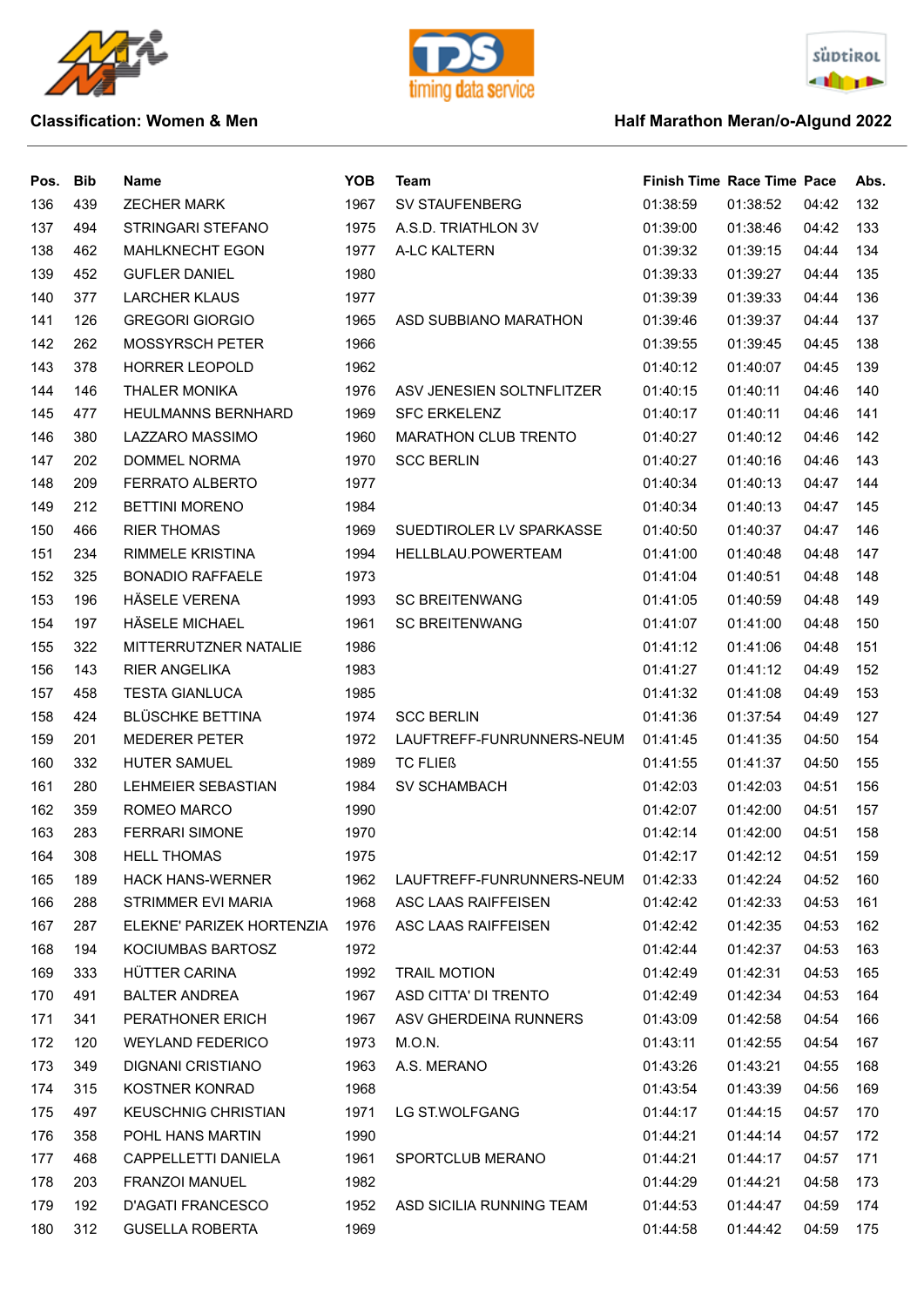







| Pos. | <b>Bib</b> | Name                      | <b>YOB</b> | Team                            | <b>Finish Time Race Time Pace</b> |          |       | Abs |
|------|------------|---------------------------|------------|---------------------------------|-----------------------------------|----------|-------|-----|
| 181  | 479        | <b>SCHENK DIETER</b>      | 1973       | <b>S.G EISACKTAL RAIFFEISEN</b> | 01:45:33                          | 01:45:16 | 05:01 | 176 |
| 182  | 213        | KERSCHBAUMER ANNA MARIA   | 1968       | ASV RENNERCLUB VINSCHGAU        | 01:45:47                          | 01:45:38 | 05:01 | 177 |
| 183  | 167        | <b>BRICKEL TOBIAS</b>     | 1992       | ARRIBA G?PPERSDORF              | 01:45:52                          | 01:45:32 | 05:02 | 178 |
| 184  | 480        | <b>HUBER ANGELICA</b>     | 1961       | SPORTCLUB MERANO                | 01:46:00                          | 01:45:55 | 05:02 | 179 |
| 185  | 109        | <b>WEIß ROBERT</b>        | 1968       | LLC MARATHON REGENSBURG         | 01:46:01                          | 01:45:44 | 05:02 | 180 |
| 186  | 238        | KÖNIG ANITA               | 1972       | HELLBLAU.POWERTEAM              | 01:46:02                          | 01:45:50 | 05:02 | 181 |
| 187  | 456        | STOLZLECHNER MONIKA       | 1964       | ASV TELMEKOM TEAM SUEDTIR       | 01:46:07                          | 01:46:03 | 05:02 | 182 |
| 188  | 445        | <b>STAUDER HARALD</b>     | 1967       | ASV S.V. LANA - RAIKA           | 01:46:13                          | 01:46:04 | 05:03 | 183 |
| 189  | 495        | <b>BETTA GIORGIO</b>      | 1965       | ATLETICA CLARINA TRENTINO       | 01:46:24                          | 01:46:07 | 05:03 | 184 |
| 190  | 422        | MELAZZINI PAOLO           | 1961       | 2002 MARATHON CLUB              | 01:46:33                          | 01:46:23 | 05:04 | 185 |
| 191  | 435        | <b>BATTAGLIA ALBERTO</b>  | 1961       | 2002 MARATHON CLUB              | 01:46:34                          | 01:46:23 | 05:04 | 186 |
| 192  | 124        | <b>WEBER HUBERT</b>       | 1949       | <b>LG WELFEN</b>                | 01:46:39                          | 01:46:15 | 05:04 | 188 |
| 193  | 174        | <b>GARBELLINI SIMONE</b>  | 1980       | PT SKYRUNNING                   | 01:46:39                          | 01:46:21 | 05:04 | 187 |
| 194  | 393        | <b>SCHLEMER CHRISTOPH</b> | 1997       |                                 | 01:46:53                          | 01:46:32 | 05:04 | 189 |
|      |            |                           |            |                                 |                                   |          |       |     |
| 195  | 388        | <b>STRAUß LUDWIG</b>      | 1966       | <b>TSV STEINGADEN</b>           | 01:47:05                          | 01:46:39 | 05:05 | 190 |
| 196  | 148        | <b>LAMPRECHT VERENA</b>   | 1977       | RITTEN SPORT RUN TEAM           | 01:47:31                          | 01:47:23 | 05:06 | 191 |
| 197  | 110        | KOLLER ANDREA             | 1974       | LLC MARATHON REGENSBURG         | 01:47:34                          | 01:47:23 | 05:06 | 192 |
| 198  | 438        | <b>NEUFANG HARALD</b>     | 1965       | <b>SV BAUMKIRCHEN</b>           | 01:47:41                          | 01:47:24 | 05:07 | 193 |
| 199  | 335        | SPORNBERGER NORBERT       | 1956       | SPORTCLUB MERANO                | 01:47:45                          | 01:47:38 | 05:07 | 194 |
| 200  | 149        | <b>TORELLI ALBERTO</b>    | 1976       | ASS. POL. SCANDIANESE           | 01:47:49                          | 01:47:45 | 05:07 | 195 |
| 201  | 430        | <b>WASSERMAN EDUARDO</b>  | 1998       |                                 | 01:48:00                          | 01:47:38 | 05:08 | 196 |
| 202  | 172        | <b>LENATTI ANDREA</b>     | 1983       |                                 | 01:48:07                          | 01:47:53 | 05:08 | 197 |
| 203  | 413        | MORANDELL ERNST           | 1952       | ASV L.C. BOZEN RAIFFEISEN       | 01:48:13                          | 01:47:45 | 05:08 | 198 |
| 204  | 303        | <b>FROTSCHNIG HANS</b>    | 1963       |                                 | 01:48:14                          | 01:47:59 | 05:08 | 199 |
| 205  | 223        | RUOSS ALEXANDER           | 1964       | #SKINFITCREW                    | 01:48:18                          | 01:47:57 | 05:08 | 200 |
| 206  | 351        | <b>GHETTI DANIELE</b>     | 1973       | POLISPORTIVA AZZURRA            | 01:48:42                          | 01:48:29 | 05:10 | 201 |
| 207  | 265        | <b>LONGHI CHRISTIAN</b>   | 1973       | <b>MARATHON CLUB TRENTO</b>     | 01:49:04                          | 01:48:42 | 05:11 | 202 |
| 208  | 248        | <b>LAIERNO JENNIFER</b>   | 1997       | <b>S.G EISACKTAL RAIFFEISEN</b> | 01:49:04                          | 01:48:43 | 05:11 | 203 |
| 209  | 417        | <b>FRANCINI NICOLA</b>    | 1983       |                                 | 01:49:10                          | 01:48:50 | 05:11 | 204 |
| 210  | 364        | <b>METZLER BERND</b>      | 1963       | SSV 91 BRAND-ERBISDORF          | 01:49:25                          | 01:49:14 | 05:12 | 205 |
| 211  | 175        | <b>HODAPP NORBERT</b>     | 1961       | SC ÖNSBACH                      | 01:49:33                          | 01:49:19 | 05:12 | 206 |
| 212  | 191        | <b>EPPEL SASCHA</b>       | 1973       | <b>LA-KERNEN</b>                | 01:49:37                          | 01:49:24 | 05:12 | 207 |
| 213  | 416        | <b>RIGON MATTEO</b>       | 1983       |                                 | 01:49:58                          | 01:49:38 | 05:13 | 208 |
| 214  | 181        | FRONING JULIUS-LUKAS      | 1993       |                                 | 01:50:00                          | 01:49:47 | 05:13 | 209 |
| 215  | 263        | ARRIGO GIOVANNI           | 1991       |                                 | 01:50:19                          | 01:50:10 | 05:14 | 210 |
| 216  | 386        | <b>VESCOVINI MIRCO</b>    | 1965       |                                 | 01:50:29                          | 01:50:20 | 05:15 | 211 |
| 217  | 244        | MIDDELHAUFE CHARLOTTE     | 1993       |                                 | 01:50:31                          | 01:50:19 | 05:15 | 212 |
| 218  | 257        | KLUIBENSCHEDL EDITH       | 1967       | <b>TRAIL MOTION</b>             | 01:50:34                          | 01:50:25 | 05:15 | 213 |
| 219  | 296        | <b>GIRG UDO</b>           | 1952       | SV MICHELSDORF                  | 01:50:36                          | 01:50:27 | 05:15 | 214 |
| 220  | 241        | <b>MENDER PETER</b>       | 1969       | HELLBLAU.POWERTEAM              | 01:50:40                          | 01:50:18 | 05:15 | 216 |
| 221  | 239        | LEBENBAUER RAIMUND        | 1972       | HELLBLAU.POWERTEAM              | 01:50:40                          | 01:50:28 | 05:15 | 215 |
| 222  | 247        | LANGHOLZ THORE            | 1992       |                                 | 01:50:43                          | 01:50:31 | 05:15 | 217 |
| 223  | 423        | <b>CASERIO PAOLO</b>      | 1976       |                                 | 01:51:03                          | 01:47:16 | 05:16 | 218 |
| 224  | 157        | HOFER CHRISTINE           | 1988       | ASV DEUTSCHNOFEN                | 01:51:04                          | 01:50:47 | 05:16 | 219 |
| 225  | 240        | SCHELLANDER JÜRGEN        | 1966       | HELLBLAU.POWERTEAM              | 01:51:41                          | 01:51:30 | 05:18 | 220 |
|      |            |                           |            |                                 |                                   |          |       |     |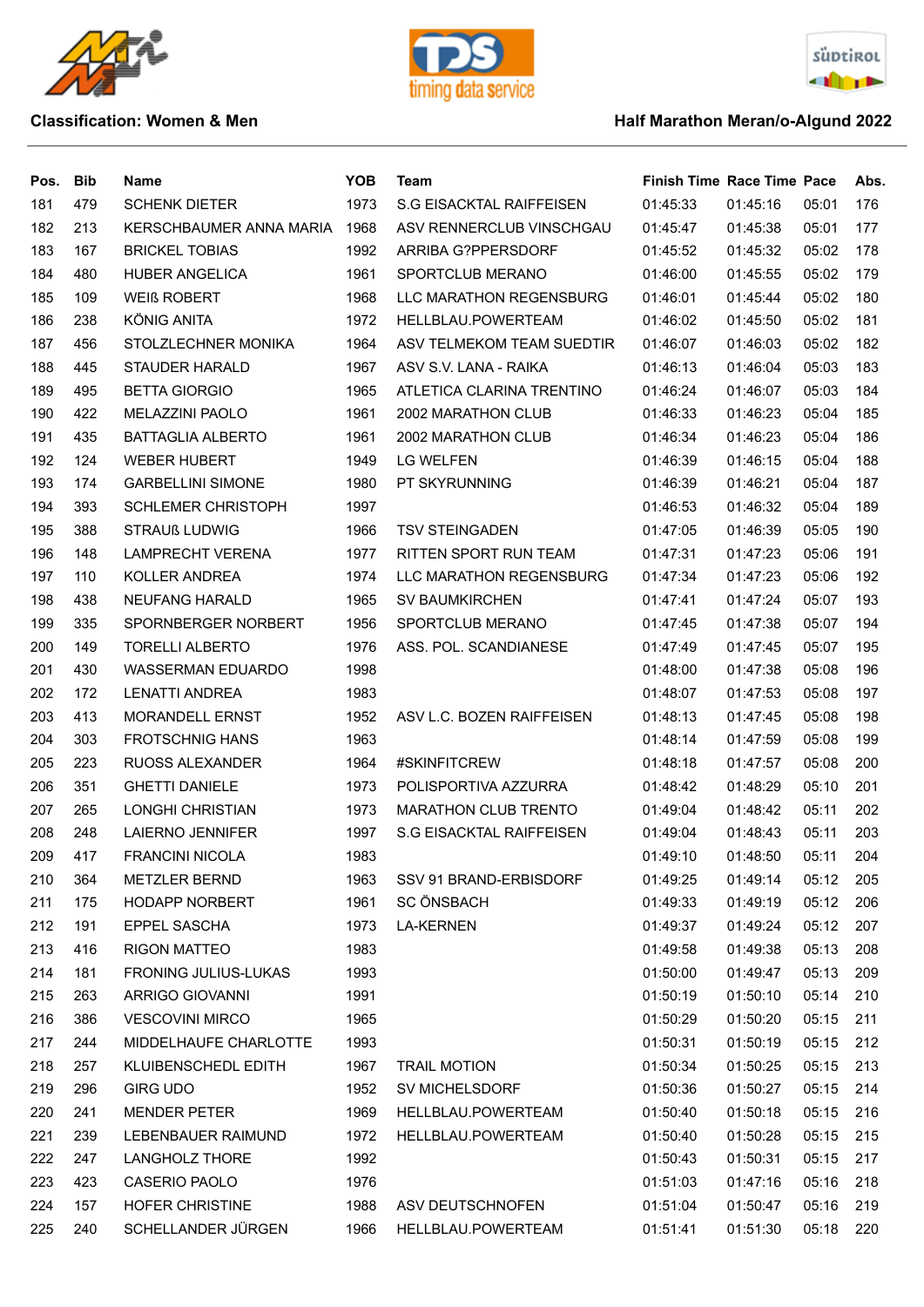





| Pos. | <b>Bib</b> | <b>Name</b>                 | <b>YOB</b> | <b>Team</b>                     | <b>Finish Time Race Time Pace</b> |          |       | Abs. |
|------|------------|-----------------------------|------------|---------------------------------|-----------------------------------|----------|-------|------|
| 226  | 427        | SCHÜTZ ILSE                 | 1963       | ASV RENNERCLUB VINSCHGAU        | 01:51:57                          | 01:51:52 | 05:19 | 221  |
| 227  | 457        | SAVOCA FRANCESCO DAVIDE     | 1981       |                                 | 01:52:25                          | 01:52:00 | 05:20 | 222  |
| 228  | 141        | PFLANZER MARTIN             | 1962       | S.G EISACKTAL RAIFFEISEN        | 01:52:47                          | 01:52:30 | 05:21 | 223  |
| 229  | 390        | <b>FERRARI DIEGO</b>        | 1969       |                                 | 01:53:07                          | 01:52:43 | 05:22 | 224  |
| 230  | 179        | <b>TROEGER ARNOLD</b>       | 1959       | SPORTCLUB MERANO                | 01:53:07                          | 01:52:48 | 05:22 | 225  |
| 231  | 352        | <b>BRIGANTINI GABRIELLA</b> | 1957       | ATLETICA ROTALIANA              | 01:53:13                          | 01:53:07 | 05:22 | 226  |
| 232  | 226        | <b>LATO CHRISTIAN</b>       | 1971       | TRISESSANTA A.S.D.              | 01:53:15                          | 01:52:59 | 05:23 | 227  |
| 233  | 324        | <b>FERRO DIEGO</b>          | 1977       |                                 | 01:53:15                          | 01:52:59 | 05:23 | 228  |
| 234  | 486        | PIRAS GIOVANNI LUCA         | 1971       | A.S. MERANO                     | 01:53:32                          | 01:53:15 | 05:23 | 229  |
| 235  | 339        | POLI CARLO                  | 1969       | POL.VA GIUDICARIE ESTERIO       | 01:53:37                          | 01:53:21 | 05:24 | 230  |
| 236  | 177        | <b>ESCHBORN MARTIN</b>      | 1982       | DJK INGOLSTADT E.V.             | 01:53:54                          | 01:53:36 | 05:24 | 231  |
| 237  | 188        | <b>BLANK JÜRGEN</b>         | 1964       | <b>LG WELFEN</b>                | 01:54:04                          | 01:53:40 | 05:25 | 232  |
| 238  | 173        | PEGORARI FEDERICA           | 1985       | A.S. LANZADA                    | 01:54:14                          | 01:54:01 | 05:25 | 233  |
| 239  | 256        | KLUIBENSCHEDL ANDREAS       | 1966       | TURNERSCHAFT STAMS              | 01:54:17                          | 01:54:06 | 05:26 | 234  |
| 240  | 261        | <b>WIEGEL THOMAS</b>        | 1964       |                                 | 01:54:20                          | 01:54:05 | 05:26 | 235  |
| 241  | 437        | STAFFLER NADJA              | 1975       | ASV JENESIEN SOLTNFLITZER       | 01:54:22                          | 01:54:15 | 05:26 | 236  |
| 242  | 498        | <b>OLIVI CLAUDIO</b>        | 1977       |                                 | 01:54:33                          | 01:54:08 | 05:26 | 237  |
| 243  | 328        | MENEGHEL NICOLA             | 1985       |                                 | 01:54:48                          | 01:54:42 | 05:27 | 238  |
| 244  | 152        | <b>LAMBER PATRICK</b>       | 1983       |                                 | 01:54:49                          | 01:54:30 | 05:27 | 239  |
| 245  | 461        | SIEFF ALESSIA               | 1995       | U.S. STELLA ALPINA CARANO       | 01:54:58                          | 01:54:53 | 05:27 | 240  |
| 246  | 472        | PUŠKAŠ ALEKSANDAR           | 1974       |                                 | 01:55:02                          | 01:54:55 | 05:28 | 241  |
| 247  | 441        | <b>RUNGGER ANDREAS</b>      | 1977       | SPORTCLUB MERANO                | 01:55:10                          | 01:55:00 | 05:28 | 242  |
| 248  | 195        | <b>GROßMANN RALLE</b>       | 1963       | <b>TITZO DITZINGEN</b>          | 01:55:19                          | 01:55:08 | 05:28 | 243  |
| 249  | 218        | <b>BINDL CHRISTIAN</b>      | 1970       | <b>SSV FORCHHEIM</b>            | 01:55:26                          | 01:55:05 | 05:29 | 244  |
| 250  | 344        | <b>HALEMBA YANNIC</b>       | 1992       |                                 | 01:55:32                          | 01:55:06 | 05:29 | 245  |
| 251  | 316        | BOTTONELLI GIANCARLO        | 1952       | A.S. MERANO                     | 01:55:46                          | 01:55:44 | 05:30 | 246  |
| 252  | 454        | <b>LEHMEIER TOBIAS</b>      | 1990       | FC NAGELBERG E.V.               | 01:56:01                          | 01:55:47 | 05:30 | 247  |
| 253  | 279        | <b>HRUSCHKA PHILIPP</b>     | 1991       | <b>UFC ELLINGEN</b>             | 01:56:01                          | 01:55:49 | 05:30 | 248  |
| 254  | 483        | <b>WALDTHALER PHILIPP</b>   | 1983       |                                 | 01:56:05                          | 01:55:47 | 05:31 | 249  |
| 255  | 334        | MUSTEDANAGIC JASMIN         | 1991       | <b>EADER</b>                    | 01:56:09                          | 01:55:51 | 05:31 | 250  |
| 256  | 242        | <b>MENDER SABINE</b>        | 1967       | HELLBLAU.POWERTEAM              | 01:56:14                          | 01:55:52 | 05:31 | 251  |
| 257  | 420        | <b>SCHNEIDER HERIBERT</b>   | 1968       | <b>BSV SPARKASSE OBERLAND</b>   | 01:56:26                          | 01:56:03 | 05:32 | 252  |
| 258  | 429        | <b>REALI SAMANTHA</b>       | 1979       |                                 | 01:56:28                          | 01:56:12 | 05:32 | 253  |
| 259  | 436        | DI LAZZARO RICCARDO         | 1977       |                                 | 01:56:28                          | 01:56:12 | 05:32 | 254  |
| 260  | 289        | <b>GARGITTER WALTER</b>     | 1958       | <b>ASC NEUGRIES</b>             | 01:56:34                          | 01:56:29 | 05:32 | 255  |
| 261  | 255        | STEDEN KATHARINA            | 1967       | FIT4ZIRL - LEICHTATLETIK        | 01:56:53                          | 01:56:42 | 05:33 | 256  |
| 262  | 243        | <b>SCHRACK SUSANNE</b>      | 1970       | HELLBLAU.POWERTEAM              | 01:57:03                          | 01:56:52 | 05:33 | 257  |
| 263  | 260        | <b>ZANONI MARCO</b>         | 1971       | POLISPORTIVA AZZURRA            | 01:57:40                          | 01:57:27 | 05:35 | 258  |
| 264  | 144        | LADURNER ALEX               | 1980       |                                 | 01:57:51                          | 01:57:34 | 05:36 | 259  |
| 265  | 128        | SAMHABER-ECKHARDT PETRA     | 1973       | <b>TRIRUN LINZ</b>              | 01:57:55                          | 01:57:49 | 05:36 | 260  |
| 266  | 342        | <b>STRIMMER ANDREAS</b>     | 1965       | ASC LAAS RAIFFEISEN             | 01:57:55                          | 01:57:49 | 05:36 | 261  |
| 267  | 394        | <b>BONACINI ANDREA</b>      | 1968       | CAMPOGALLIANO CIRCOLO POL       | 01:57:59                          | 01:57:35 | 05:36 | 262  |
| 268  | 467        | PIOK MARGIT                 | 1975       | <b>S.G EISACKTAL RAIFFEISEN</b> | 01:58:00                          | 01:57:43 | 05:36 | 263  |
| 269  | 397        | <b>ABRATE SONIA</b>         | 1971       | <b>ASC NEUGRIES</b>             | 01:58:07                          | 01:57:59 | 05:36 | 264  |
| 270  | 396        | PEINL CHRISTIAN             | 1973       |                                 | 01:58:14                          | 01:57:54 | 05:37 | 265  |
|      |            |                             |            |                                 |                                   |          |       |      |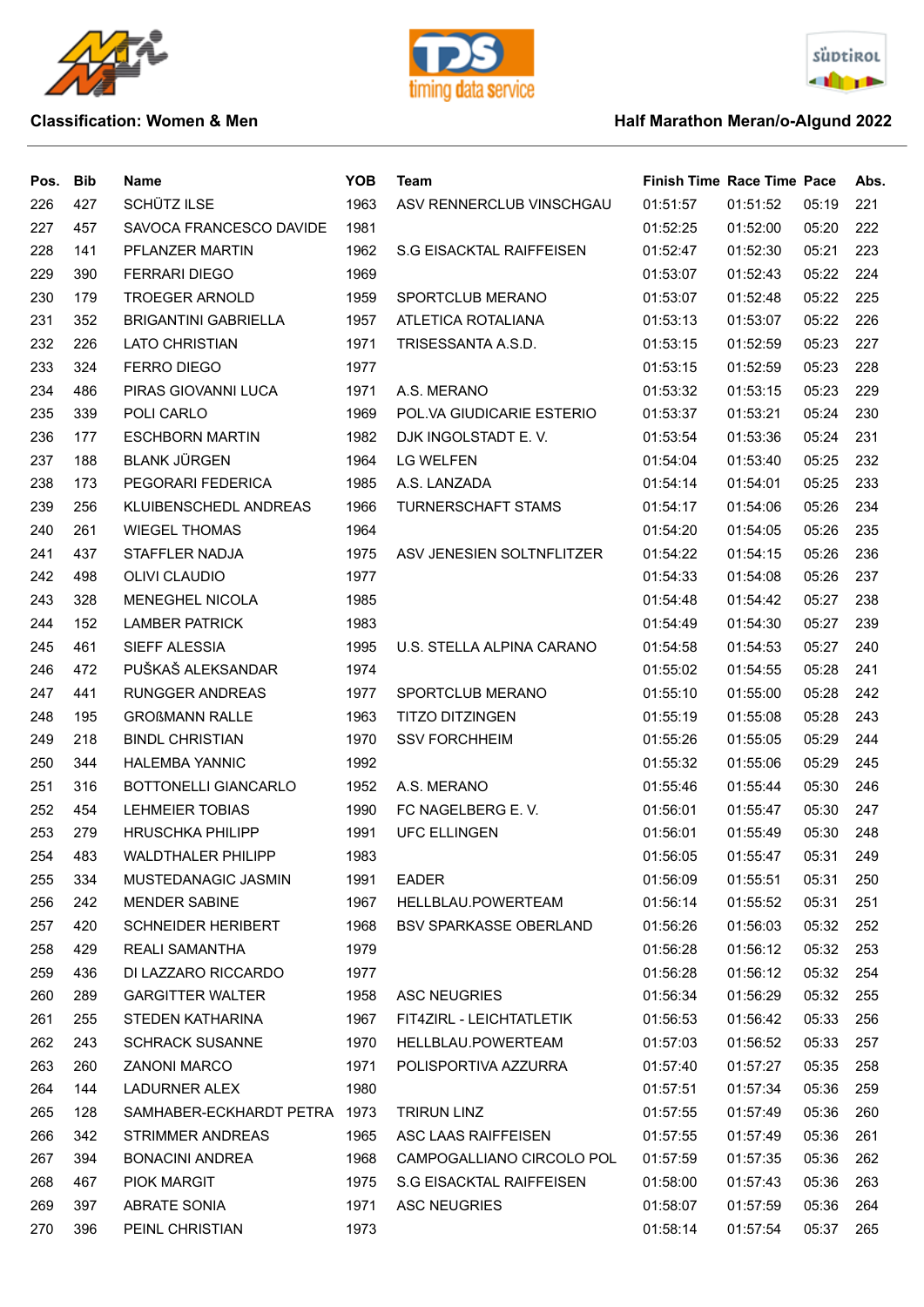





| Pos. | <b>Bib</b> | Name                             | <b>YOB</b> | <b>Team</b>                       | <b>Finish Time Race Time Pace</b> |          |       | Abs. |
|------|------------|----------------------------------|------------|-----------------------------------|-----------------------------------|----------|-------|------|
| 271  | 329        | RINALDI DANIELA                  | 1967       | A.S. MERANO                       | 01:58:20                          | 01:58:00 | 05:37 | 267  |
| 272  | 254        | <b>STEDEN ANSGAR</b>             | 1970       | FIT4ZIRL - LEICHTATLETIK          | 01:58:20                          | 01:58:09 | 05:37 | 266  |
| 273  | 104        | <b>ERSING LILLI ELISABETH</b>    | 1962       | <b>SG STERN BERLIN</b>            | 01:58:23                          | 01:58:17 | 05:37 | 268  |
| 274  | 310        | AGNESINA JEAN-CHRISTOPHE         | 1967       |                                   | 01:58:37                          | 01:58:28 | 05:38 | 269  |
| 275  | 131        | <b>KREIDL JAKOB</b>              | 1952       | RSLC HOLZKIRCHEN                  | 01:58:49                          | 01:58:38 | 05:38 | 270  |
| 276  | 294        | <b>FROTSCHNIG ALBERT</b>         | 1960       |                                   | 01:59:06                          | 01:58:51 | 05:39 | 271  |
| 277  | 187        | <b>ENINGER ANDREA</b>            | 1967       | <b>LG WELFEN</b>                  | 01:59:09                          | 01:58:45 | 05:39 | 272  |
| 278  | 382        | <b>BAROZZI GIANCARLO</b>         | 1954       | POL. VA GIUDICARIE ESTERIO        | 01:59:13                          | 01:58:56 | 05:40 | 273  |
| 279  | 155        | <b>SULSER JOSEF</b>              | 1951       | SUEDTIROLER LV SPARKASSE          | 01:59:26                          | 01:59:09 | 05:40 | 274  |
| 280  | 168        | <b>BRICKEL MATTHIAS</b>          | 1996       | ARRIBA G?PPERSDORF                | 01:59:30                          | 01:59:11 | 05:40 | 275  |
| 281  | 133        | <b>WALCH ERICH</b>               | 1947       |                                   | 01:59:33                          | 01:59:22 | 05:40 | 276  |
| 282  | 142        | PATTIS ROSA                      | 1952       | A.S.D. SUEDTIROL TEAM CLU         | 01:59:54                          | 01:59:43 | 05:41 | 277  |
| 283  | 285        | <b>BARBAGALLO SALVATORE</b>      | 1962       | <b>MARATHON CLUB TRENTO</b>       | 02:00:07                          | 01:59:48 | 05:42 | 278  |
| 284  | 373        | RADAELLI ATTILIO                 | 1972       | <b>MONZA MARATHON TEAM - A.S.</b> | 02:00:10                          | 01:59:48 | 05:42 | 279  |
| 285  | 107        | PRIMI MATTEO                     | 1998       |                                   | 02:00:14                          | 02:00:05 | 05:42 | 280  |
| 286  | 237        | <b>WEIFNER ARIANE</b>            | 1992       | HELLBLAU.POWERTEAM                | 02:00:48                          | 02:00:35 | 05:44 | 281  |
| 287  | 228        | LAGRAVINESE ANDREA GIUSEPPE 1974 |            | <b>G.P. AVIS LOCATE DI TRIUL</b>  | 02:03:31                          | 02:03:08 | 05:52 | 282  |
| 288  | 365        | PICHLER JOHANNA                  | 1982       |                                   | 02:03:45                          | 02:03:28 | 05:52 | 283  |
| 289  | 370        | <b>MARINI LUIGI</b>              | 1961       | TRENTINO EVENTI S.S.D.R.L         | 02:04:18                          | 02:04:08 | 05:54 | 284  |
| 290  | 204        | <b>STIEGLER MANFRED</b>          | 1953       | LAUFTREFF-FUNRUNNERS-NEUM         | 02:04:24                          | 02:04:04 | 05:54 | 285  |
| 291  | 478        | ZIRDEN-HEULMANNS BIRGITT         | 1963       | <b>SFC ERKELENZ</b>               | 02:05:00                          | 02:04:54 | 05:56 | 286  |
| 292  | 357        | SPESSOTTO PATRIZIA               | 1957       | S.G EISACKTAL RAIFFEISEN          | 02:05:09                          | 02:04:58 | 05:56 | 287  |
| 293  | 170        | <b>BITOMSKY ROBERT</b>           | 1971       | HELLBLAU.POWERTEAM                | 02:05:10                          | 02:04:49 | 05:56 | 288  |
| 294  | 384        | <b>FORABOSCHI BRUNO</b>          | 1948       | <b>SSV BRUNECK BRUNICO VOLKS</b>  | 02:05:27                          | 02:05:13 | 05:57 | 289  |
| 295  | 392        | POMPEI CARLA                     | 1969       | CAMPOGALLIANO CIRCOLO POL         | 02:05:43                          | 02:05:20 | 05:58 | 290  |
| 296  | 121        | <b>BOSCH ANTONIE</b>             | 1955       | <b>LG WELFEN</b>                  | 02:05:57                          | 02:05:34 | 05:59 | 291  |
| 297  | 362        | <b>HAUBER MICHAEL</b>            | 1983       | LAUFTREFF AUGSBURG SÜD            | 02:06:05                          | 02:05:40 | 05:59 | 292  |
| 298  | 198        | PAUL BÄRBEL                      | 1953       | <b>LG WELFEN</b>                  | 02:06:12                          | 02:05:48 | 05:59 | 293  |
| 299  | 290        | <b>GRUBER MARIA ROSA</b>         | 1963       | <b>ASC NEUGRIES</b>               | 02:06:51                          | 02:06:44 | 06:01 | 294  |
| 300  | 129        | HILL HEIDI                       | 1968       | <b>SC ECHING</b>                  | 02:06:57                          | 02:06:43 | 06:02 | 295  |
| 301  | 314        | FRESCHET ANGELA                  | 1969       | PODISTI CORDENONS                 | 02:07:28                          | 02:07:24 | 06:03 | 296  |
| 302  | 403        | SCHROFFENEGGER RAPHAEL           | 1951       |                                   | 02:07:31                          | 02:07:22 | 06:03 | 297  |
| 303  | 183        | NORDMANN HORST                   | 1963       |                                   | 02:08:17                          | 02:07:56 | 06:05 | 298  |
| 304  | 371        | <b>GANGEMI STEFANIA</b>          | 1978       |                                   | 02:08:21                          | 02:07:58 | 06:06 | 299  |
| 305  | 372        | MAZZALAI KATJA                   | 1969       | ASD CITTA' DI TRENTO              | 02:08:24                          | 02:08:00 | 06:06 | 300  |
| 306  | 442        | ALBANI LUCA                      | 1980       |                                   | 02:08:49                          | 02:08:38 | 06:07 | 301  |
| 307  | 375        | DELLADIO FIORENZO                | 1960       | SPORTCLUB MERANO                  | 02:09:52                          | 02:09:41 | 06:10 | 302  |
| 308  | 112        | DATHE INES                       | 1968       | SFD 75 DÜSSELDORF                 | 02:10:09                          | 02:09:47 | 06:11 | 303  |
| 309  | 407        | ALQUATI LAILA                    | 1955       | ATL. PARATICO                     | 02:10:32                          | 02:10:29 | 06:12 | 304  |
| 310  | 251        | THELEN RICHARD                   | 1954       | ALFTERER SC                       | 02:10:56                          | 02:10:41 | 06:13 | 305  |
| 311  | 381        | POLI STEFANO                     | 1967       | POL.VA GIUDICARIE ESTERIO         | 02:11:10                          | 02:10:55 | 06:14 | 306  |
| 312  | 383        | <b>CESANA SIMONE</b>             | 1972       |                                   | 02:11:44                          | 02:11:21 | 06:15 | 307  |
| 313  | 139        | <b>GASSER ANDREAS</b>            | 1980       | ASV L.G. SCHLERN RAIFFEI          | 02:12:06                          | 02:12:00 | 06:16 | 308  |
| 314  | 169        | <b>BRICKEL HERBERT</b>           | 1964       | ARRIBA G?PPERSDORF                | 02:12:07                          | 02:11:47 | 06:16 | 309  |
| 315  | 465        | <b>PRUENSTER HEINRICH</b>        | 1964       | LAUFVEREIN ASV FREIENFELD         | 02:13:35                          | 02:13:16 | 06:20 | 310  |
|      |            |                                  |            |                                   |                                   |          |       |      |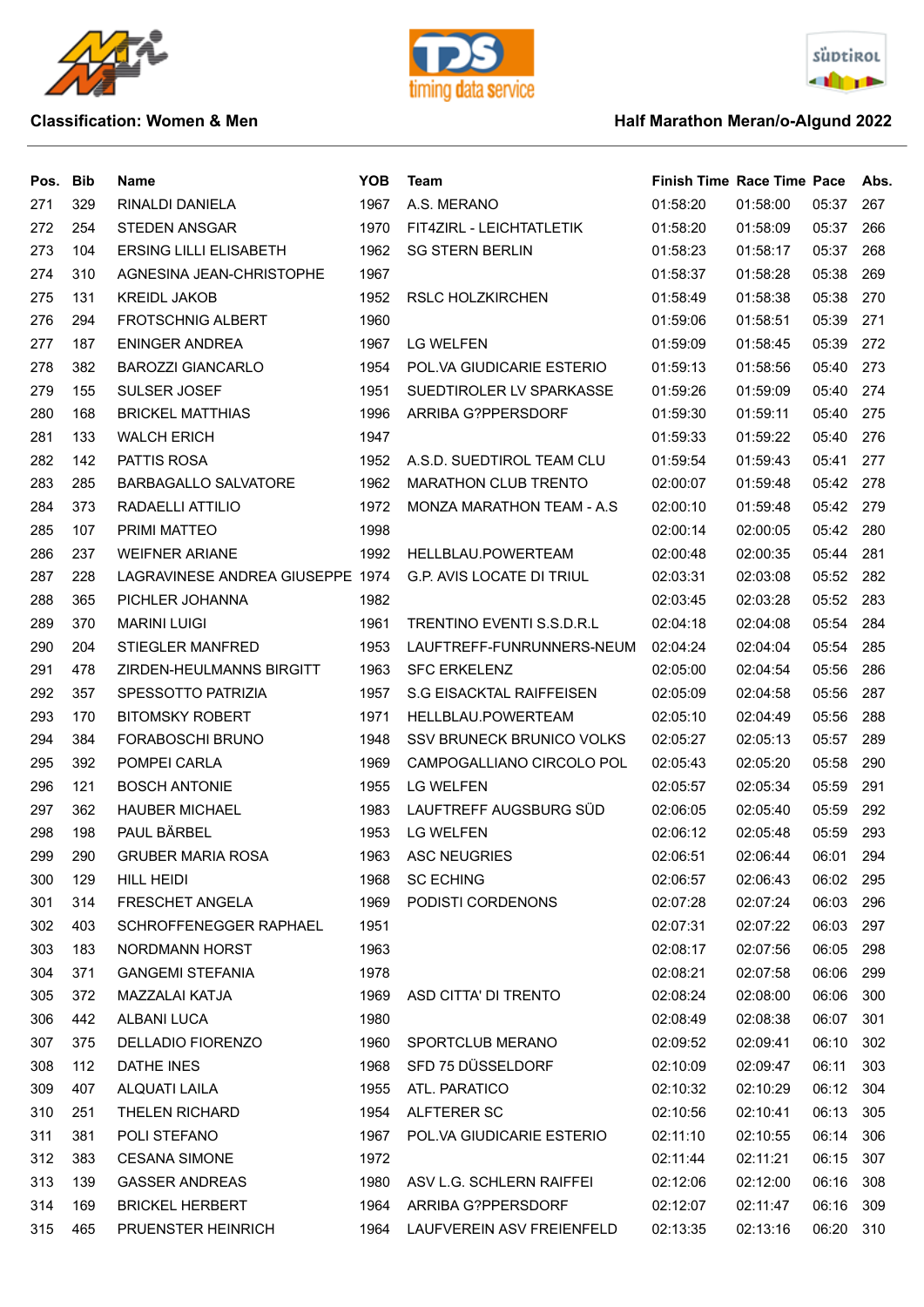





| Pos. Bib |     | Name                      | YOB. | Team                     | <b>Finish Time Race Time Pace</b> |          |       | Abs. |
|----------|-----|---------------------------|------|--------------------------|-----------------------------------|----------|-------|------|
| 316      | 245 | <b>SPISS EDUARD</b>       | 1951 | ASV RENNERCLUB VINSCHGAU | 02:13:47                          | 02:13:40 | 06:21 | 311  |
| 317      | 471 | <b>FERBER HEIKE</b>       | 1960 | TEAM-NAUNHEIM.DE         | 02:14:02                          | 02:13:38 | 06:22 | 312  |
| 318      | 184 | NORDMANN HAVVA            | 1962 |                          | 02:14:18                          | 02:13:57 | 06:22 | 313  |
| 319      | 459 | <b>FANTAUZZO GIUSEPPE</b> | 1983 |                          | 02:16:03                          | 02:15:38 | 06:27 | 314  |
| 320      | 105 | KOCH SYLVIA               | 1980 |                          | 02:17:24                          | 02:17:12 | 06:31 | 315  |
| 321      | 106 | <b>BERBALK ROMY</b>       | 1961 |                          | 02:19:30                          | 02:19:18 | 06:37 | 316  |
| 322      | 273 | <b>MONTI FABIO</b>        | 1973 | POLISPORTIVA AZZURRA     | 02:19:48                          | 02:19:35 | 06:38 | 317  |
| 323      | 268 | RAVAIOLI LAURA            | 1978 |                          | 02:19:49                          | 02:19:37 | 06:38 | 318  |
| 324      | 277 | <b>KLEIN GABRIELE</b>     | 1961 | <b>TV FRIEDRICHSTAL</b>  | 02:20:27                          | 02:20:04 | 06:40 | 320  |
| 325      | 275 | KUTTLER GERLINDE          | 1959 | TV FRIEDRICHSTAL         | 02:20:27                          | 02:20:05 | 06:40 | 319  |
| 326      | 482 | TRAFOIER KATRIN ANNA      | 1973 | ASV S.V. LANA - RAIKA    | 02:21:56                          | 02:21:47 | 06:44 | 321  |
| 327      | 481 | <b>BRIZZI ENRICO</b>      | 1949 |                          | 02:21:58                          | 02:21:35 | 06:44 | 322  |
| 328      | 409 | <b>GEIGER DANIELA</b>     | 1988 |                          | 02:22:15                          | 02:21:56 | 06:45 | 323  |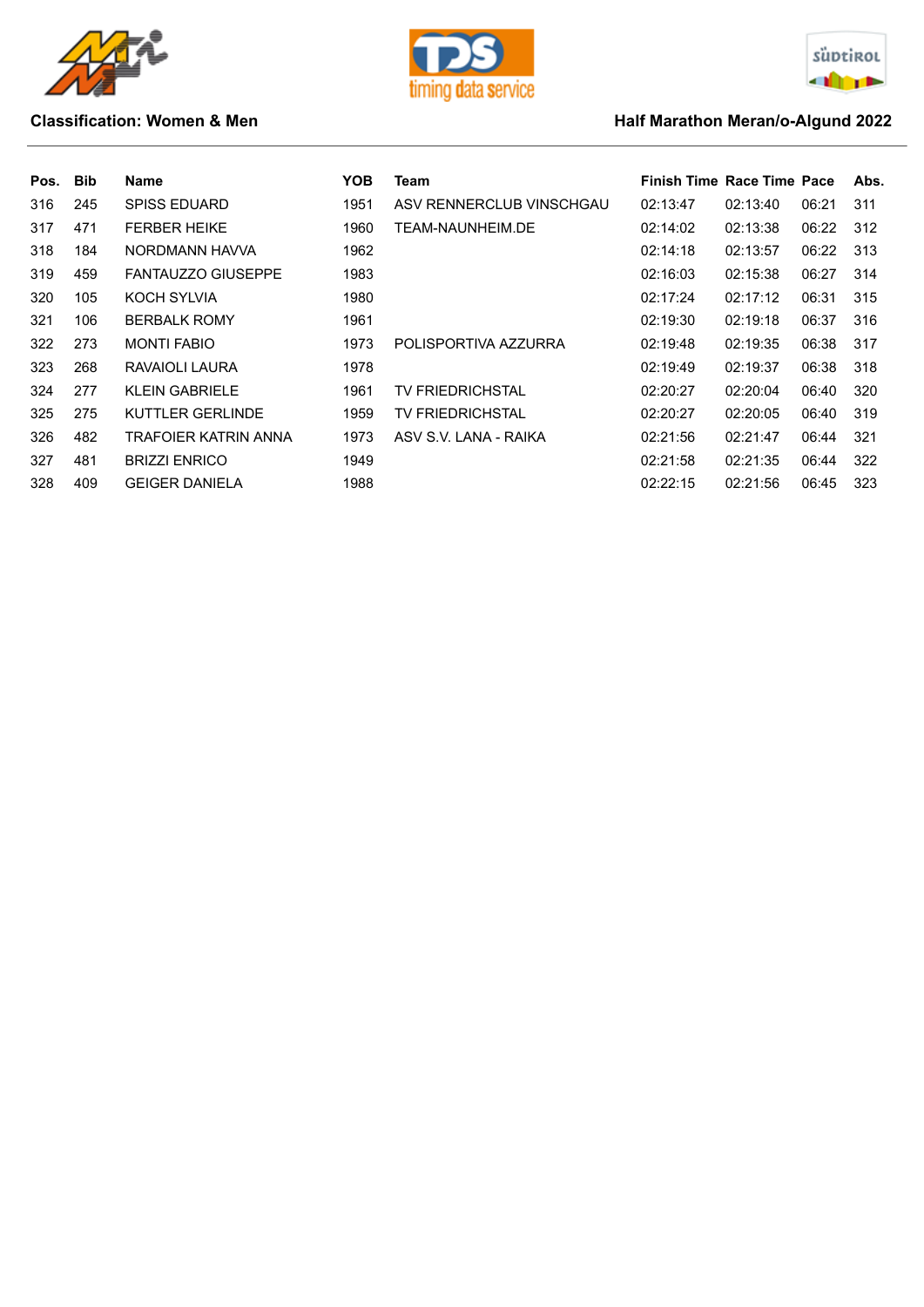





## **Category: Women 1918 - 1952 Half Marathon Meran/o-Algund 2022**

| Pos. Bib |     | Name        | YOB | Team                           | Finish Time Race Time Pace Abs. |                    |  |
|----------|-----|-------------|-----|--------------------------------|---------------------------------|--------------------|--|
|          | 142 | PATTIS ROSA |     | 1952 A.S.D. SUEDTIROL TEAM CLU | 01:59:54                        | 01:59:43 05:41 277 |  |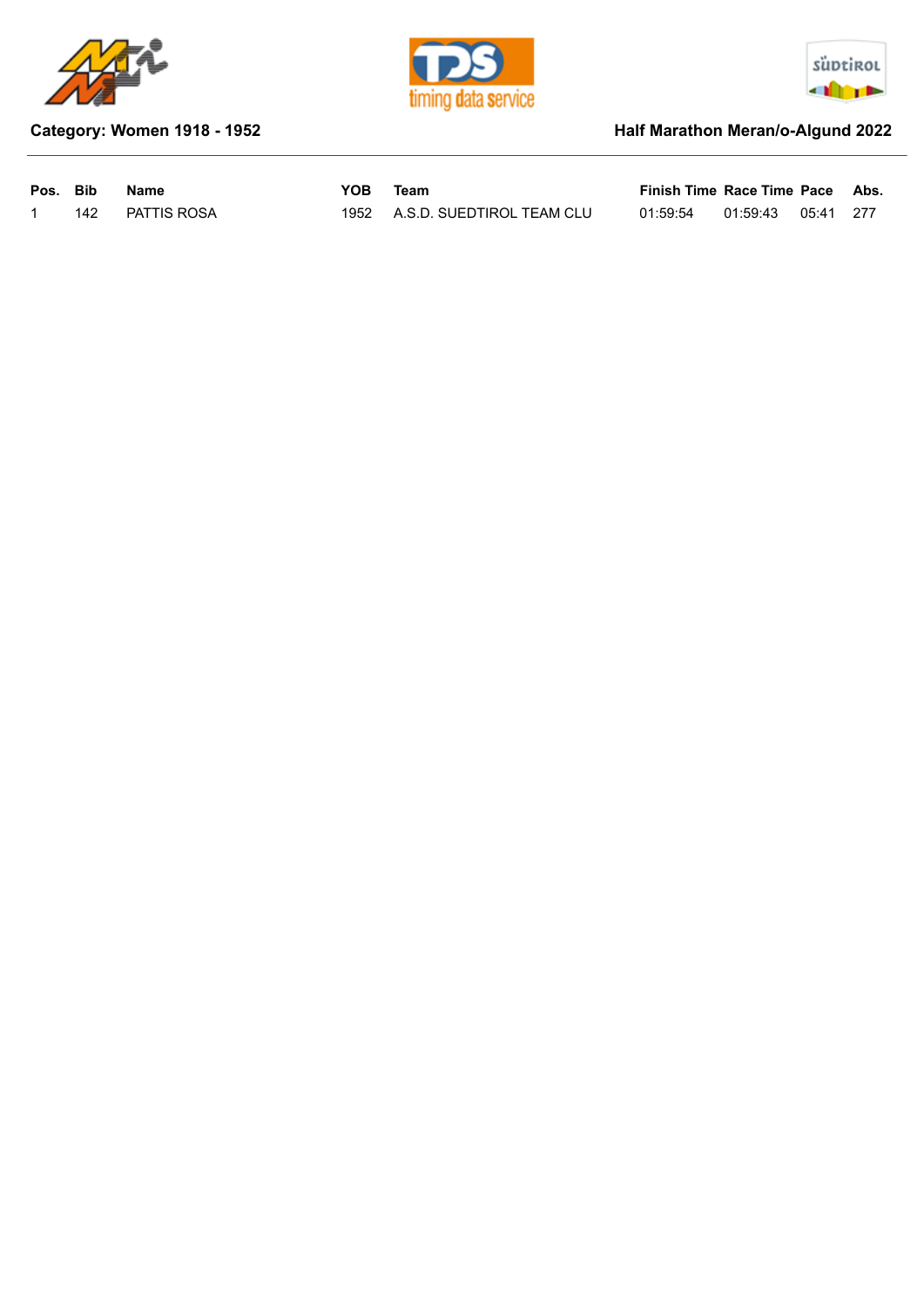





## **Category: Men 1918 - 1952 Category: Men 1918 - 1952**

| Pos.           | <b>Bib</b> | Name                          | YOB. | Team                      | Finish Time Race Time Pace |          |       | Abs. |
|----------------|------------|-------------------------------|------|---------------------------|----------------------------|----------|-------|------|
| 1              | 259        | SIMON JOSY                    | 1933 | LG ST.WOLFGANG            | 01:38:40                   | 01:38:23 | 04:41 | 129  |
| $\overline{2}$ | 192        | D'AGATI FRANCESCO             | 1952 | ASD SICILIA RUNNING TEAM  | 01:44:53                   | 01:44:47 | 04:59 | 174  |
| 3              | 124        | <b>WEBER HUBERT</b>           | 1949 | LG WELFEN                 | 01:46:39                   | 01:46:15 | 05:04 | 188  |
| 4              | 413        | <b>MORANDELL ERNST</b>        | 1952 | ASV L.C. BOZEN RAIFFEISEN | 01:48:13                   | 01:47:45 | 05:08 | 198  |
| 5              | 296        | <b>GIRG UDO</b>               | 1952 | <b>SV MICHELSDORF</b>     | 01:50:36                   | 01:50:27 | 05:15 | 214  |
| 6              | 316        | BOTTONELLI GIANCARLO          | 1952 | A.S. MERANO               | 01:55:46                   | 01:55:44 | 05:30 | 246  |
| 7              | 131        | <b>KREIDL JAKOB</b>           | 1952 | RSLC HOLZKIRCHEN          | 01:58:49                   | 01:58:38 | 05:38 | 270  |
| 8              | 155        | SULSER JOSEF                  | 1951 | SUEDTIROLER LV SPARKASSE  | 01:59:26                   | 01:59:09 | 05:40 | 274  |
| 9              | 133        | <b>WALCH ERICH</b>            | 1947 |                           | 01:59:33                   | 01:59:22 | 05:40 | 276  |
| 10             | 384        | FORABOSCHI BRUNO              | 1948 | SSV BRUNECK BRUNICO VOLKS | 02:05:27                   | 02:05:13 | 05:57 | 289  |
| 11             | 403        | <b>SCHROFFENEGGER RAPHAEL</b> | 1951 |                           | 02:07:31                   | 02:07:22 | 06:03 | 297  |
| 12             | 245        | <b>SPISS EDUARD</b>           | 1951 | ASV RENNERCLUB VINSCHGAU  | 02:13:47                   | 02:13:40 | 06:21 | 311  |
| 13             | 481        | <b>BRIZZI ENRICO</b>          | 1949 |                           | 02:21:58                   | 02:21:35 | 06:44 | 322  |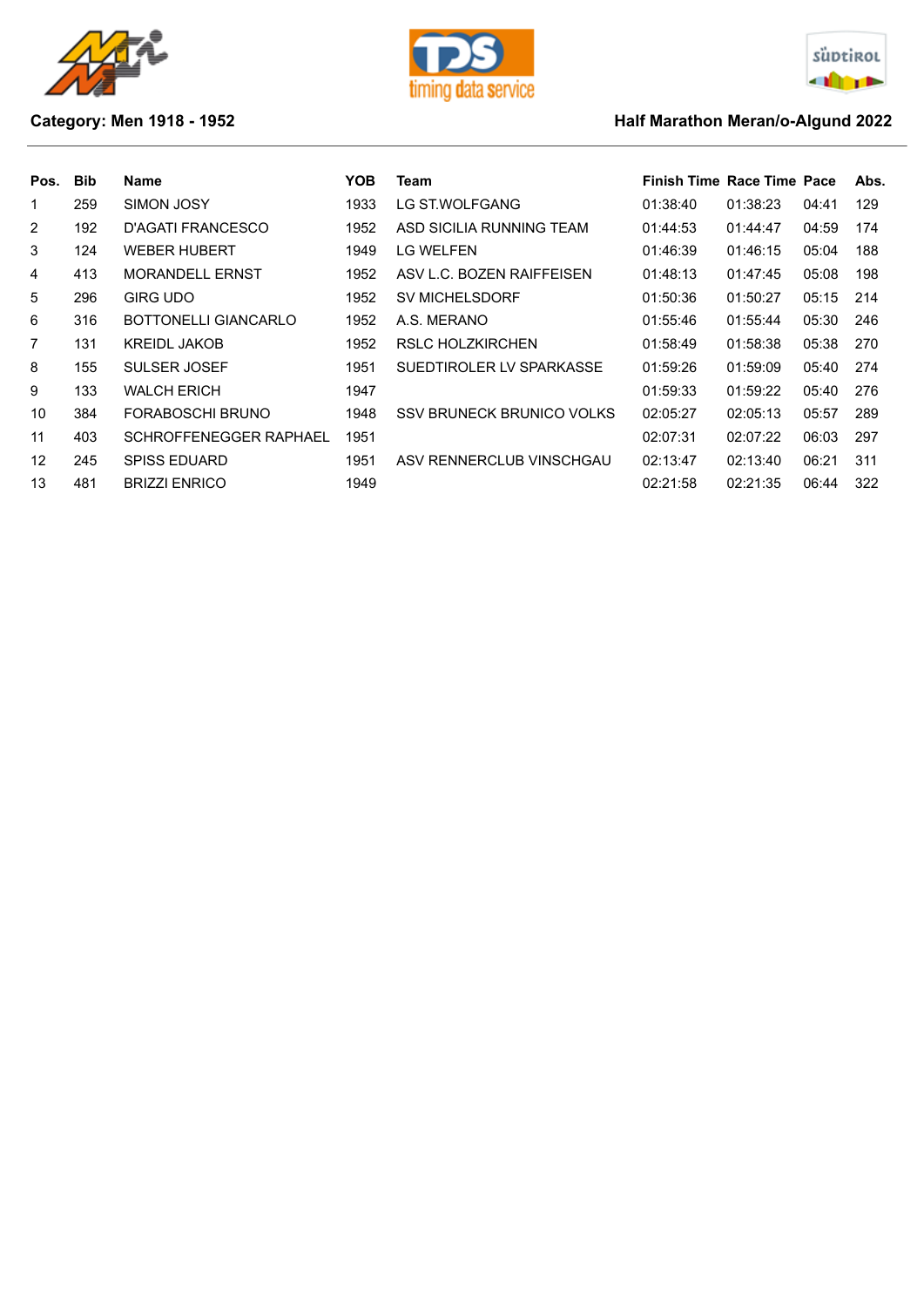





## **Category: Women 1953 - 1957 Marathon Meran/o-Algund 2022 Half Marathon Meran/o-Algund 2022**

| Pos. | Bib | Name                 | YOB  | Team                     | Finish Time Race Time Pace Abs. |          |       |       |
|------|-----|----------------------|------|--------------------------|---------------------------------|----------|-------|-------|
|      | 352 | BRIGANTINI GABRIELLA | 1957 | ATLETICA ROTALIANA       | 01:53:13                        | 01:53:07 | 05:22 | -226  |
| 2    | 357 | SPESSOTTO PATRIZIA   | 1957 | S.G EISACKTAL RAIFFEISEN | 02:05:09                        | 02:04:58 | 05:56 | - 287 |
| 3    | 121 | <b>BOSCH ANTONIE</b> | 1955 | <b>IG WEI FEN</b>        | 02:05:57                        | 02:05:34 | 05:59 | -291  |
| 4    | 198 | PAUL BÄRBEL          | 1953 | I G WFI FFN              | 02:06:12                        | 02:05:48 | 05:59 | -293  |
| -5   | 407 | ALQUATI LAILA        | 1955 | ATI PARATICO             | 02:10:32                        | 02:10:29 | 06:12 | 304   |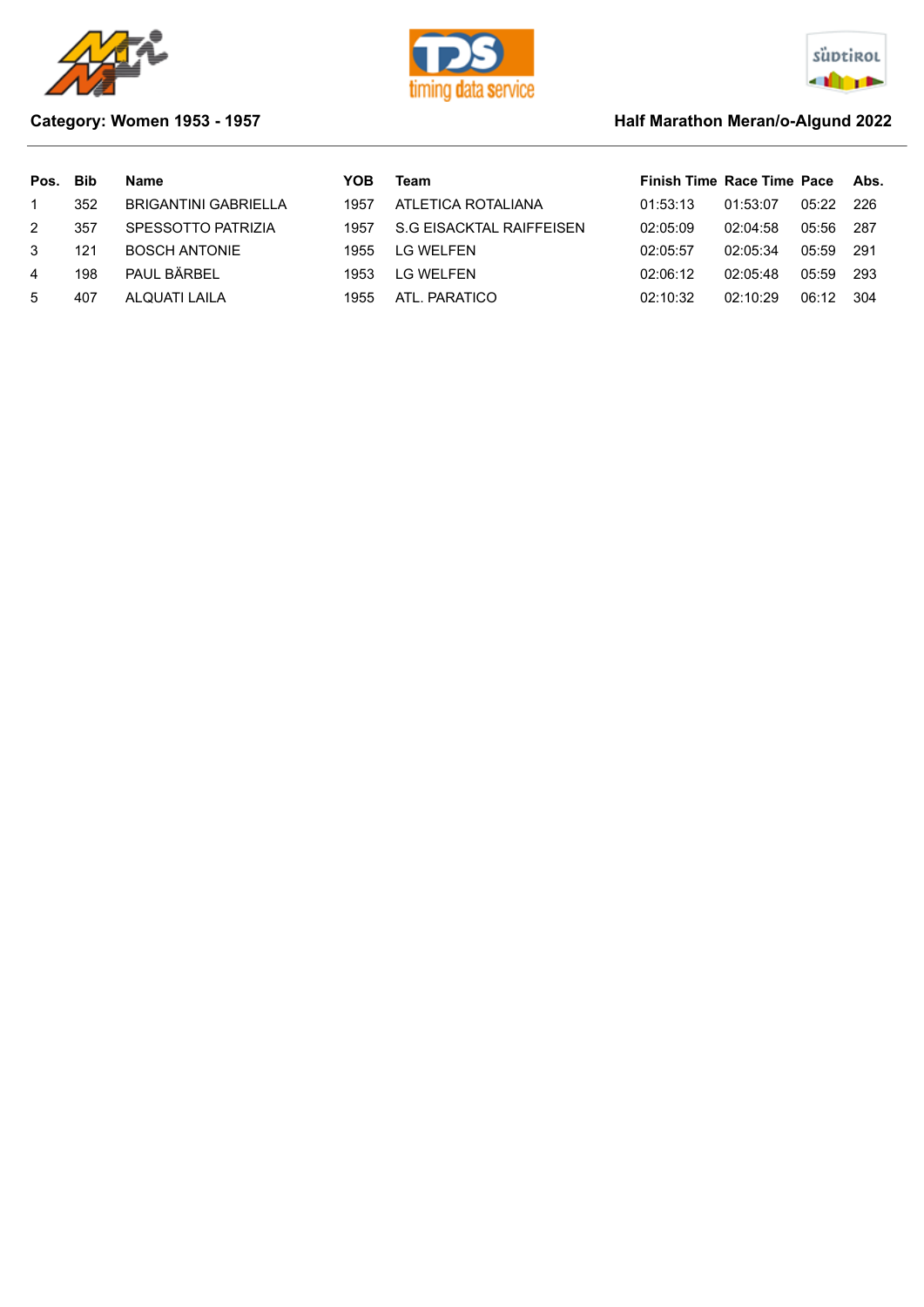





## **Category: Men 1953 - 1957 Category: Men 1953 - 1957**

| Pos.          | Bib | Name                     | YOB  | Team                      | <b>Finish Time Race Time Pace</b> |          |       | Abs. |
|---------------|-----|--------------------------|------|---------------------------|-----------------------------------|----------|-------|------|
|               | 463 | <b>MUIGG PETER</b>       | 1955 | <b>SV BAUMKIRCHEN</b>     | 01:30:03                          | 01:29:44 | 04:17 | -71  |
| $\mathcal{P}$ | 353 | STADER FLORIAN           | 1957 | <b>SSF BONN</b>           | 01:31:34                          | 01:31:27 | 04:21 | -80  |
| 3             | 469 | BONINSEGNA SERGIO        | 1957 | SPORTCLUB MERANO          | 01:34:28                          | 01:34:25 | 04:29 | 98   |
| 4             | 335 | SPORNBERGER NORBERT      | 1956 | SPORTCLUB MERANO          | 01:47:45                          | 01:47:38 | 05:07 | 194  |
| $5^{\circ}$   | 382 | <b>BAROZZI GIANCARLO</b> | 1954 | POL.VA GIUDICARIE ESTERIO | 01:59:13                          | 01:58:56 | 05:40 | 273  |
| 6             | 204 | <b>STIEGLER MANFRED</b>  | 1953 | LAUFTREFF-FUNRUNNERS-NEUM | 02:04:24                          | 02:04:04 | 05:54 | 285  |
|               | 251 | THELEN RICHARD           | 1954 | ALFTERER SC               | 02:10:56                          | 02:10:41 | 06:13 | 305  |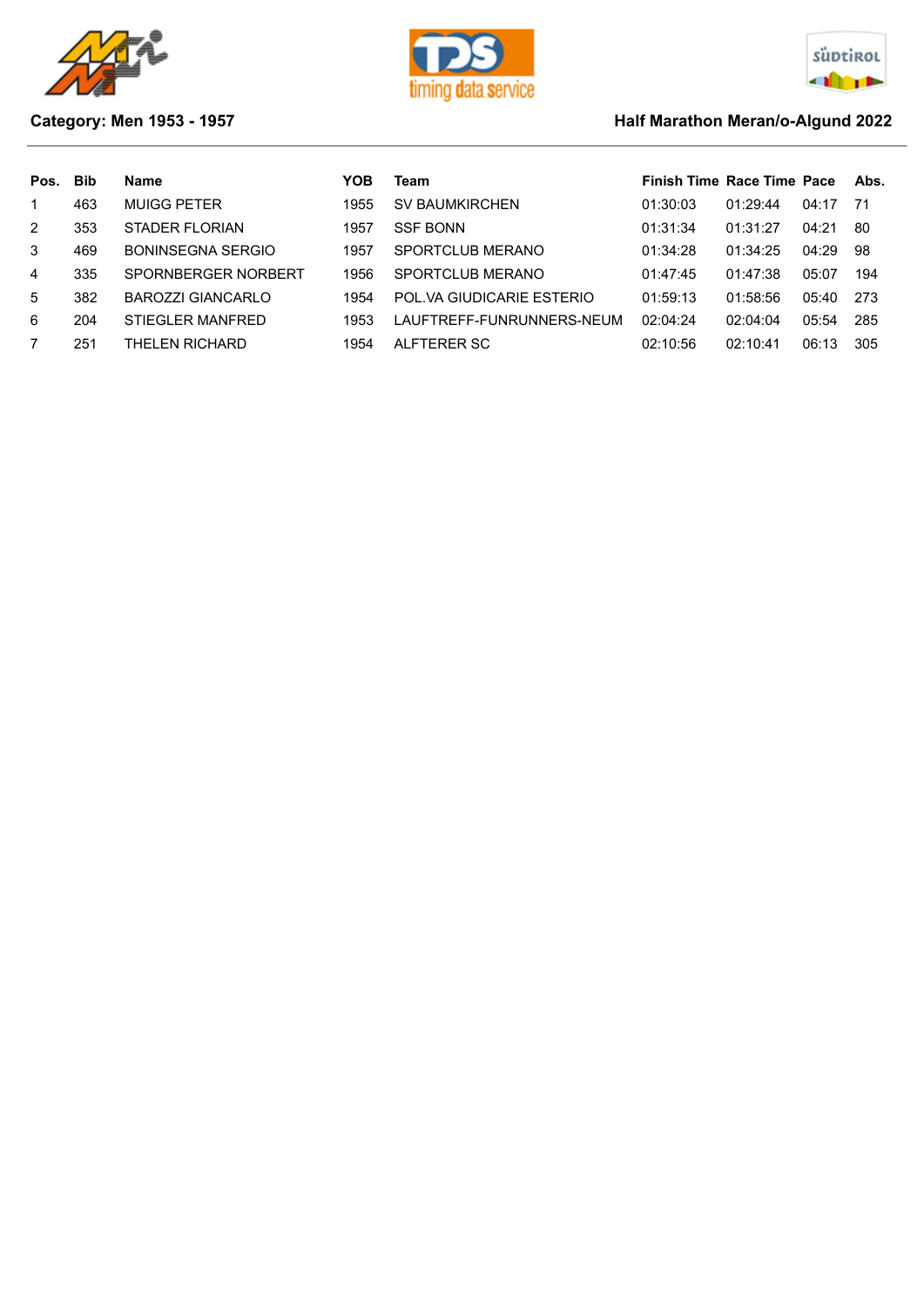





## **Category: Women 1958 - 1962 Half Marathon Meran/o-Algund 2022**

| Pos. | <b>Bib</b> | <b>Name</b>                   | YOB  | Team                    | <b>Finish Time Race Time Pace</b> |          |       | Abs. |
|------|------------|-------------------------------|------|-------------------------|-----------------------------------|----------|-------|------|
|      | 468        | CAPPELLETTI DANIELA           | 1961 | SPORTCLUB MERANO        | 01:44:21                          | 01:44:17 | 04:57 | 171  |
| 2    | 480        | <b>HUBER ANGELICA</b>         | 1961 | SPORTCLUB MERANO        | 01:46:00                          | 01:45:55 | 05:02 | 179  |
| 3    | 104        | <b>ERSING LILLI ELISABETH</b> | 1962 | <b>SG STERN BERLIN</b>  | 01:58:23                          | 01:58:17 | 05:37 | 268  |
| 4    | 471        | <b>FERBER HEIKE</b>           | 1960 | TEAM-NAUNHEIM.DE        | 02:14:02                          | 02:13:38 | 06:22 | 312  |
| 5.   | 184        | NORDMANN HAVVA                | 1962 |                         | 02:14:18                          | 02:13:57 | 06:22 | 313  |
| 6    | 106        | <b>BERBALK ROMY</b>           | 1961 |                         | 02:19:30                          | 02:19:18 | 06:37 | 316  |
|      | 277        | <b>KLEIN GABRIELE</b>         | 1961 | <b>TV FRIEDRICHSTAL</b> | 02:20:27                          | 02:20:04 | 06:40 | 320  |
| 8    | 275        | KUTTLER GERLINDE              | 1959 | <b>TV FRIEDRICHSTAL</b> | 02:20:27                          | 02:20:05 | 06:40 | 319  |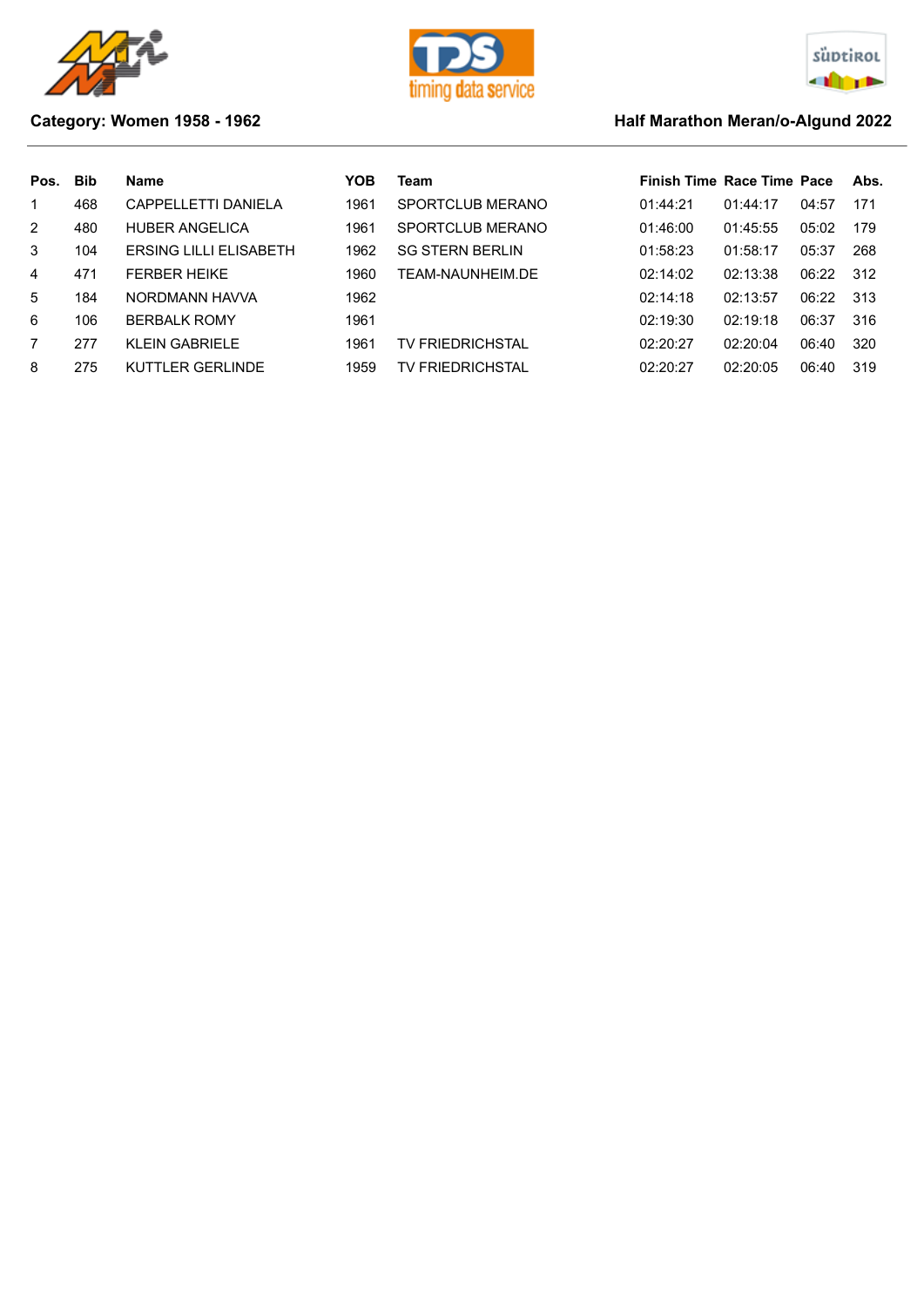





## **Category: Men 1958 - 1962 Half Marathon Meran/o-Algund 2022**

| Pos. | <b>Bib</b> | <b>Name</b>                 | <b>YOB</b> | Team                            | <b>Finish Time Race Time Pace</b> |          |       | Abs. |
|------|------------|-----------------------------|------------|---------------------------------|-----------------------------------|----------|-------|------|
| 1    | 374        | FERRAZZI URBANO             | 1960       | AMATEUR S.C. ALGUND/RAIFF       | 01:22:22                          | 01:22:22 | 03:55 | 28   |
| 2    | 343        | PLATZGUMMER HELMUT          | 1960       | <b>ASC LAAS RAIFFEISEN</b>      | 01:29:08                          | 01:29:06 | 04:14 | 63   |
| 3    | 161        | PIRCHER ANDREAS             | 1961       | A.S.D. SUEDTIROL TEAM CLU       | 01:29:50                          | 01:29:49 | 04:16 | 70   |
| 4    | 387        | ROSSI MARTINO               | 1958       | SUEDTIROLER LV SPARKASSE        | 01:32:55                          | 01:32:52 | 04:25 | 88   |
| 5    | 428        | PILSER HUBERT               | 1962       | ASV RENNERCLUB VINSCHGAU        | 01:35:02                          | 01:34:57 | 04:31 | 99   |
| 6    | 300        | DI MATTEO VITTORIO          | 1961       | <b>CUS BERGAMO ASD</b>          | 01:35:18                          | 01:35:11 | 04:32 | 101  |
| 7    | 186        | HÖLLER JOSEF                | 1958       | ASV RENNERCLUB VINSCHGAU        | 01:36:08                          | 01:36:06 | 04:34 | 107  |
| 8    | 158        | KOEHL KONRAD                | 1958       | ASV DEUTSCHNOFEN                | 01:36:59                          | 01:36:45 | 04:36 | 112  |
| 9    | 453        | <b>LANZ KONRAD</b>          | 1960       | A.S.V. NIEDERDORF RAIFFEI       | 01:38:29                          | 01:38:25 | 04:41 | 126  |
| 10   | 205        | MÜLLER STEFAN               | 1961       | <b>LG WELFEN</b>                | 01:38:36                          | 01:38:23 | 04:41 | 127  |
| 11   | 216        | <b>HRUSCHKA FRITZ</b>       | 1962       | <b>ESV TREUCHTLINGEN RT</b>     | 01:38:52                          | 01:38:52 | 04:42 | 130  |
| 12   | 378        | <b>HORRER LEOPOLD</b>       | 1962       |                                 | 01:40:12                          | 01:40:07 | 04:45 | 139  |
| 13   | 380        | <b>LAZZARO MASSIMO</b>      | 1960       | MARATHON CLUB TRENTO            | 01:40:27                          | 01:40:12 | 04:46 | 142  |
| 14   | 197        | HÄSELE MICHAEL              | 1961       | <b>SC BREITENWANG</b>           | 01:41:07                          | 01:41:00 | 04:48 | 150  |
| 15   | 189        | <b>HACK HANS-WERNER</b>     | 1962       | LAUFTREFF-FUNRUNNERS-NEUM       | 01:42:33                          | 01:42:24 | 04:52 | 160  |
| 16   | 422        | <b>MELAZZINI PAOLO</b>      | 1961       | 2002 MARATHON CLUB              | 01:46:33                          | 01:46:23 | 05:04 | 185  |
| 17   | 435        | <b>BATTAGLIA ALBERTO</b>    | 1961       | 2002 MARATHON CLUB              | 01:46:34                          | 01:46:23 | 05:04 | 186  |
| 18   | 175        | <b>HODAPP NORBERT</b>       | 1961       | <b>SC ÖNSBACH</b>               | 01:49:33                          | 01:49:19 | 05:12 | 206  |
| 19   | 141        | PFLANZER MARTIN             | 1962       | <b>S.G EISACKTAL RAIFFEISEN</b> | 01:52:47                          | 01:52:30 | 05:21 | 223  |
| 20   | 179        | <b>TROEGER ARNOLD</b>       | 1959       | SPORTCLUB MERANO                | 01:53:07                          | 01:52:48 | 05:22 | 225  |
| 21   | 289        | <b>GARGITTER WALTER</b>     | 1958       | <b>ASC NEUGRIES</b>             | 01:56:34                          | 01:56:29 | 05:32 | 255  |
| 22   | 294        | <b>FROTSCHNIG ALBERT</b>    | 1960       |                                 | 01:59:06                          | 01:58:51 | 05:39 | 271  |
| 23   | 285        | <b>BARBAGALLO SALVATORE</b> | 1962       | <b>MARATHON CLUB TRENTO</b>     | 02:00:07                          | 01:59:48 | 05:42 | 278  |
| 24   | 370        | <b>MARINI LUIGI</b>         | 1961       | TRENTINO EVENTI S.S.D.R.L       | 02:04:18                          | 02:04:08 | 05:54 | 284  |
| 25   | 375        | <b>DELLADIO FIORENZO</b>    | 1960       | SPORTCLUB MERANO                | 02:09:52                          | 02:09:41 | 06:10 | 302  |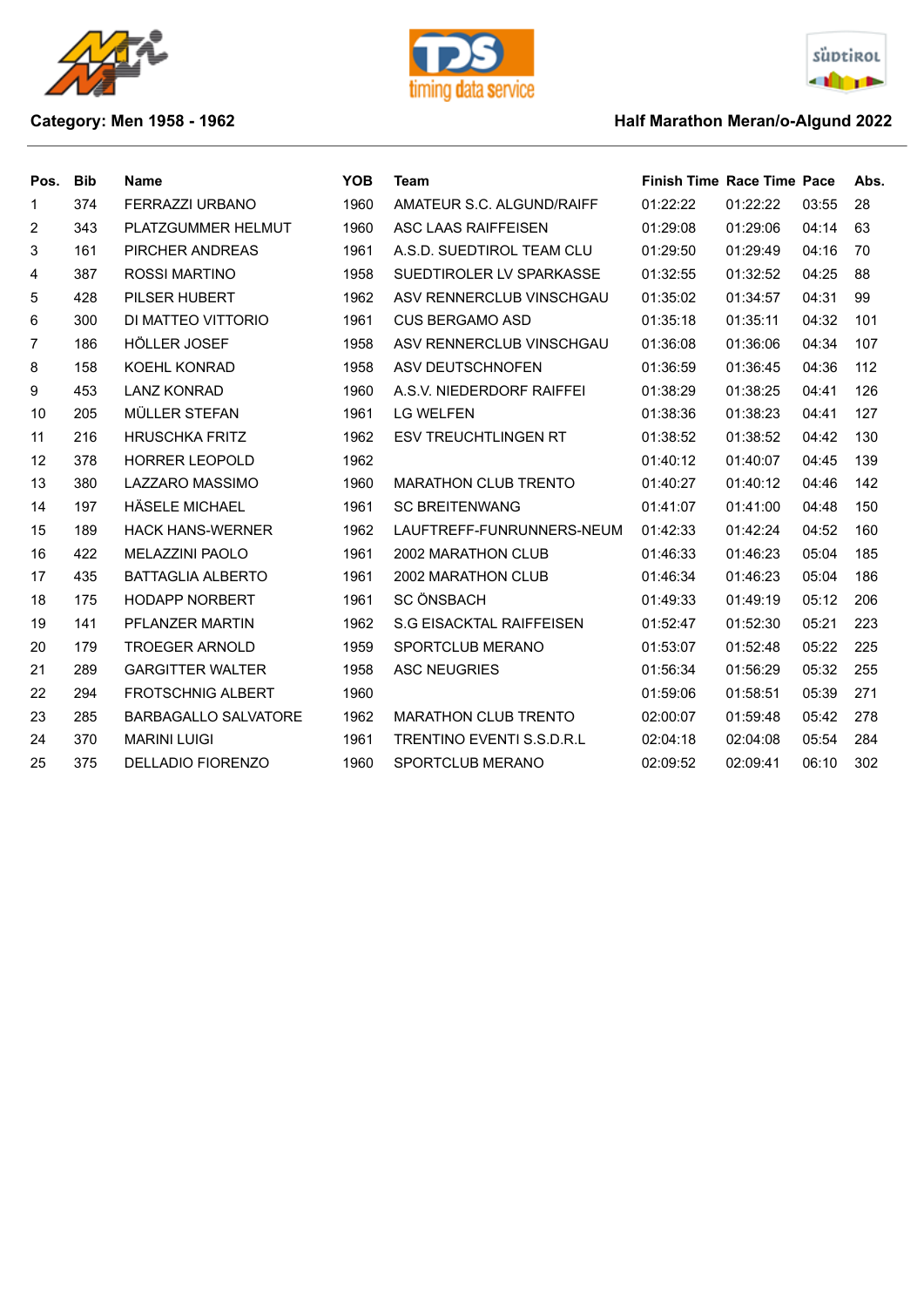





## **Category: Women 1963 - 1967 Half Marathon Meran/o-Algund 2022**

| Pos. | <b>Bib</b> | <b>Name</b>              | YOB  | Team                      | <b>Finish Time Race Time Pace</b> |          |       | Abs. |
|------|------------|--------------------------|------|---------------------------|-----------------------------------|----------|-------|------|
| 1    | 11         | THALER EDELTRAUD         | 1966 | ASV TELMEKOM TEAM SUEDTIR | 01:27:11                          | 01:27:08 | 04:08 | 46   |
| 2    | 301        | <b>SCHNECK UTE</b>       | 1964 | <b>TV SPAICHINGEN</b>     | 01:29:31                          | 01:29:28 | 04:15 | 66   |
| 3    | 389        | PFOESTL URSULA           | 1967 | A.S. MERANO               | 01:37:37                          | 01:37:16 | 04:38 | 118  |
| 4    | 456        | STOLZLECHNER MONIKA      | 1964 | ASV TELMEKOM TEAM SUEDTIR | 01:46:07                          | 01:46:03 | 05:02 | 182  |
| 5    | 257        | KLUIBENSCHEDL EDITH      | 1967 | TRAIL MOTION              | 01:50:34                          | 01:50:25 | 05:15 | 213  |
| 6    | 427        | SCHÜTZ ILSE              | 1963 | ASV RENNERCLUB VINSCHGAU  | 01:51:57                          | 01:51:52 | 05:19 | 221  |
| 7    | 242        | <b>MENDER SABINE</b>     | 1967 | HELLBLAU.POWERTEAM        | 01:56:14                          | 01:55:52 | 05:31 | 251  |
| 8    | 255        | STEDEN KATHARINA         | 1967 | FIT4ZIRL - LEICHTATLETIK  | 01:56:53                          | 01:56:42 | 05:33 | 256  |
| 9    | 329        | RINALDI DANIELA          | 1967 | A.S. MERANO               | 01:58:20                          | 01:58:00 | 05:37 | 267  |
| 10   | 187        | ENINGER ANDREA           | 1967 | <b>LG WELFEN</b>          | 01:59:09                          | 01:58:45 | 05:39 | 272  |
| 11   | 478        | ZIRDEN-HEULMANNS BIRGITT | 1963 | <b>SFC ERKELENZ</b>       | 02:05:00                          | 02:04:54 | 05:56 | 286  |
| 12   | 290        | <b>GRUBER MARIA ROSA</b> | 1963 | ASC NEUGRIES              | 02:06:51                          | 02:06:44 | 06:01 | 294  |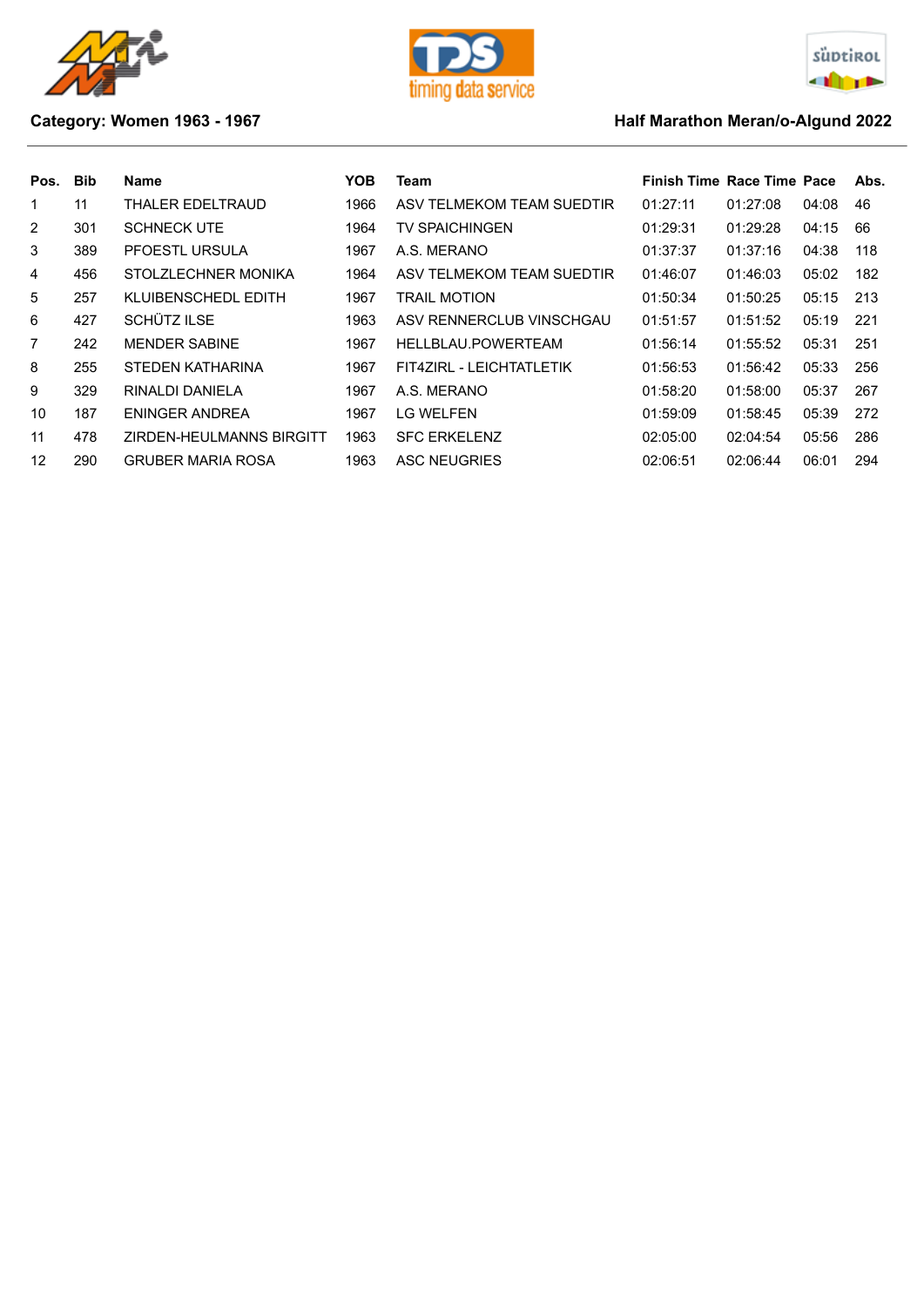





## **Category: Men 1963 - 1967 Half Marathon Meran/o-Algund 2022**

| Pos.           | <b>Bib</b> | <b>Name</b>                  | <b>YOB</b> | Team                         | <b>Finish Time Race Time Pace</b> |          |       | Abs. |
|----------------|------------|------------------------------|------------|------------------------------|-----------------------------------|----------|-------|------|
| 1              | 360        | PICHLER THOMAS               | 1966       |                              | 01:26:06                          | 01:26:04 | 04:05 | 38   |
| $\overline{2}$ | 354        | HARRASSER REINHARD           | 1967       | SSV BRUNECK BRUNICO VOLKS    | 01:26:47                          | 01:26:43 | 04:07 | 44   |
| 3              | 165        | <b>GROTTOLO IVANO</b>        | 1964       | ATLETICA ALTO GARDA E LED    | 01:27:17                          | 01:27:16 | 04:09 | 47   |
| 4              | 330        | <b>THÖNI HEINRICH</b>        | 1967       |                              | 01:28:10                          | 01:28:08 | 04:11 | 55   |
| 5              | 350        | <b>GERSTGRASSER BERNHARD</b> | 1967       | SPORTCLUB MERANO             | 01:29:01                          | 01:28:58 | 04:14 | 61   |
| 6              | 363        | <b>FRANZIN FABIO</b>         | 1965       | ATLETICA ROTALIANA           | 01:30:11                          | 01:30:04 | 04:17 | 75   |
| 7              | 211        | <b>BRAUNHOFER WILFRIED</b>   | 1964       | LAUFVEREIN ASV FREIENFELD    | 01:32:11                          | 01:32:08 | 04:23 | 86   |
| 8              | 385        | PÖHL STEFAN                  | 1967       | LAUFVEREIN ASV FREIENFELD    | 01:33:31                          | 01:33:29 | 04:26 | 90   |
| 9              | 253        | <b>BOEHME ROLAND</b>         | 1965       | <b>BSV FLUGHAFEN MÜNCHEN</b> | 01:34:09                          | 01:34:01 | 04:28 | 95   |
| 10             | 111        | DATHE CARSTEN                | 1966       | SFD 75 DÜSSELDORF            | 01:37:56                          | 01:37:48 | 04:39 | 122  |
| 11             | 227        | <b>KUEN ROLAND</b>           | 1964       |                              | 01:38:00                          | 01:38:00 | 04:39 | 125  |
| 12             | 439        | <b>ZECHER MARK</b>           | 1967       | SV STAUFENBERG               | 01:38:59                          | 01:38:52 | 04:42 | 132  |
| 13             | 126        | <b>GREGORI GIORGIO</b>       | 1965       | ASD SUBBIANO MARATHON        | 01:39:46                          | 01:39:37 | 04:44 | 137  |
| 14             | 262        | <b>MOSSYRSCH PETER</b>       | 1966       |                              | 01:39:55                          | 01:39:45 | 04:45 | 138  |
| 15             | 491        | <b>BALTER ANDREA</b>         | 1967       | ASD CITTA' DI TRENTO         | 01:42:49                          | 01:42:34 | 04:53 | 164  |
| 16             | 341        | PERATHONER ERICH             | 1967       | ASV GHERDEINA RUNNERS        | 01:43:09                          | 01:42:58 | 04:54 | 166  |
| 17             | 349        | <b>DIGNANI CRISTIANO</b>     | 1963       | A.S. MERANO                  | 01:43:26                          | 01:43:21 | 04:55 | 168  |
| 18             | 445        | <b>STAUDER HARALD</b>        | 1967       | ASV S.V. LANA - RAIKA        | 01:46:13                          | 01:46:04 | 05:03 | 183  |
| 19             | 495        | <b>BETTA GIORGIO</b>         | 1965       | ATLETICA CLARINA TRENTINO    | 01:46:24                          | 01:46:07 | 05:03 | 184  |
| 20             | 388        | <b>STRAUß LUDWIG</b>         | 1966       | <b>TSV STEINGADEN</b>        | 01:47:05                          | 01:46:39 | 05:05 | 190  |
| 21             | 438        | <b>NEUFANG HARALD</b>        | 1965       | <b>SV BAUMKIRCHEN</b>        | 01:47:41                          | 01:47:24 | 05:07 | 193  |
| 22             | 303        | <b>FROTSCHNIG HANS</b>       | 1963       |                              | 01:48:14                          | 01:47:59 | 05:08 | 199  |
| 23             | 223        | <b>RUOSS ALEXANDER</b>       | 1964       | #SKINFITCREW                 | 01:48:18                          | 01:47:57 | 05:08 | 200  |
| 24             | 364        | <b>METZLER BERND</b>         | 1963       | SSV 91 BRAND-ERBISDORF       | 01:49:25                          | 01:49:14 | 05:12 | 205  |
| 25             | 386        | <b>VESCOVINI MIRCO</b>       | 1965       |                              | 01:50:29                          | 01:50:20 | 05:15 | 211  |
| 26             | 240        | SCHELLANDER JÜRGEN           | 1966       | HELLBLAU.POWERTEAM           | 01:51:41                          | 01:51:30 | 05:18 | 220  |
| 27             | 188        | <b>BLANK JÜRGEN</b>          | 1964       | <b>LG WELFEN</b>             | 01:54:04                          | 01:53:40 | 05:25 | 232  |
| 28             | 256        | KLUIBENSCHEDL ANDREAS        | 1966       | <b>TURNERSCHAFT STAMS</b>    | 01:54:17                          | 01:54:06 | 05:26 | 234  |
| 29             | 261        | <b>WIEGEL THOMAS</b>         | 1964       |                              | 01:54:20                          | 01:54:05 | 05:26 | 235  |
| 30             | 195        | <b>GROßMANN RALLE</b>        | 1963       | <b>TITZO DITZINGEN</b>       | 01:55:19                          | 01:55:08 | 05:28 | 243  |
| 31             | 342        | <b>STRIMMER ANDREAS</b>      | 1965       | ASC LAAS RAIFFEISEN          | 01:57:55                          | 01:57:49 | 05:36 | 261  |
| 32             | 310        | AGNESINA JEAN-CHRISTOPHE     | 1967       |                              | 01:58:37                          | 01:58:28 | 05:38 | 269  |
| 33             | 183        | NORDMANN HORST               | 1963       |                              | 02:08:17                          | 02:07:56 | 06:05 | 298  |
| 34             | 381        | POLI STEFANO                 | 1967       | POL.VA GIUDICARIE ESTERIO    | 02:11:10                          | 02:10:55 | 06:14 | 306  |
| 35             | 169        | <b>BRICKEL HERBERT</b>       | 1964       | ARRIBA G?PPERSDORF           | 02:12:07                          | 02:11:47 | 06:16 | 309  |
| 36             | 465        | PRUENSTER HEINRICH           | 1964       | LAUFVEREIN ASV FREIENFELD    | 02:13:35                          | 02:13:16 | 06:20 | 310  |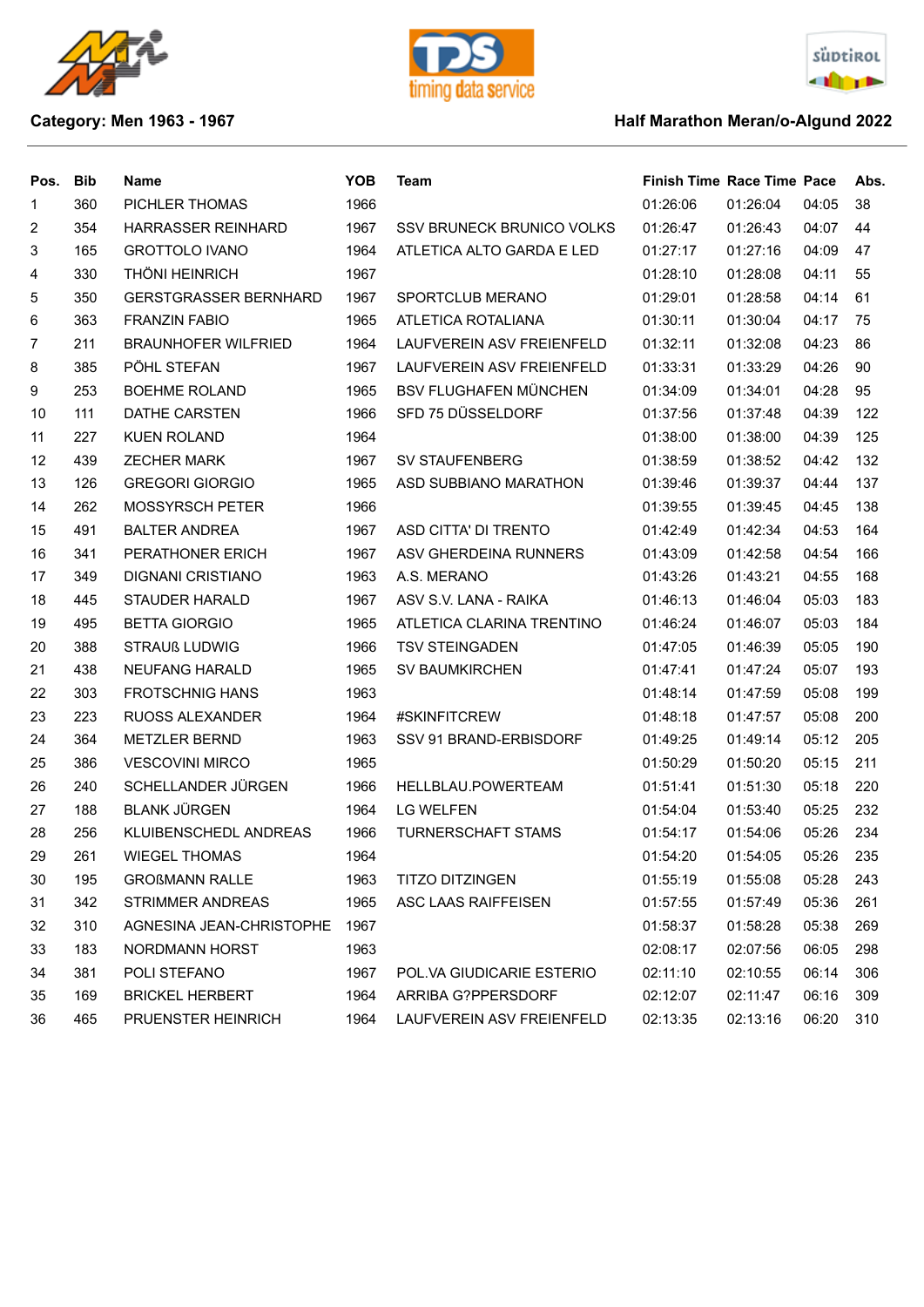





## **Category: Women 1968 - 1972 Category: Women 1968 - 1972**

| Pos. | <b>Bib</b> | <b>Name</b>             | YOB. | Team                      | <b>Finish Time Race Time Pace</b> |          |       | Abs. |
|------|------------|-------------------------|------|---------------------------|-----------------------------------|----------|-------|------|
| 1    | 10         | PIRCHER PETRA           | 1971 | ASC LAAS RAIFFEISEN       | 01:33:55                          | 01:33:53 | 04:28 | 92   |
| 2    | 368        | THALER KAROLINA ROSA    | 1972 | ASC LF SARNTAL RAIFFEISEN | 01:37:11                          | 01:37:05 | 04:37 | 114  |
| 3    | 202        | DOMMEL NORMA            | 1970 | <b>SCC BERLIN</b>         | 01:40:27                          | 01:40:16 | 04:46 | 143  |
| 4    | 288        | STRIMMER EVI MARIA      | 1968 | ASC LAAS RAIFFEISEN       | 01:42:42                          | 01:42:33 | 04:53 | 161  |
| 5    | 312        | <b>GUSELLA ROBERTA</b>  | 1969 |                           | 01:44:58                          | 01:44:42 | 04:59 | 175  |
| 6    | 213        | KERSCHBAUMER ANNA MARIA | 1968 | ASV RENNERCLUB VINSCHGAU  | 01:45:47                          | 01:45:38 | 05:01 | 177  |
| 7    | 238        | KÖNIG ANITA             | 1972 | HELLBLAU.POWERTEAM        | 01:46:02                          | 01:45:50 | 05:02 | 181  |
| 8    | 243        | <b>SCHRACK SUSANNE</b>  | 1970 | HELLBLAU.POWERTEAM        | 01:57:03                          | 01:56:52 | 05:33 | 257  |
| 9    | 397        | <b>ABRATE SONIA</b>     | 1971 | <b>ASC NEUGRIES</b>       | 01:58:07                          | 01:57:59 | 05:36 | 264  |
| 10   | 392        | POMPEI CARLA            | 1969 | CAMPOGALLIANO CIRCOLO POL | 02:05:43                          | 02:05:20 | 05:58 | 290  |
| 11   | 129        | HILL HEIDI              | 1968 | <b>SC ECHING</b>          | 02:06:57                          | 02:06:43 | 06:02 | 295  |
| 12   | 314        | <b>FRESCHET ANGELA</b>  | 1969 | PODISTI CORDENONS         | 02:07:28                          | 02:07:24 | 06:03 | 296  |
| 13   | 372        | MAZZALAI KATJA          | 1969 | ASD CITTA' DI TRENTO      | 02:08:24                          | 02:08:00 | 06:06 | 300  |
| 14   | 112        | DATHE INES              | 1968 | SFD 75 DÜSSELDORF         | 02:10:09                          | 02:09:47 | 06:11 | 303  |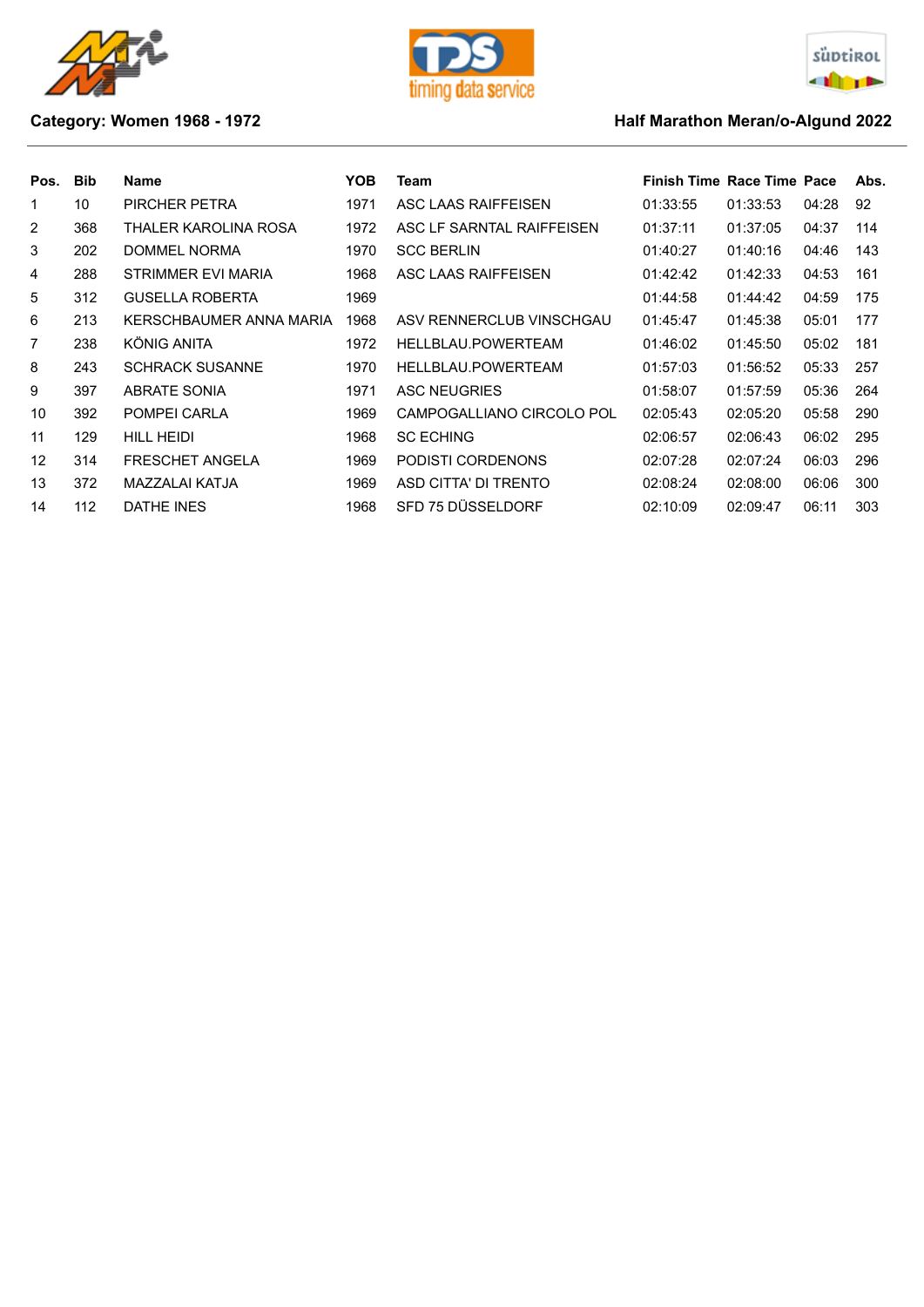





## **Category: Men 1968 - 1972 Category: Men 1968 - 1972**

| Pos.                     | <b>Bib</b> | <b>Name</b>                | <b>YOB</b> | <b>Team</b>                      | <b>Finish Time Race Time Pace</b> |          |       | Abs. |
|--------------------------|------------|----------------------------|------------|----------------------------------|-----------------------------------|----------|-------|------|
| 1                        | 264        | RIZZI MASSIMO              | 1972       | <b>G.S. TRILACUM</b>             | 01:20:14                          | 01:20:13 | 03:49 | 23   |
| $\overline{2}$           | 476        | NASCIMBENI LUCA            | 1968       | SPORTLER TEAM                    | 01:21:28                          | 01:21:28 | 03:52 | 25   |
| 3                        | 272        | <b>IULIANO FABIO</b>       | 1971       | A.S. MERANO                      | 01:23:37                          | 01:23:37 | 03:58 | 36   |
| $\overline{\mathcal{A}}$ | 426        | <b>HAFNER FLORIAN</b>      | 1972       | ASV DEUTSCHNOFEN                 | 01:26:30                          | 01:26:26 | 04:07 | 40   |
| 5                        | 425        | <b>BLÜSCHKE ALEXANDER</b>  | 1972       | <b>SCC BERLIN</b>                | 01:26:33                          | 01:26:20 | 04:07 | 41   |
| 6                        | 496        | <b>HAAS WERNER</b>         | 1972       | LG ST.WOLFGANG                   | 01:27:48                          | 01:27:45 | 04:10 | 51   |
| $\overline{7}$           | 103        | <b>BUSIN RICCARDO</b>      | 1970       | A.S.D. MACURI TEAM               | 01:28:58                          | 01:28:56 | 04:14 | 58   |
| 8                        | 398        | <b>BERGER HEINZ</b>        | 1969       | <b>ASC NEUGRIES</b>              | 01:29:43                          | 01:29:38 | 04:16 | 68   |
| 9                        | 493        | <b>ACHMUELLER HERMANN</b>  | 1971       | LAUFCLUB PUSTERTAL               | 01:29:56                          | 01:29:56 | 04:16 | 73   |
| 10                       | 236        | STOPPEL GERNOT             | 1968       | HELLBLAU.POWERTEAM               | 01:33:24                          | 01:33:21 | 04:26 | 89   |
| 11                       | 376        | <b>VALENTINI CLAUDIO</b>   | 1970       | ATL. VALLI DI NON E SOLE         | 01:35:24                          | 01:35:16 | 04:32 | 102  |
| 12                       | 449        | <b>BONELLI ALESSIO</b>     | 1972       | U.S. STELLA ALPINA CARANO        | 01:37:10                          | 01:37:03 | 04:37 | 113  |
| 13                       | 214        | <b>MAIR HANS</b>           | 1969       | <b>BSV FLUGHAFEN MÜNCHEN</b>     | 01:37:16                          | 01:37:09 | 04:37 | 116  |
| 14                       | 499        | <b>HEYDORN DENIS</b>       | 1972       | LC DÜBENER HEIDE                 | 01:37:53                          | 01:37:46 | 04:39 | 121  |
| 15                       | 182        | <b>HAMBROCK MATTHIAS</b>   | 1969       | <b>SCC BERLIN</b>                | 01:37:57                          | 01:37:45 | 04:39 | 124  |
| 16                       | 477        | <b>HEULMANNS BERNHARD</b>  | 1969       | <b>SFC ERKELENZ</b>              | 01:40:17                          | 01:40:11 | 04:46 | 141  |
| 17                       | 466        | <b>RIER THOMAS</b>         | 1969       | SUEDTIROLER LV SPARKASSE         | 01:40:50                          | 01:40:37 | 04:47 | 146  |
| 18                       | 201        | <b>MEDERER PETER</b>       | 1972       | LAUFTREFF-FUNRUNNERS-NEUM        | 01:41:45                          | 01:41:35 | 04:50 | 154  |
| 19                       | 283        | <b>FERRARI SIMONE</b>      | 1970       |                                  | 01:42:14                          | 01:42:00 | 04:51 | 158  |
| 20                       | 194        | KOCIUMBAS BARTOSZ          | 1972       |                                  | 01:42:44                          | 01:42:37 | 04:53 | 163  |
| 21                       | 315        | <b>KOSTNER KONRAD</b>      | 1968       |                                  | 01:43:54                          | 01:43:39 | 04:56 | 169  |
| 22                       | 497        | <b>KEUSCHNIG CHRISTIAN</b> | 1971       | LG ST.WOLFGANG                   | 01:44:17                          | 01:44:15 | 04:57 | 170  |
| 23                       | 109        | <b>WEIß ROBERT</b>         | 1968       | LLC MARATHON REGENSBURG          | 01:46:01                          | 01:45:44 | 05:02 | 180  |
| 24                       | 241        | <b>MENDER PETER</b>        | 1969       | HELLBLAU.POWERTEAM               | 01:50:40                          | 01:50:18 | 05:15 | 216  |
| 25                       | 239        | LEBENBAUER RAIMUND         | 1972       | HELLBLAU.POWERTEAM               | 01:50:40                          | 01:50:28 | 05:15 | 215  |
| 26                       | 390        | <b>FERRARI DIEGO</b>       | 1969       |                                  | 01:53:07                          | 01:52:43 | 05:22 | 224  |
| 27                       | 226        | <b>LATO CHRISTIAN</b>      | 1971       | TRISESSANTA A.S.D.               | 01:53:15                          | 01:52:59 | 05:23 | 227  |
| 28                       | 486        | PIRAS GIOVANNI LUCA        | 1971       | A.S. MERANO                      | 01:53:32                          | 01:53:15 | 05:23 | 229  |
| 29                       | 339        | POLI CARLO                 | 1969       | POL.VA GIUDICARIE ESTERIO        | 01:53:37                          | 01:53:21 | 05:24 | 230  |
| 30                       | 218        | <b>BINDL CHRISTIAN</b>     | 1970       | <b>SSV FORCHHEIM</b>             | 01:55:26                          | 01:55:05 | 05:29 | 244  |
| 31                       | 420        | <b>SCHNEIDER HERIBERT</b>  | 1968       | <b>BSV SPARKASSE OBERLAND</b>    | 01:56:26                          | 01:56:03 | 05:32 | 252  |
| 32                       | 260        | <b>ZANONI MARCO</b>        | 1971       | POLISPORTIVA AZZURRA             | 01:57:40                          | 01:57:27 | 05:35 | 258  |
| 33                       | 394        | <b>BONACINI ANDREA</b>     | 1968       | CAMPOGALLIANO CIRCOLO POL        | 01:57:59                          | 01:57:35 | 05:36 | 262  |
| 34                       | 254        | <b>STEDEN ANSGAR</b>       | 1970       | FIT4ZIRL - LEICHTATLETIK         | 01:58:20                          | 01:58:09 | 05:37 | 266  |
| 35                       | 373        | RADAELLI ATTILIO           | 1972       | <b>MONZA MARATHON TEAM - A.S</b> | 02:00:10                          | 01:59:48 | 05:42 | 279  |
| 36                       | 170        | <b>BITOMSKY ROBERT</b>     | 1971       | HELLBLAU.POWERTEAM               | 02:05:10                          | 02:04:49 | 05:56 | 288  |
| 37                       | 383        | <b>CESANA SIMONE</b>       | 1972       |                                  | 02:11:44                          | 02:11:21 | 06:15 | 307  |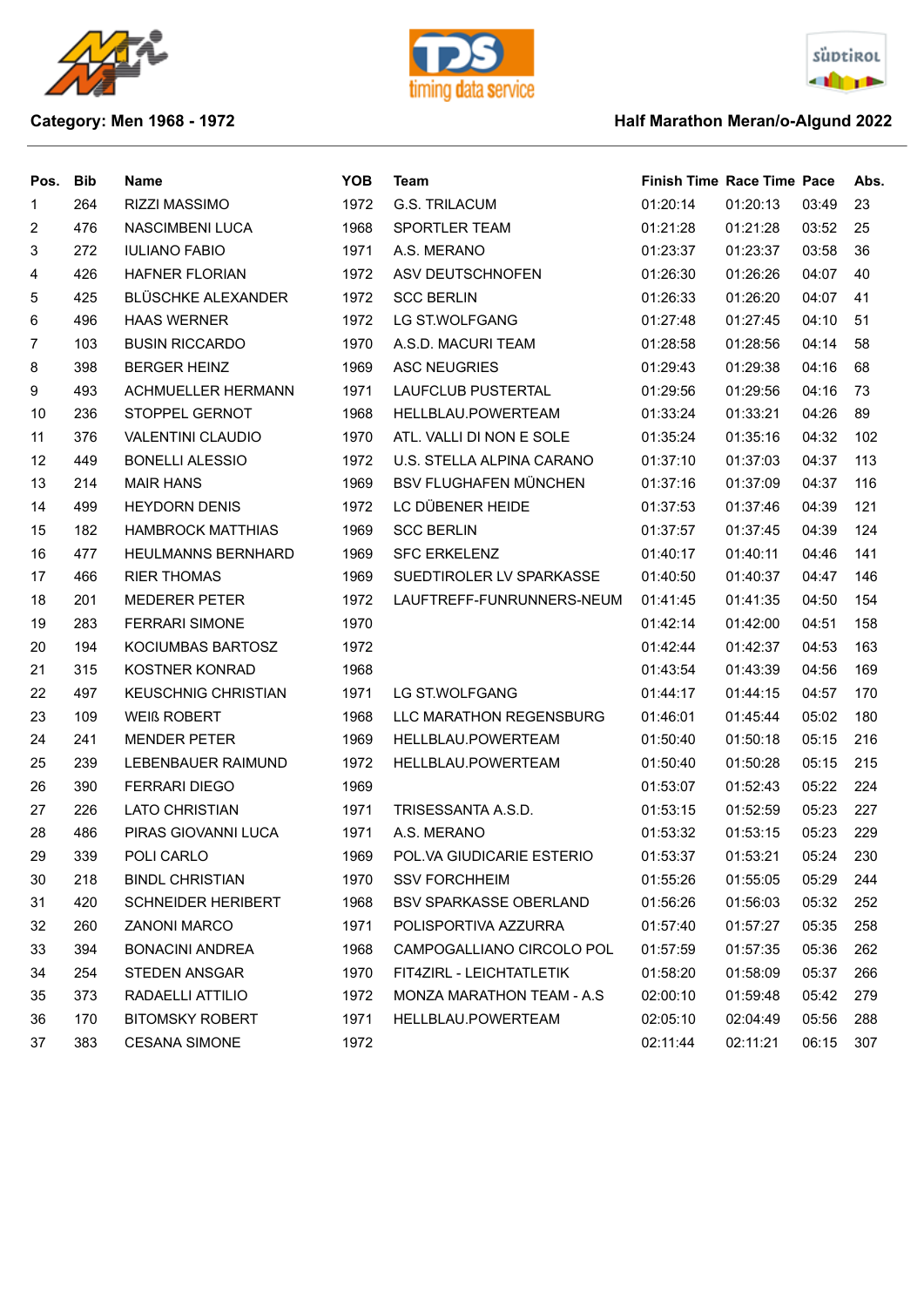





## **Category: Women 1973 - 1977 Marathon Meran/o-Algund 2022 Half Marathon Meran/o-Algund 2022**

| Pos.           | <b>Bib</b> | Name                      | YOB  | Team                         | Finish Time Race Time Pace |          |       | Abs. |
|----------------|------------|---------------------------|------|------------------------------|----------------------------|----------|-------|------|
| 1              | 269        | <b>COLPI ANGELA</b>       | 1976 | <b>MARATHON CLUB TRENTO</b>  | 01:28:01                   | 01:27:39 | 04:11 | -51  |
| $\overline{2}$ | 319        | <b>BALDAUF GERLINDE</b>   | 1974 | ASV RENNERCLUB VINSCHGAU     | 01:32:06                   | 01:32:04 | 04:22 | 85   |
| 3              | 475        | <b>FILIPPI GIORGIA</b>    | 1974 | GS VALSUGANA TRENTINO        | 01:34:06                   | 01:34:00 | 04:28 | 94   |
| 4              | 411        | <b>BECK HANNE</b>         | 1974 | <b>SKICLUB PARTENKIRCHEN</b> | 01:37:56                   | 01:37:50 | 04:39 | 123  |
| 5              | 146        | THALER MONIKA             | 1976 | ASV JENESIEN SOLTNFLITZER    | 01:40:15                   | 01:40:11 | 04:46 | 140  |
| 6              | 424        | <b>BLÜSCHKE BETTINA</b>   | 1974 | <b>SCC BERLIN</b>            | 01:41:36                   | 01:37:54 | 04:49 | 127  |
| $\overline{7}$ | 287        | ELEKNE' PARIZEK HORTENZIA | 1976 | ASC LAAS RAIFFEISEN          | 01:42:42                   | 01:42:35 | 04:53 | 162  |
| 8              | 148        | LAMPRECHT VERENA          | 1977 | RITTEN SPORT RUN TEAM        | 01:47:31                   | 01:47:23 | 05:06 | 191  |
| 9              | 110        | KOLLER ANDREA             | 1974 | LLC MARATHON REGENSBURG      | 01:47:34                   | 01:47:23 | 05:06 | 192  |
| 10             | 437        | STAFFLER NADJA            | 1975 | ASV JENESIEN SOLTNFLITZER    | 01:54:22                   | 01:54:15 | 05:26 | 236  |
| 11             | 128        | SAMHABER-ECKHARDT PETRA   | 1973 | TRIRUN LINZ                  | 01:57:55                   | 01:57:49 | 05:36 | 260  |
| 12             | 467        | <b>PIOK MARGIT</b>        | 1975 | S.G EISACKTAL RAIFFEISEN     | 01:58:00                   | 01:57:43 | 05:36 | 263  |
| 13             | 482        | TRAFOIER KATRIN ANNA      | 1973 | ASV S.V. LANA - RAIKA        | 02:21:56                   | 02:21:47 | 06:44 | 321  |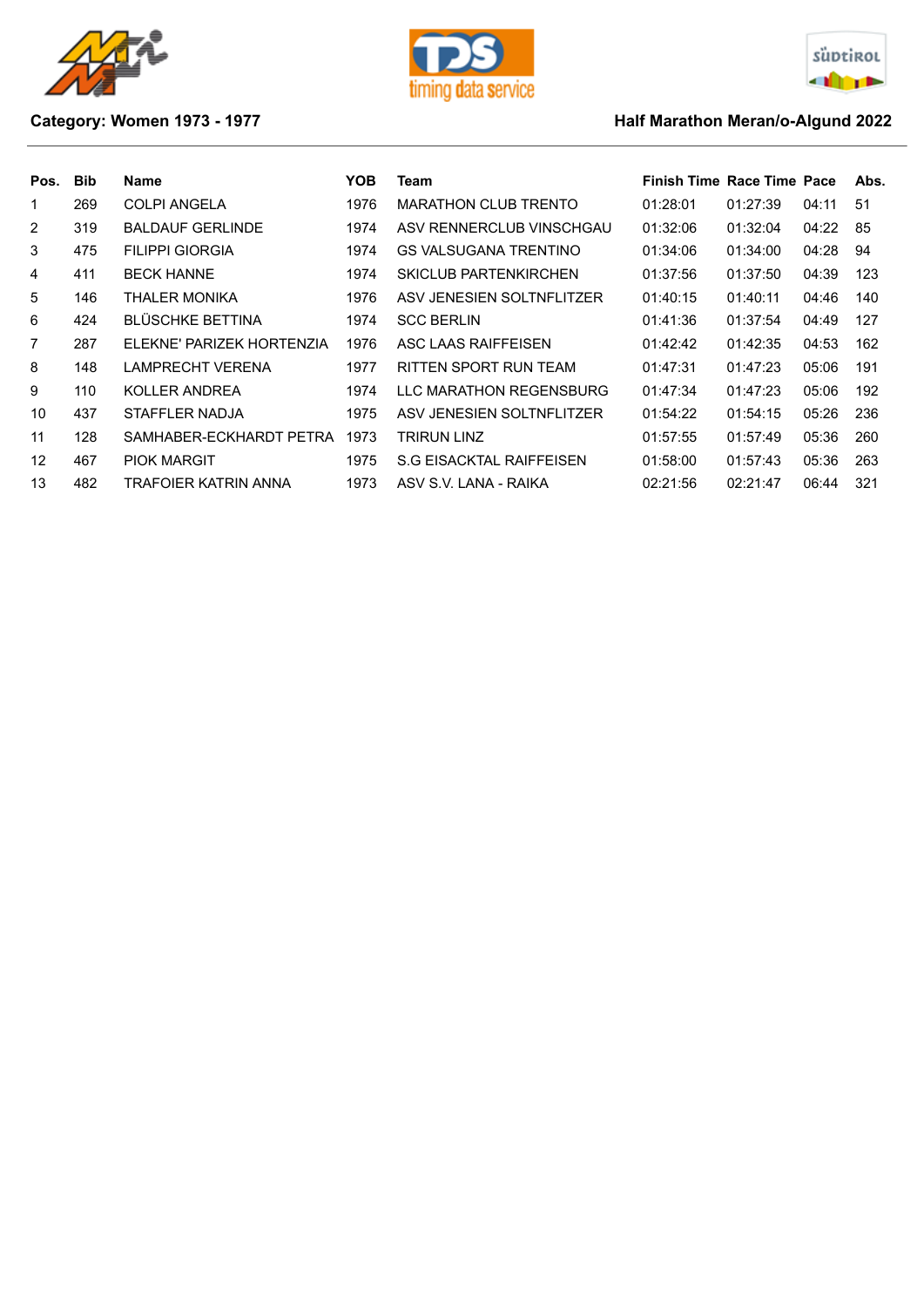





## **Category: Men 1973 - 1977 Half Marathon Meran/o-Algund 2022**

| Pos. | <b>Bib</b> | Name                             | <b>YOB</b> | <b>Team</b>                  | <b>Finish Time Race Time Pace</b> |          |          | Abs. |
|------|------------|----------------------------------|------------|------------------------------|-----------------------------------|----------|----------|------|
| 1    | 408        | <b>AGETHLE MATTHIAS</b>          | 1977       | SPORTLER TEAM                | 01:10:58                          | 01:10:58 | 03:22 3  |      |
| 2    | 231        | PONGRUBER JOHANNES               | 1976       | HELLBLAU.POWERTEAM           | 01:16:51                          | 01:16:50 | 03:39    | 12   |
| 3    | 150        | <b>STEINACHER DARIO</b>          | 1974       | LAUFVEREIN ASV FREIENFELD    | 01:18:25                          | 01:18:25 | 03:44    | 19   |
| 4    | 338        | <b>BRUNNER ROBERT</b>            | 1974       | SPORTCLUB MERANO             | 01:18:51                          | 01:18:51 | 03:45    | 21   |
| 5    | 282        | <b>SAURINI OMAR</b>              | 1976       | ATL. VALLI DI NON E SOLE     | 01:19:14                          | 01:19:12 | 03:46    | -22  |
| 6    | 318        | <b>HOUSKA DAVID</b>              | 1973       | AMATEUR S.C. ALGUND/RAIFF    | 01:22:22                          | 01:22:21 | 03:55    | 29   |
| 7    | 293        | <b>HOFER MARTIN</b>              | 1975       | LAUFCLUB PUSTERTAL           | 01:22:53                          | 01:22:49 | 03:56    | -34  |
| 8    | 474        | ROELOFSEN ENNO                   | 1977       | <b>DOLCHIOS</b>              | 01:23:04                          | 01:23:04 | 03:57    | 35   |
| 9    | 443        | <b>MAYR MICHAEL</b>              | 1975       |                              | 01:29:30                          | 01:29:28 | 04:15    | 65   |
| 10   | 140        | <b>MERANER ERICH</b>             | 1973       | A.S.D.SSV BRIXEN             | 01:29:39                          | 01:29:29 | 04:15    | 67   |
| 11   | 162        | HOFER HELMUT                     | 1976       |                              | 01:30:00                          | 01:29:54 | 04:16    | -74  |
| 12   | 395        | <b>BURGER ELMAR</b>              | 1973       | SPORTCLUB MERANO             | 01:31:44                          | 01:31:41 | 04:21    | 81   |
| 13   | 147        | <b>BELLISARIO GIANLUCA</b>       | 1976       | <b>LISPHERA</b>              | 01:32:02                          | 01:31:49 | 04:22 84 |      |
| 14   | 307        | OBERHÖLLER RAINALD FRANZ         | 1975       | ASC LF SARNTAL RAIFFEISEN    | 01:34:02                          | 01:33:54 | 04:28    | 93   |
| 15   | 432        | <b>WEISSENSTEINER ALEX</b>       | 1974       | <b>ASC NEUGRIES</b>          | 01:34:12                          | 01:34:00 | 04:28    | 97   |
| 16   | 299        | <b>NETTIS GIANLUCA</b>           | 1974       | <b>LISPHERA</b>              | 01:35:02                          | 01:34:54 | 04:31    | 100  |
| 17   | 448        | <b>BORTOLOTTI TIZIANO</b>        | 1977       | U.S. STELLA ALPINA CARANO    | 01:35:26                          | 01:35:15 | 04:32    | 103  |
| 18   | 455        | <b>BAUR ALEXANDER</b>            | 1973       | LAUFCLUB PUSTERTAL           | 01:36:42                          | 01:36:34 | 04:36    | 111  |
| 19   | 230        | <b>GUTSCHE THOMAS</b>            | 1977       | <b>BSV FLUGHAFEN MÜNCHEN</b> | 01:37:16                          | 01:37:09 | 04:37    | 115  |
| 20   | 232        | <b>LOCHMANN ALOIS</b>            | 1974       |                              | 01:37:41                          | 01:37:31 | 04:38    | 119  |
| 21   | 440        | <b>GEIDA JÖRG</b>                | 1977       | <b>SV TUSSENHAUSEN</b>       | 01:38:49                          | 01:38:33 | 04:42    | 128  |
| 22   | 291        | LAUBE ANDRE                      | 1975       | TEAM ERDINGER ALKOHOLFREI    | 01:38:57                          | 01:38:48 | 04:42    | 131  |
| 23   | 494        | STRINGARI STEFANO                | 1975       | A.S.D. TRIATHLON 3V          | 01:39:00                          | 01:38:46 | 04:42    | 133  |
| 24   | 462        | <b>MAHLKNECHT EGON</b>           | 1977       | A-LC KALTERN                 | 01:39:32                          | 01:39:15 | 04:44    | 134  |
| 25   | 377        | <b>LARCHER KLAUS</b>             | 1977       |                              | 01:39:39                          | 01:39:33 | 04:44    | 136  |
| 26   | 209        | FERRATO ALBERTO                  | 1977       |                              | 01:40:34                          | 01:40:13 | 04:47    | 144  |
| 27   | 325        | <b>BONADIO RAFFAELE</b>          | 1973       |                              | 01:41:04                          | 01:40:51 | 04:48    | 148  |
| 28   | 308        | <b>HELL THOMAS</b>               | 1975       |                              | 01:42:17                          | 01:42:12 | 04:51    | 159  |
| 29   | 120        | <b>WEYLAND FEDERICO</b>          | 1973       | M.O.N.                       | 01:43:11                          | 01:42:55 | 04:54    | 167  |
| 30   | 479        | <b>SCHENK DIETER</b>             | 1973       | S.G EISACKTAL RAIFFEISEN     | 01:45:33                          | 01:45:16 | 05:01    | 176  |
| 31   | 149        | <b>TORELLI ALBERTO</b>           | 1976       | ASS. POL. SCANDIANESE        | 01:47:49                          | 01:47:45 | 05:07    | 195  |
| 32   | 351        | <b>GHETTI DANIELE</b>            | 1973       | POLISPORTIVA AZZURRA         | 01:48:42                          | 01:48:29 | 05:10    | 201  |
| 33   | 265        | LONGHI CHRISTIAN                 | 1973       | <b>MARATHON CLUB TRENTO</b>  | 01:49:04                          | 01:48:42 | 05:11    | 202  |
| 34   | 191        | <b>EPPEL SASCHA</b>              | 1973       | <b>LA-KERNEN</b>             | 01:49:37                          | 01:49:24 | 05:12    | 207  |
| 35   | 423        | CASERIO PAOLO                    | 1976       |                              | 01:51:03                          | 01:47:16 | 05:16    | 218  |
| 36   | 324        | FERRO DIEGO                      | 1977       |                              | 01:53:15                          | 01:52:59 | 05:23    | 228  |
| 37   | 498        | OLIVI CLAUDIO                    | 1977       |                              | 01:54:33                          | 01:54:08 | 05:26    | 237  |
| 38   | 472        | PUŠKAŠ ALEKSANDAR                | 1974       |                              | 01:55:02                          | 01:54:55 | 05:28    | 241  |
| 39   | 441        | RUNGGER ANDREAS                  | 1977       | SPORTCLUB MERANO             | 01:55:10                          | 01:55:00 | 05:28    | 242  |
| 40   | 436        | DI LAZZARO RICCARDO              | 1977       |                              | 01:56:28                          | 01:56:12 | 05:32    | 254  |
| 41   | 396        | PEINL CHRISTIAN                  | 1973       |                              | 01:58:14                          | 01:57:54 | 05:37    | 265  |
| 42   | 228        | LAGRAVINESE ANDREA GIUSEPPE 1974 |            | G.P. AVIS LOCATE DI TRIUL    | 02:03:31                          | 02:03:08 | 05:52    | 282  |
| 43   | 273        | <b>MONTI FABIO</b>               | 1973       | POLISPORTIVA AZZURRA         | 02:19:48                          | 02:19:35 | 06:38    | 317  |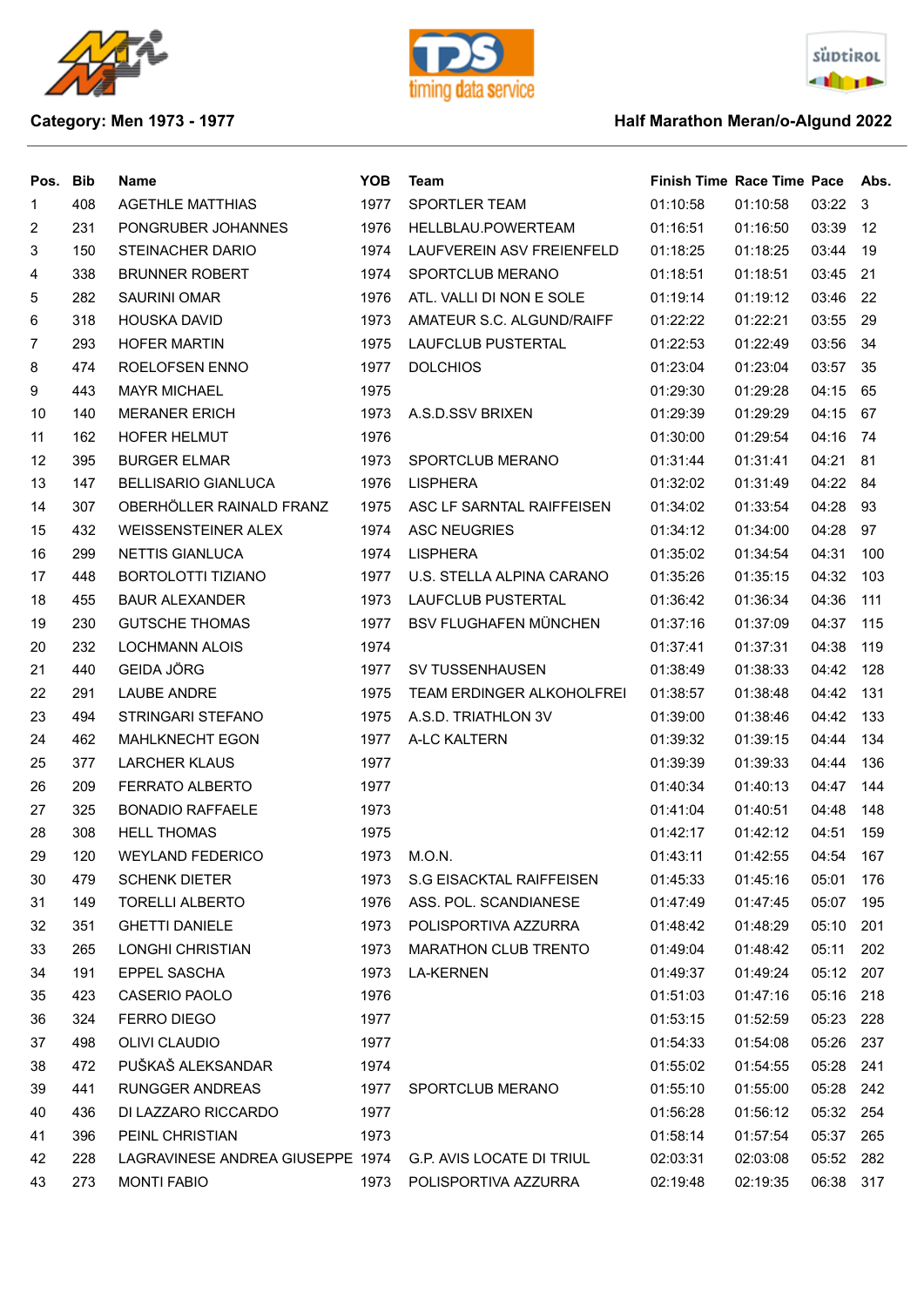





## **Category: Women 1978 - 1982 Half Marathon Meran/o-Algund 2022**

| Pos.           | <b>Bib</b> | <b>Name</b>             | YOB  | Team                  | <b>Finish Time Race Time Pace</b> |          |       | Abs. |
|----------------|------------|-------------------------|------|-----------------------|-----------------------------------|----------|-------|------|
| 1              | 233        | <b>NEUFERT DENISE</b>   | 1982 | HELLBLAU.POWERTEAM    | 01:26:39                          | 01:26:36 | 04:07 | 42   |
| $\overline{2}$ | 9          | <b>FRANCHI GIULIA</b>   | 1982 | ATLETICA TRENTO       | 01:28:42                          | 01:28:40 | 04:13 | -57  |
| 3              | 180        | <b>FOGAROLLI ANGELA</b> | 1978 | TRENTINO RUNNING TEAM | 01:36:27                          | 01:36:22 | 04:35 | 108  |
| 4              | 429        | <b>REALI SAMANTHA</b>   | 1979 |                       | 01:56:28                          | 01:56:12 | 05:32 | 253  |
| 5              | 365        | PICHLER JOHANNA         | 1982 |                       | 02:03:45                          | 02:03:28 | 05:52 | 283  |
| 6              | 371        | <b>GANGEMI STEFANIA</b> | 1978 |                       | 02:08:21                          | 02:07:58 | 06:06 | 299  |
| 7              | 105        | KOCH SYLVIA             | 1980 |                       | 02:17:24                          | 02:17:12 | 06:31 | 315  |
| 8              | 268        | RAVAIOLI LAURA          | 1978 |                       | 02:19:49                          | 02:19:37 | 06:38 | 318  |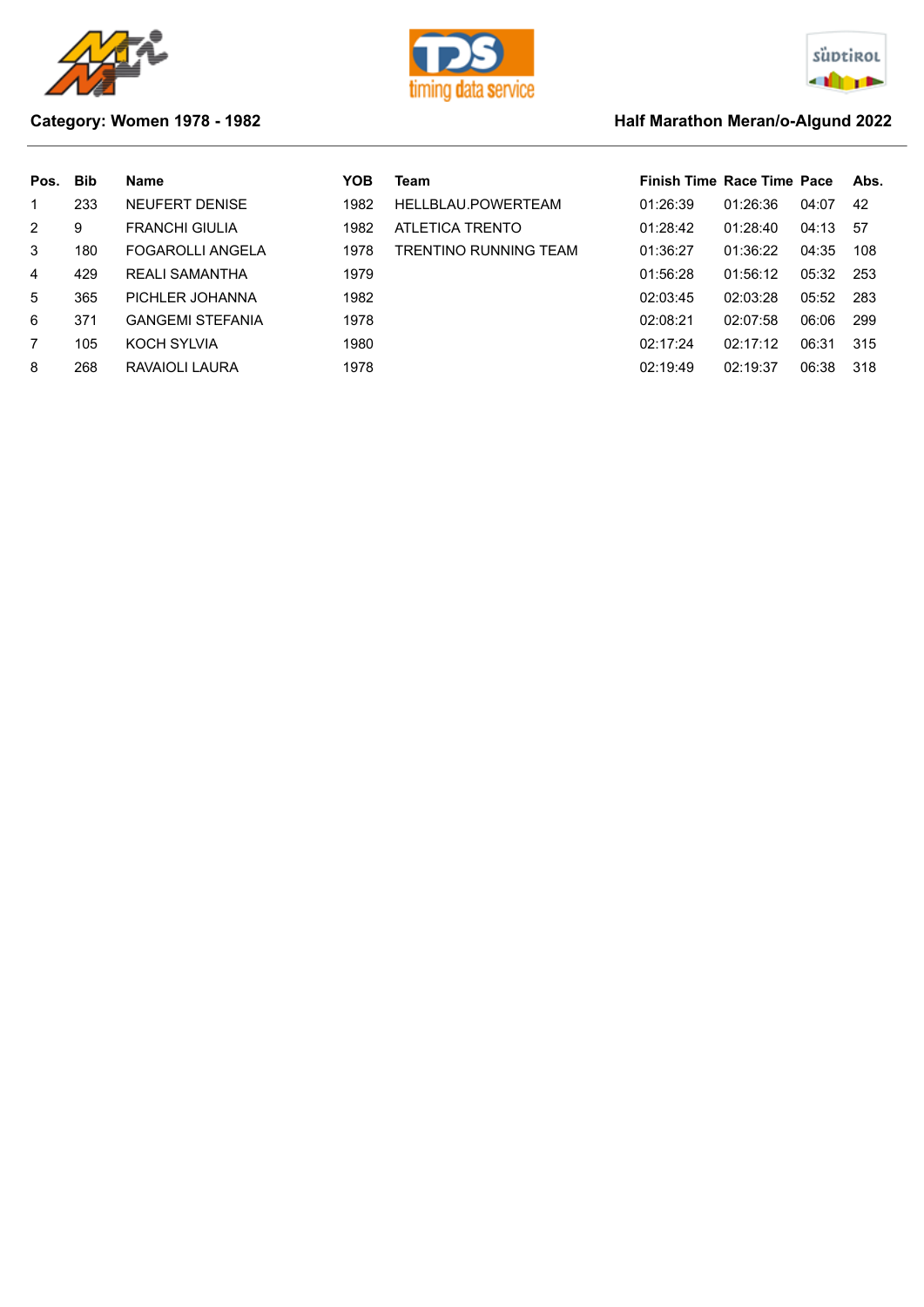





## **Category: Men 1978 - 1982 Category: Men 1978 - 1982**

| Pos. | <b>Bib</b>     | <b>Name</b>                      | <b>YOB</b> | <b>Team</b>                | <b>Finish Time Race Time Pace</b> |          |       | Abs.           |
|------|----------------|----------------------------------|------------|----------------------------|-----------------------------------|----------|-------|----------------|
| 1    | 3              | RUTIGLIANO PASQUALE ROBERTO 1978 |            | BITONTO RUNNERS-AMICI DI   | 01:11:21                          | 01:11:21 | 03:23 | $\overline{4}$ |
| 2    | $\overline{4}$ | <b>RUNGGER HANNES</b>            | 1982       | ASC LF SARNTAL RAIFFEISEN  | 01:11:34                          | 01:11:34 | 03:24 | -5             |
| 3    | 391            | <b>KIRCHLER MATTHIAS</b>         | 1980       | <b>LAUFCLUB PUSTERTAL</b>  | 01:18:16                          | 01:18:12 | 03:43 | 18             |
| 4    | 163            | <b>OPRANDI ALEX</b>              | 1979       | SUEDTIROLER LV SPARKASSE   | 01:22:33                          | 01:22:33 | 03:55 | 31             |
| 5    | 434            | PICHLER ROLAND                   | 1978       | A-LC KALTERN               | 01:22:34                          | 01:22:33 | 03:55 | 33             |
| 6    | 337            | <b>FISCHNALLER MICHAEL</b>       | 1981       |                            | 01:27:34                          | 01:27:32 | 04:10 | 49             |
| 7    | 345            | <b>OBERHOFER THOMAS</b>          | 1980       |                            | 01:28:10                          | 01:28:08 | 04:11 | 54             |
| 8    | 250            | <b>KAPPELMAYR ARMIN</b>          | 1978       |                            | 01:28:37                          | 01:28:22 | 04:13 | 56             |
| 9    | 488            | <b>DELFINO MANUEL</b>            | 1978       |                            | 01:29:44                          | 01:29:39 | 04:16 | 69             |
| 10   | 347            | SULLMANN GÜNTHER                 | 1981       |                            | 01:29:52                          | 01:29:47 | 04:16 | 71             |
| 11   | 473            | BORTOLOTTI ALESSANDRO            | 1980       | ASS.SPORT.DILETTANT.DRIBB  | 01:30:20                          | 01:30:06 | 04:17 | 76             |
| 12   | 281            | <b>CARICCHIA FRANCESCO</b>       | 1982       | PODISTICA SAMMARITANA A.S. | 01:31:57                          | 01:31:48 | 04:22 | 83             |
| 13   | 361            | <b>RANA FRANCESCO</b>            | 1980       | S.G EISACKTAL RAIFFEISEN   | 01:34:09                          | 01:34:00 | 04:28 | 96             |
| 14   | 464            | <b>GOEGELE GEORG</b>             | 1981       | SPORTCLUB MERANO           | 01:35:41                          | 01:35:32 | 04:33 | 105            |
| 15   | 123            | <b>AZZOLINI MATTEO</b>           | 1980       |                            | 01:36:38                          | 01:36:35 | 04:35 | 110            |
| 16   | 452            | <b>GUFLER DANIEL</b>             | 1980       |                            | 01:39:33                          | 01:39:27 | 04:44 | 135            |
| 17   | 203            | <b>FRANZOI MANUEL</b>            | 1982       |                            | 01:44:29                          | 01:44:21 | 04:58 | 173            |
| 18   | 174            | <b>GARBELLINI SIMONE</b>         | 1980       | <b>PT SKYRUNNING</b>       | 01:46:39                          | 01:46:21 | 05:04 | 187            |
| 19   | 457            | SAVOCA FRANCESCO DAVIDE          | 1981       |                            | 01:52:25                          | 01:52:00 | 05:20 | 222            |
| 20   | 177            | <b>ESCHBORN MARTIN</b>           | 1982       | DJK INGOLSTADT E.V.        | 01:53:54                          | 01:53:36 | 05:24 | 231            |
| 21   | 144            | <b>LADURNER ALEX</b>             | 1980       |                            | 01:57:51                          | 01:57:34 | 05:36 | 259            |
| 22   | 442            | <b>ALBANI LUCA</b>               | 1980       |                            | 02:08:49                          | 02:08:38 | 06:07 | 301            |
| 23   | 139            | <b>GASSER ANDREAS</b>            | 1980       | ASV L.G. SCHLERN RAIFFEI   | 02:12:06                          | 02:12:00 | 06:16 | 308            |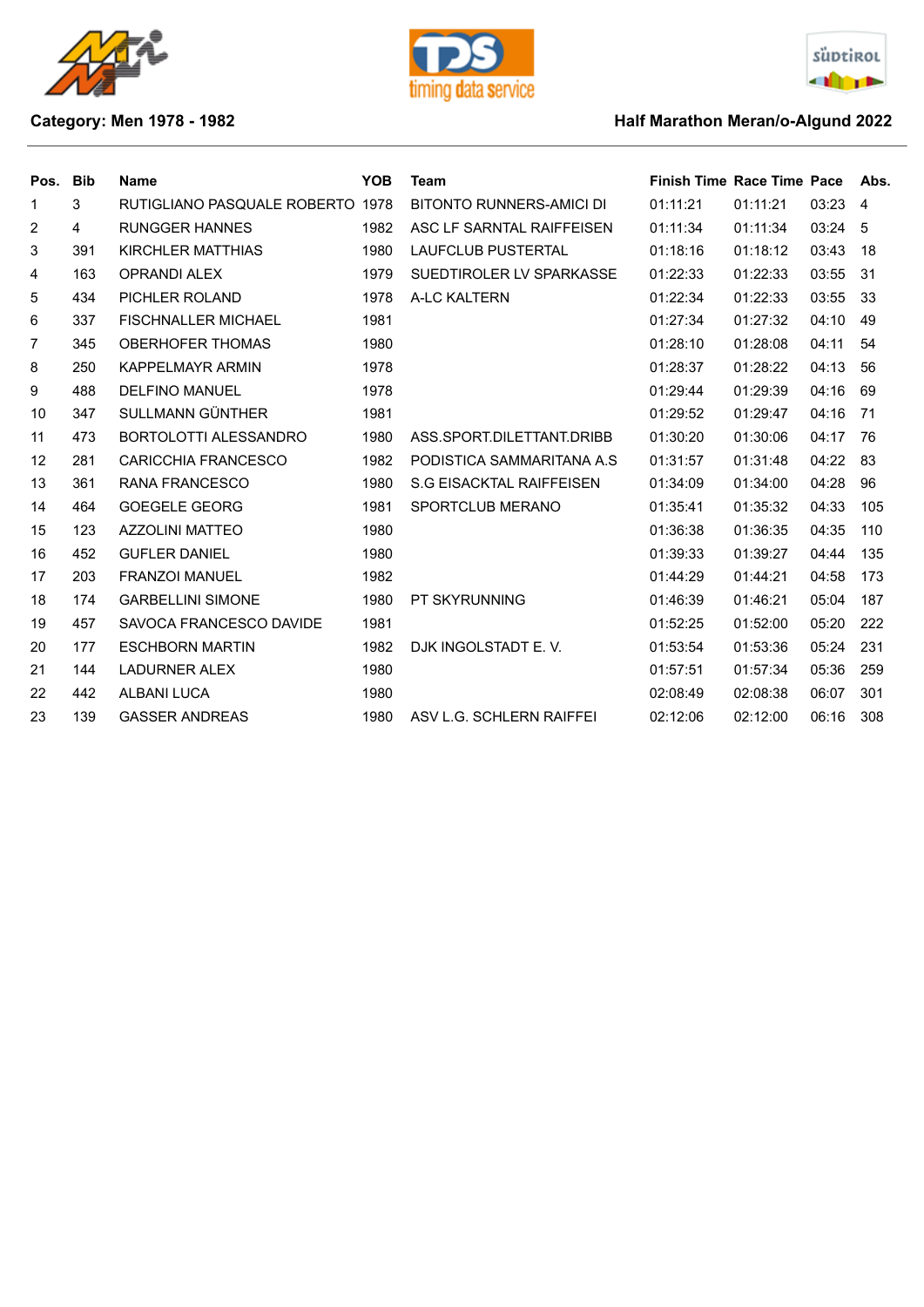





## **Category: Women 1983 - 1987 Half Marathon Meran/o-Algund 2022**

| Pos. Bib       |     | Name                  | YOB  | Team             | Finish Time Race Time Pace Abs. |          |           |  |
|----------------|-----|-----------------------|------|------------------|---------------------------------|----------|-----------|--|
| 1 8            |     | SCHWEIGKOFLER ANDREA  | 1984 | SPORTCLUB MERANO | 01:27:10                        | 01:27:07 | 04:08 45  |  |
| $\mathcal{P}$  | 322 | MITTERRUTZNER NATALIE | 1986 |                  | 01:41:12                        | 01:41:06 | 04:48 151 |  |
| $\mathcal{R}$  | 143 | RIER ANGELIKA         | 1983 |                  | 01:41:27                        | 01:41:12 | 04:49 152 |  |
| $\overline{4}$ | 173 | PEGORARI FEDERICA     | 1985 | A.S. LANZADA     | 01:54:14                        | 01:54:01 | 05:25 233 |  |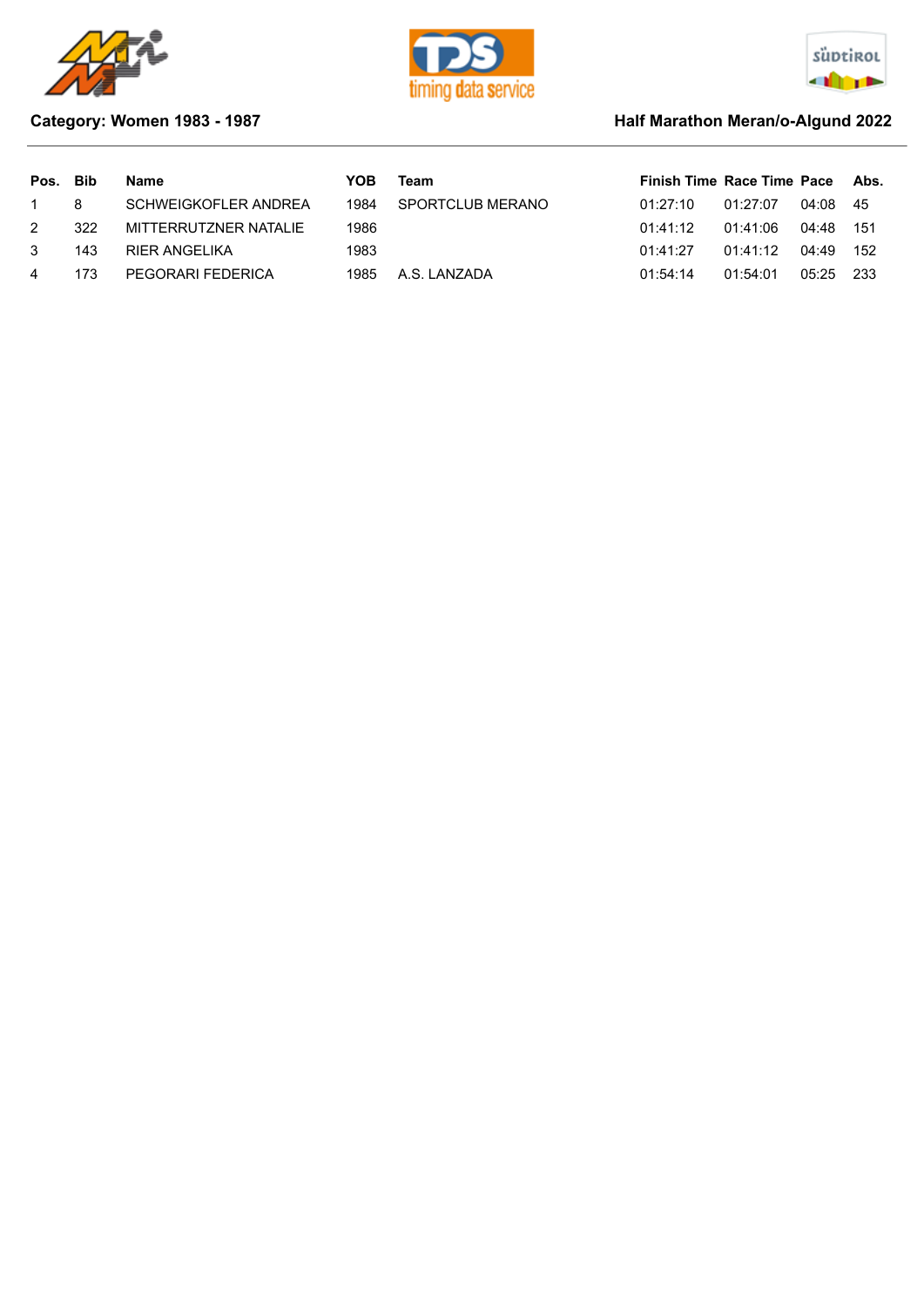





## **Category: Men 1983 - 1987 Category: Men 1983 - 1987**

| Pos.           | <b>Bib</b> | <b>Name</b>               | <b>YOB</b> | <b>Team</b>                | <b>Finish Time Race Time Pace</b> |          |       | Abs. |
|----------------|------------|---------------------------|------------|----------------------------|-----------------------------------|----------|-------|------|
| $\mathbf{1}$   | 402        | KOPP HERBERT              | 1984       |                            | 01:12:21                          | 01:12:21 | 03:26 | 7    |
| $\overline{c}$ | 446        | <b>BERGER VEITH</b>       | 1987       |                            | 01:12:35                          | 01:12:35 | 03:27 | 8    |
| 3              | 326        | PALMIERI LUDOVICO         | 1983       |                            | 01:13:59                          | 01:13:59 | 03:31 | 9    |
| 4              | 304        | <b>GANAL BENJAMIN</b>     | 1984       |                            | 01:14:15                          | 01:14:13 | 03:32 | 10   |
| 5              | 297        | <b>VARESCO ARMIN</b>      | 1984       |                            | 01:16:25                          | 01:16:25 | 03:38 | 11   |
| 6              | 320        | SINNER JÜRGEN             | 1986       |                            | 01:18:04                          | 01:18:04 | 03:43 | 15   |
| 7              | 219        | <b>MAIELLO GIOVANNI</b>   | 1984       | ITALIANA RUNNING A.S.D.    | 01:20:48                          | 01:20:46 | 03:50 | 24   |
| 8              | 160        | PICHLER FABIAN            | 1987       | ASV TELMEKOM TEAM SUEDTIR  | 01:21:39                          | 01:21:38 | 03:53 | 26   |
| 9              | 295        | <b>TODESCHI MANUEL</b>    | 1987       | SUEDTIROLER LV SPARKASSE   | 01:28:04                          | 01:28:03 | 04:11 | 53   |
| 10             | 346        | <b>DELLANTONIO MARCO</b>  | 1983       | <b>U.S. DOLOMITICA ASD</b> | 01:28:59                          | 01:28:47 | 04:14 | 59   |
| 11             | 331        | PIRCHER FABIAN            | 1986       |                            | 01:29:01                          | 01:28:55 | 04:14 | 60   |
| 12             | 406        | SIEBENFOECHER MARKUS      | 1985       | ASV TELMEKOM TEAM SUEDTIR  | 01:29:02                          | 01:28:56 | 04:14 | 62   |
| 13             | 171        | <b>NEGRINI FEDERICO</b>   | 1984       | A.S. LANZADA               | 01:36:06                          | 01:35:52 | 04:34 | 106  |
| 14             | 419        | <b>PARISI GIUSEPPE</b>    | 1985       |                            | 01:37:29                          | 01:37:12 | 04:38 | 117  |
| 15             | 224        | <b>SERAFINI DAVIDE</b>    | 1983       |                            | 01:37:44                          | 01:37:23 | 04:38 | 120  |
| 16             | 212        | <b>BETTINI MORENO</b>     | 1984       |                            | 01:40:34                          | 01:40:13 | 04:47 | 145  |
| 17             | 458        | <b>TESTA GIANLUCA</b>     | 1985       |                            | 01:41:32                          | 01:41:08 | 04:49 | 153  |
| 18             | 280        | LEHMEIER SEBASTIAN        | 1984       | <b>SV SCHAMBACH</b>        | 01:42:03                          | 01:42:03 | 04:51 | 156  |
| 19             | 172        | <b>LENATTI ANDREA</b>     | 1983       |                            | 01:48:07                          | 01:47:53 | 05:08 | 197  |
| 20             | 417        | <b>FRANCINI NICOLA</b>    | 1983       |                            | 01:49:10                          | 01:48:50 | 05:11 | 204  |
| 21             | 416        | <b>RIGON MATTEO</b>       | 1983       |                            | 01:49:58                          | 01:49:38 | 05:13 | 208  |
| 22             | 328        | <b>MENEGHEL NICOLA</b>    | 1985       |                            | 01:54:48                          | 01:54:42 | 05:27 | 238  |
| 23             | 152        | <b>LAMBER PATRICK</b>     | 1983       |                            | 01:54:49                          | 01:54:30 | 05:27 | 239  |
| 24             | 483        | <b>WALDTHALER PHILIPP</b> | 1983       |                            | 01:56:05                          | 01:55:47 | 05:31 | 249  |
| 25             | 362        | <b>HAUBER MICHAEL</b>     | 1983       | LAUFTREFF AUGSBURG SÜD     | 02:06:05                          | 02:05:40 | 05:59 | 292  |
| 26             | 459        | <b>FANTAUZZO GIUSEPPE</b> | 1983       |                            | 02:16:03                          | 02:15:38 | 06:27 | 314  |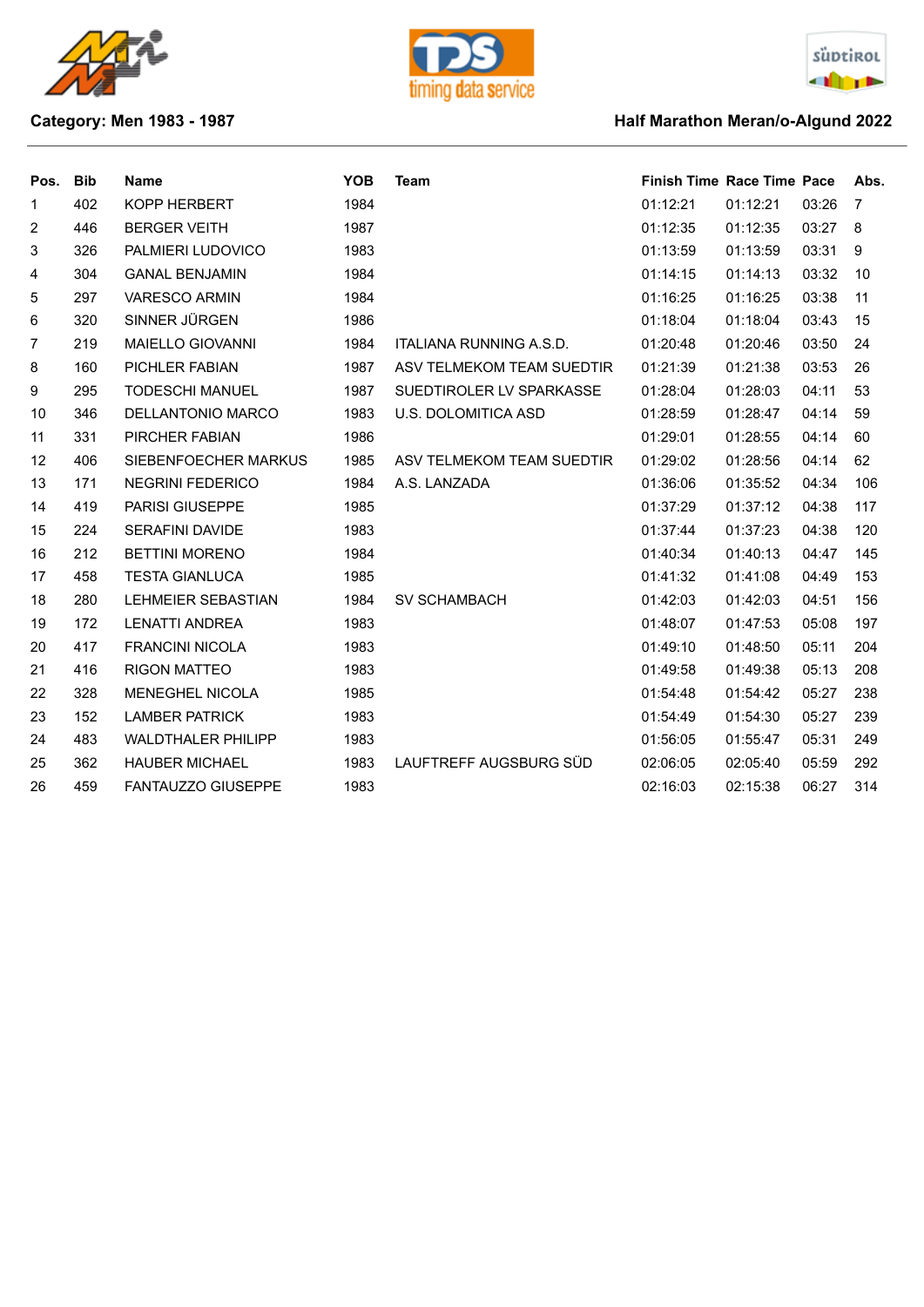





### **Category: Women 1988 - 1992 Half Marathon Meran/o-Algund 2022**

# Pos. Bib Name **The State of Team Race Time Race Time Pace Abs.** Pos. Bib Name Pace Abs. 1 7 ANDERSAG NATALIE 1992 A.S.C. BERG 01:26:14 01:26:14 04:06 39 2 333 HÜTTER CARINA 1992 TRAIL MOTION 01:42:49 01:42:31 04:53 165 3 157 HOFER CHRISTINE 1988 ASV DEUTSCHNOFEN 01:51:04 01:50:47 05:16 219 4 237 WEIFNER ARIANE 1992 HELLBLAU.POWERTEAM 02:00:48 02:00:35 05:44 281 5 409 GEIGER DANIELA 1988 02:22:15 02:21:56 06:45 323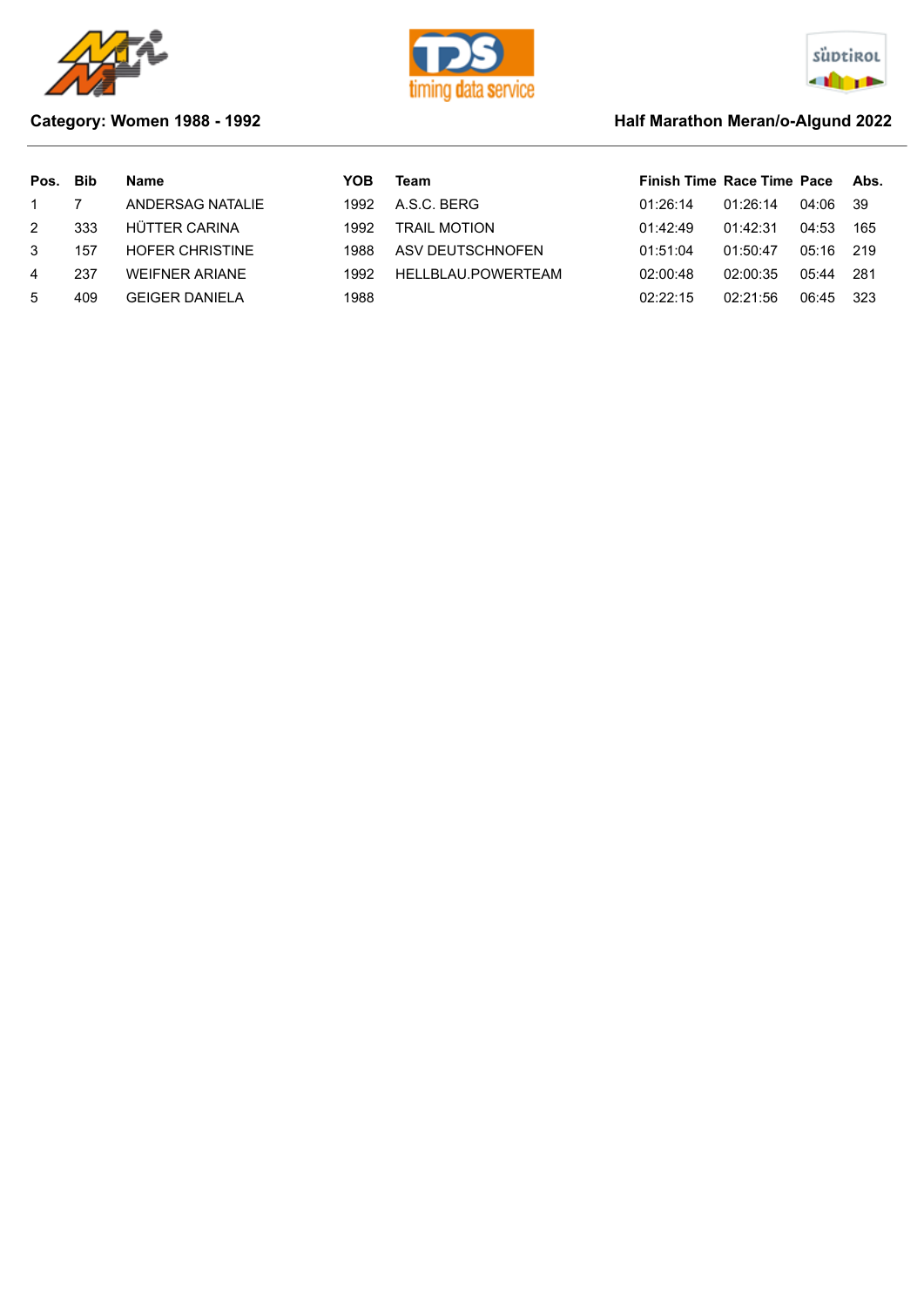





## **Category: Men 1988 - 1992 Category: Men 1988 - 1992**

| Pos. | <b>Bib</b> | <b>Name</b>                | <b>YOB</b> | Team                      | <b>Finish Time Race Time Pace</b> |          |       | Abs. |
|------|------------|----------------------------|------------|---------------------------|-----------------------------------|----------|-------|------|
| 1    | 284        | <b>HABERER MANUEL</b>      | 1990       |                           | 01:17:59                          | 01:17:58 | 03:42 | 14   |
| 2    | 327        | <b>STEINER MARTIN</b>      | 1989       | <b>LAUFCLUB PUSTERTAL</b> | 01:17:59                          | 01:17:59 | 03:42 | 13   |
| 3    | 470        | LOPRIORE ALESSANDRO        | 1991       | ATLETICA CORREREPOLLINO   | 01:18:10                          | 01:18:10 | 03:43 | 16   |
| 4    | 229        | <b>LANG CHRISTIAN</b>      | 1992       | <b>SK RUECKENWIND</b>     | 01:18:11                          | 01:18:11 | 03:43 | 17   |
| 5    | 278        | <b>EGGER TOBIAS</b>        | 1990       |                           | 01:22:28                          | 01:22:24 | 03:55 | 30   |
| 6    | 286        | <b>SEBASTIANELLI MARCO</b> | 1990       |                           | 01:25:01                          | 01:24:53 | 04:02 | 37   |
| 7    | 127        | EICHLER GEORG              | 1991       | TSV KUPPINGEN             | 01:29:52                          | 01:29:49 | 04:16 | 72   |
| 8    | 412        | DE MARCHI STEFANO          | 1989       |                           | 01:30:51                          | 01:30:44 | 04:19 | 77   |
| 9    | 125        | <b>LAZZARINI SIMONE</b>    | 1989       |                           | 01:38:51                          | 01:38:37 | 04:42 | 129  |
| 10   | 332        | <b>HUTER SAMUEL</b>        | 1989       | <b>TC FLIEB</b>           | 01:41:55                          | 01:41:37 | 04:50 | 155  |
| 11   | 359        | ROMEO MARCO                | 1990       |                           | 01:42:07                          | 01:42:00 | 04:51 | 157  |
| 12   | 358        | POHL HANS MARTIN           | 1990       |                           | 01:44:21                          | 01:44:14 | 04:57 | 172  |
| 13   | 167        | <b>BRICKEL TOBIAS</b>      | 1992       | <b>ARRIBA G?PPERSDORF</b> | 01:45:52                          | 01:45:32 | 05:02 | 178  |
| 14   | 263        | ARRIGO GIOVANNI            | 1991       |                           | 01:50:19                          | 01:50:10 | 05:14 | 210  |
| 15   | 247        | <b>LANGHOLZ THORE</b>      | 1992       |                           | 01:50:43                          | 01:50:31 | 05:15 | 217  |
| 16   | 344        | <b>HALEMBA YANNIC</b>      | 1992       |                           | 01:55:32                          | 01:55:06 | 05:29 | 245  |
| 17   | 454        | <b>LEHMEIER TOBIAS</b>     | 1990       | FC NAGELBERG E.V.         | 01:56:01                          | 01:55:47 | 05:30 | 247  |
| 18   | 279        | <b>HRUSCHKA PHILIPP</b>    | 1991       | <b>UFC ELLINGEN</b>       | 01:56:01                          | 01:55:49 | 05:30 | 248  |
| 19   | 334        | MUSTEDANAGIC JASMIN        | 1991       | <b>EADER</b>              | 01:56:09                          | 01:55:51 | 05:31 | 250  |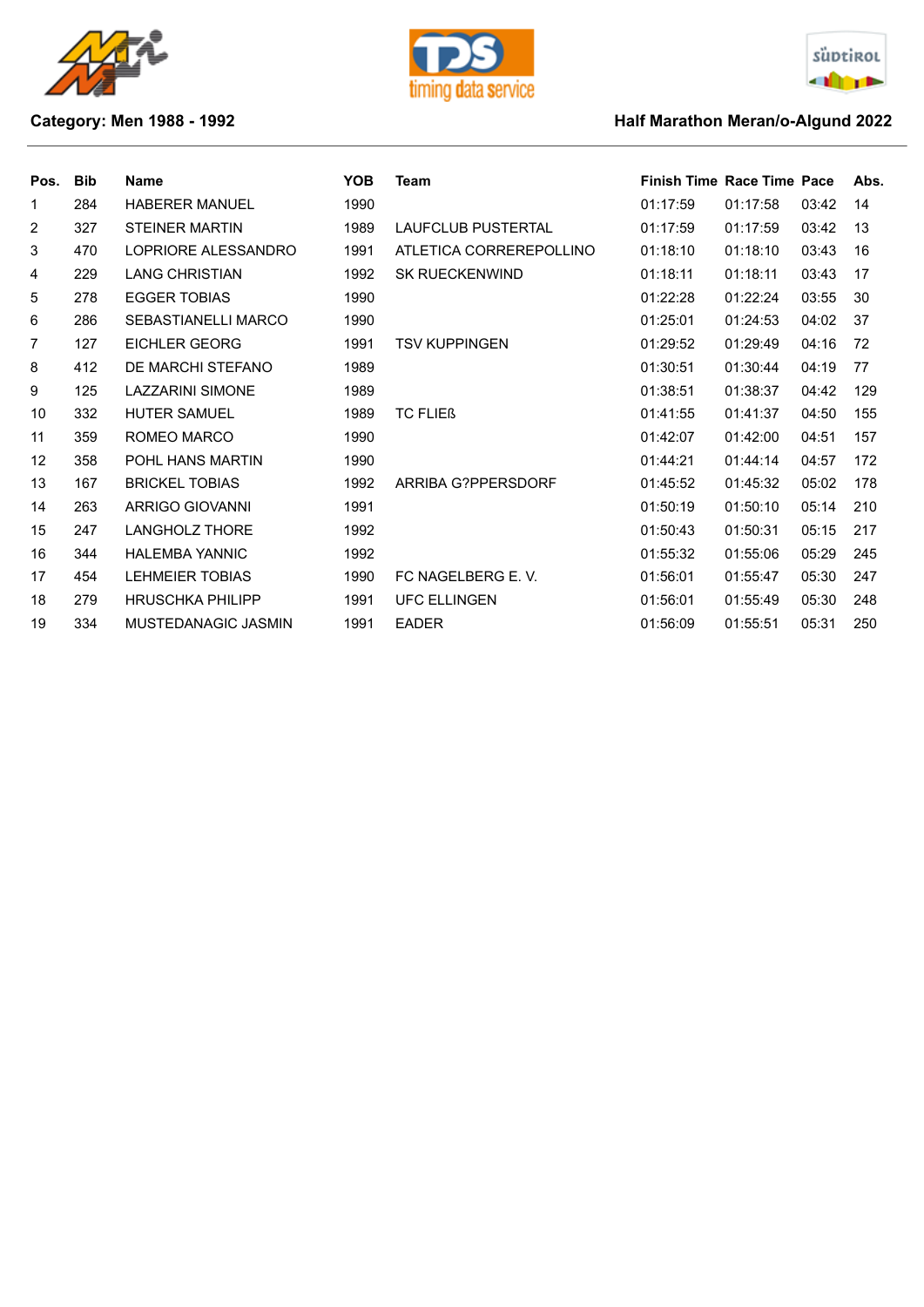





## **Category: Women 1993 - 2004 Half Marathon Meran/o-Algund 2022**

| Pos.           | <b>Bib</b> | Name                      | <b>YOB</b> | Team                          | <b>Finish Time Race Time Pace</b> |          |       | Abs. |
|----------------|------------|---------------------------|------------|-------------------------------|-----------------------------------|----------|-------|------|
| 1              | 6          | <b>KESSLER JULIA</b>      | 1993       | SPORTCLUB MERANO              | 01:22:33                          | 01:22:31 | 03:55 | -32  |
| 2              | 500        | LUCACI IOANA              | 1994       | <b>G.P. PARCO ALPI APUANE</b> | 01:26:42                          | 01:26:40 | 04:07 | 43   |
| 3              | 433        | <b>MONSORNO VALENTINA</b> | 1994       | U.S. STELLA ALPINA CARANO     | 01:27:22                          | 01:27:18 | 04:09 | 48   |
| 4              | 12         | DÜRST NICOLE              | 2001       | SPORTTRENDSHOP RUNNING TE     | 01:27:58                          | 01:27:55 | 04:11 | 52   |
| 5              | 267        | <b>SCRINZI TANJA</b>      | 1997       | S.G EISACKTAL RAIFFEISEN      | 01:32:22                          | 01:32:19 | 04:23 | 87   |
| 6              | 421        | <b>SANTINI ANNA</b>       | 2000       | U.S.D. CERMIS                 | 01:35:32                          | 01:35:31 | 04:32 | 104  |
| $\overline{7}$ | 234        | <b>RIMMELE KRISTINA</b>   | 1994       | HELLBLAU.POWERTEAM            | 01:41:00                          | 01:40:48 | 04:48 | 147  |
| 8              | 196        | HÄSELE VERENA             | 1993       | <b>SC BREITENWANG</b>         | 01:41:05                          | 01:40:59 | 04:48 | 149  |
| 9              | 248        | LAIERNO JENNIFER          | 1997       | S.G EISACKTAL RAIFFEISEN      | 01:49:04                          | 01:48:43 | 05:11 | 203  |
| 10             | 244        | MIDDELHAUFE CHARLOTTE     | 1993       |                               | 01:50:31                          | 01:50:19 | 05:15 | 212  |
| 11             | 461        | SIEFF ALESSIA             | 1995       | U.S. STELLA ALPINA CARANO     | 01:54:58                          | 01:54:53 | 05:27 | 240  |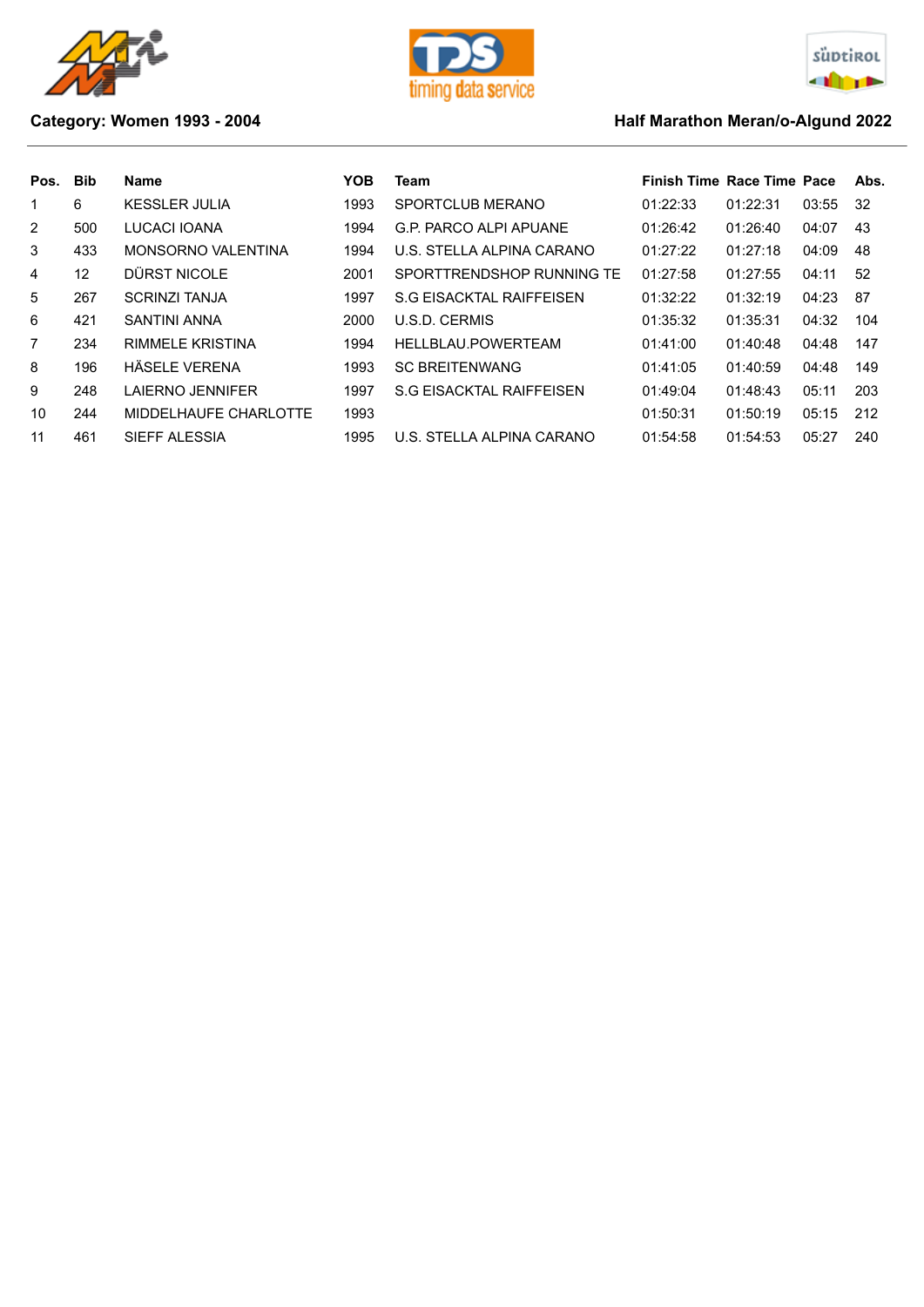





## **Category: Men 1993 - 2004 Category: Men 1993 - 2004 Half Marathon Meran/o-Algund 2022**

| Pos.           | <b>Bib</b>     | <b>Name</b>                 | <b>YOB</b> | Team                        | <b>Finish Time Race Time Pace</b> |          |       | Abs.          |
|----------------|----------------|-----------------------------|------------|-----------------------------|-----------------------------------|----------|-------|---------------|
| 1              | 1              | <b>HOFER MICHAEL</b>        | 1995       | ASV DEUTSCHNOFEN            | 01:07:44                          | 01:07:44 | 03:13 | -1            |
| $\overline{2}$ | $\overline{2}$ | ANDERSAG DAVID              | 1994       | A.S.C. BERG                 | 01:08:24                          | 01:08:24 | 03:15 | $\mathcal{P}$ |
| 3              | 414            | DAGOSTIN ANDREA             | 1996       | ATHLETIC CLUB 96 ALPERIA    | 01:12:18                          | 01:12:18 | 03:26 | 6             |
| 4              | 166            | <b>BRICKEL ANDREAS</b>      | 1994       | <b>ARRIBA G?PPERSDORF</b>   | 01:14:29                          | 01:14:08 | 03:32 | 10            |
| 5              | 400            | UNTERTHINER HANNES          | 1993       |                             | 01:18:45                          | 01:18:43 | 03:44 | 20            |
| 6              | 460            | <b>SIEFF MIRCO</b>          | 1998       | U.S. STELLA ALPINA CARANO   | 01:22:12                          | 01:22:07 | 03:54 | 27            |
| 7              | 266            | PROSCH ALEXANDER            | 1997       | S.G EISACKTAL RAIFFEISEN    | 01:27:41                          | 01:27:38 | 04:10 | 50            |
| 8              | 444            | <b>MAYR TOBIAS</b>          | 2002       | A.S. MERANO                 | 01:29:20                          | 01:29:16 | 04:15 | 64            |
| 9              | 305            | <b>CRAZZOLARA PHILIPP</b>   | 1999       |                             | 01:31:08                          | 01:31:01 | 04:20 | 78            |
| 10             | 235            | <b>SCHNEIDER PHIL</b>       | 1994       | HELLBLAU.POWERTEAM          | 01:31:30                          | 01:31:18 | 04:21 | 79            |
| 11             | 208            | <b>SPIESS FLORIAN</b>       | 1995       | ASC LF SARNTAL RAIFFEISEN   | 01:31:48                          | 01:31:39 | 04:22 | 82            |
| 12             | 379            | LAZZARO ANDREA              | 1999       | <b>MARATHON CLUB TRENTO</b> | 01:33:42                          | 01:33:26 | 04:27 | 91            |
| 13             | 317            | BOTTONELLI JACOPO           | 1996       | A.S. MERANO                 | 01:36:34                          | 01:36:32 | 04:35 | 109           |
| 14             | 393            | <b>SCHLEMER CHRISTOPH</b>   | 1997       |                             | 01:46:53                          | 01:46:32 | 05:04 | 189           |
| 15             | 430            | <b>WASSERMAN EDUARDO</b>    | 1998       |                             | 01:48:00                          | 01:47:38 | 05:08 | 196           |
| 16             | 181            | <b>FRONING JULIUS-LUKAS</b> | 1993       |                             | 01:50:00                          | 01:49:47 | 05:13 | 209           |
| 17             | 168            | <b>BRICKEL MATTHIAS</b>     | 1996       | ARRIBA G?PPERSDORF          | 01:59:30                          | 01:59:11 | 05:40 | 275           |
| 18             | 107            | PRIMI MATTEO                | 1998       |                             | 02:00:14                          | 02:00:05 | 05:42 | 280           |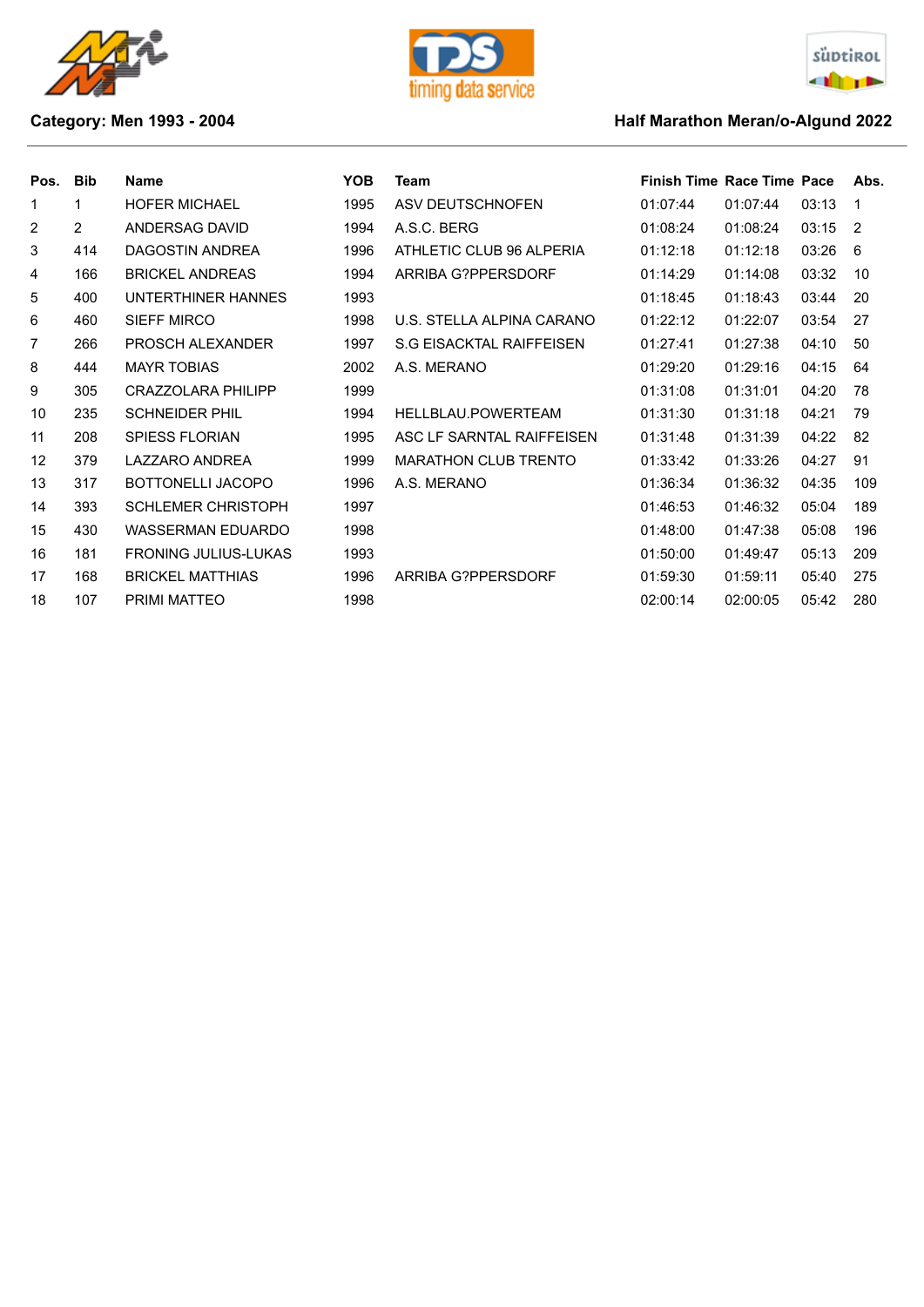





## **Category: Women 1918 - 2004 Half Marathon Meran/o-Algund 2022**

| Pos.           | Bib  | Name                         | <b>YOB</b> | Team                         | <b>Finish Time Race Time Pace</b> |          |       | Abs.     |
|----------------|------|------------------------------|------------|------------------------------|-----------------------------------|----------|-------|----------|
| 1              | 2096 | SCHÖPF ANNEMARIE             | 1979       | ASV RENNERCLUB VINSCHGAU     | 00:48:47                          | 00:48:47 | 02:19 | 0        |
| $\overline{c}$ | 2034 | <b>DALLIO GIULIA</b>         | 1989       | ATLETICA VALLE DI CEMBRA     | 00:54:30                          | 00:54:29 | 02:35 | 15       |
| 3              | 2104 | <b>BONVECCHIO ELEKTRA</b>    | 1978       | ATLETICA TRENTO              | 00:54:31                          | 00:54:31 | 02:36 | 16       |
| 4              | 2049 | <b>CHRISTANDL SELINA</b>     | 1990       |                              | 00:54:43                          | 00:54:43 | 02:36 | $\Omega$ |
| 5              | 2012 | <b>GRUBER BARBARA</b>        | 1968       | <b>BSV FLUGHAFEN MÜNCHEN</b> | 00:55:52                          | 00:55:52 | 02:39 | 0        |
| 6              | 2006 | <b>CRUSIUS CHRISTIN</b>      | 1984       |                              | 00:56:42                          | 00:56:38 | 02:42 | 21       |
| $\overline{7}$ | 2101 | <b>PLANCKER ROMINA</b>       | 1997       | ASV GHERDEINA RUNNERS        | 00:57:30                          | 00:57:30 | 02:44 | 23       |
| 8              | 2077 | NASCIMBENI SARA              | 2000       | SPORTLER TEAM                | 00:58:31                          | 00:58:31 | 02:47 | 24       |
| 9              | 2089 | <b>HOELLRIGL GERTRAUD</b>    | 1980       | SPORTCLUB MERANO             | 00:58:35                          | 00:58:32 | 02:47 | 25       |
| 10             | 2020 | <b>SCHEUPLEIN GISELA</b>     | 1958       | <b>BSV FLUGHAFEN MÜNCHEN</b> | 00:59:36                          | 00:59:36 | 02:50 | 0        |
| 11             | 2109 | <b>GASSER EDITH</b>          | 1970       | SPORTCLUB MERANO             | 00:59:49                          | 00:59:48 | 02:51 | 27       |
| 12             | 2118 | <b>FEICHTER MARIA</b>        | 1986       | A.S.DIL. FULL SPORT MERAN    | 01:00:10                          | 01:00:05 | 02:52 | 29       |
| 13             | 2032 | <b>MUJADZIC ELVIRA</b>       | 1971       | U.S. DOLOMITICA ASD          | 01:00:46                          | 01:00:45 | 02:53 | 31       |
| 14             | 2061 | DELLACASAGRANDE SERENA       | 1973       | ATHLETIC CLUB 96 ALPERIA     | 01:02:14                          | 01:02:14 | 02:57 | 36       |
| 15             | 2059 | KELDERER DOROTHEA            | 1962       | <b>ASC NEUGRIES</b>          | 01:02:45                          | 01:02:42 | 02:59 | 37       |
| 16             | 2050 | PALMA MARIA LUISE            | 1961       | A.S.C. BERG                  | 01:02:58                          | 01:02:58 | 03:00 | 38       |
| 17             | 2060 | <b>SCHILLING ELISABETH</b>   | 1961       | <b>ASC NEUGRIES</b>          | 01:03:01                          | 01:02:58 | 03:00 | 39       |
| 18             | 2022 | <b>HEINZLE ALEXANDRA</b>     | 1968       | HELLBLAU.POWERTEAM           | 01:04:00                          | 01:03:57 | 03:03 | 41       |
| 19             | 2073 | PERATHONER MANUELA           | 1964       | ASV GHERDEINA RUNNERS        | 01:04:24                          | 01:04:24 | 03:04 | 43       |
| 20             | 2021 | <b>BERLINGER CHRISTINA</b>   | 1972       | HELLBLAU.POWERTEAM           | 01:06:01                          | 01:05:58 | 03:08 | 48       |
| 21             | 2074 | DE ZOLT SIMONA               | 1994       |                              | 01:07:02                          | 01:06:51 | 03:11 | 49       |
| 22             | 2106 | <b>MOSER HEIDI ELISABETH</b> | 1976       | ASC LF SARNTAL RAIFFEISEN    | 01:08:20                          | 01:08:18 | 03:15 | 52       |
| 23             | 2035 | <b>THELEN BEATE</b>          | 1962       | ALFTERER SC                  | 01:08:49                          | 01:08:46 | 03:16 | 56       |
| 24             | 2037 | <b>TAMMERLE CHRISTINE</b>    | 1973       |                              | 01:10:23                          | 01:10:19 | 03:21 | 57       |
| 25             | 2030 | LIVERANI AMELIA              | 1991       | <b>ASC NEUGRIES</b>          | 01:11:16                          | 01:11:13 | 03:23 | 58       |
| 26             | 2068 | <b>GANZ CINZIA</b>           | 1977       | U.S. STELLA ALPINA CARANO    | 01:11:27                          | 01:11:18 | 03:24 | 59       |
| 27             | 2123 | <b>FLORIO TIZIANA ANGELA</b> | 1973       | 9,92 RUNNING ASD             | 01:12:31                          | 01:12:15 | 03:27 | 65       |
| 28             | 2017 | <b>SYLKE LEUPOLD</b>         | 1969       | LC DÜBENER HEIDE             | 01:13:32                          | 01:13:28 | 03:30 | 68       |
| 29             | 2125 | <b>WIERDA ROSELOT</b>        | 1997       | SPORTUNION KUFSTEIN          | 01:15:17                          | 01:15:05 | 03:35 | 73       |
| 30             | 2086 | DOUJAK MARIA                 | 1985       | <b>SV BAUMKIRCHEN</b>        | 01:15:41                          | 01:15:33 | 03:36 | - 74     |
| 31             | 2084 | <b>GRABNER MICHAELA</b>      | 1978       | <b>SV BAUMKIRCHEN</b>        | 01:15:42                          | 01:15:35 | 03:36 | 75       |
| 32             | 2047 | <b>BEDIN RAFFAELLA</b>       | 1973       | LISPHERA                     | 01:15:53                          | 01:15:53 | 03:36 | 77       |
| 33             | 2002 | <b>GRIESSER KARIN</b>        | 1974       | A.S.D.SSV BRIXEN             | 01:16:36                          | 01:16:28 | 03:38 | 79       |
| 34             | 2079 | <b>HAUBER SARAH</b>          | 1987       | LAUFTREFF AUGSBURG SÜD       | 01:16:54                          | 01:16:49 | 03:39 | 80       |
| 35             | 2040 | <b>BRADL SABINE</b>          | 1961       | LAUFTREFF AUGSBURG SÜD       | 01:17:04                          | 01:16:59 | 03:40 | 81       |
| 36             | 2036 | <b>BRADL SOPHIA</b>          | 1994       | LAUFTREFF AUGSBURG SÜD       | 01:17:06                          | 01:16:59 | 03:40 | 82       |
| 37             | 2042 | DALLAPE' VILMA               | 1956       | G.S. FRAVEGGIO               | 01:20:14                          | 01:20:14 | 03:49 | 85       |
| 38             | 2007 | <b>VOGELE ALEXANDRA</b>      | 1972       | LAUFTREFF AUGSBURG SÜD       | 01:21:14                          | 01:21:08 | 03:52 | 86       |
| 39             | 2015 | <b>KLUGE SUSANNE</b>         | 1961       | LC DÜBENER HEIDE             | 01:21:41                          | 01:21:36 | 03:53 | 87       |
| 40             | 2058 | <b>HAGN CONSTANZA</b>        | 1974       |                              | 01:22:01                          | 01:21:58 | 03:54 | 88       |
| 41             | 2105 | <b>SCHAEFER WALTRAUD</b>     | 1959       | LG WELFEN                    | 01:24:48                          | 01:24:41 | 04:02 | 91       |
| 42             | 2045 | NOLLET MICHAELA              | 1969       |                              | 01:24:57                          | 01:24:48 | 04:02 | 92       |
| 43             | 2057 | <b>BELLEI DANIELA</b>        | 1970       |                              | 01:25:40                          | 01:25:40 | 04:04 | 93       |
| 44             | 2010 | STIEGLER LUISE               | 1956       | FUNRUNNERS-NEUMARKT          | 01:26:39                          | 01:26:34 | 04:07 | 94       |
| 45             | 2075 | STEINER ANGELIKA             | 1951       | LAUFTREFF AUGSBURG SÜD       | 01:28:31                          | 01:28:24 | 04:12 | 95       |
|                |      |                              |            |                              |                                   |          |       |          |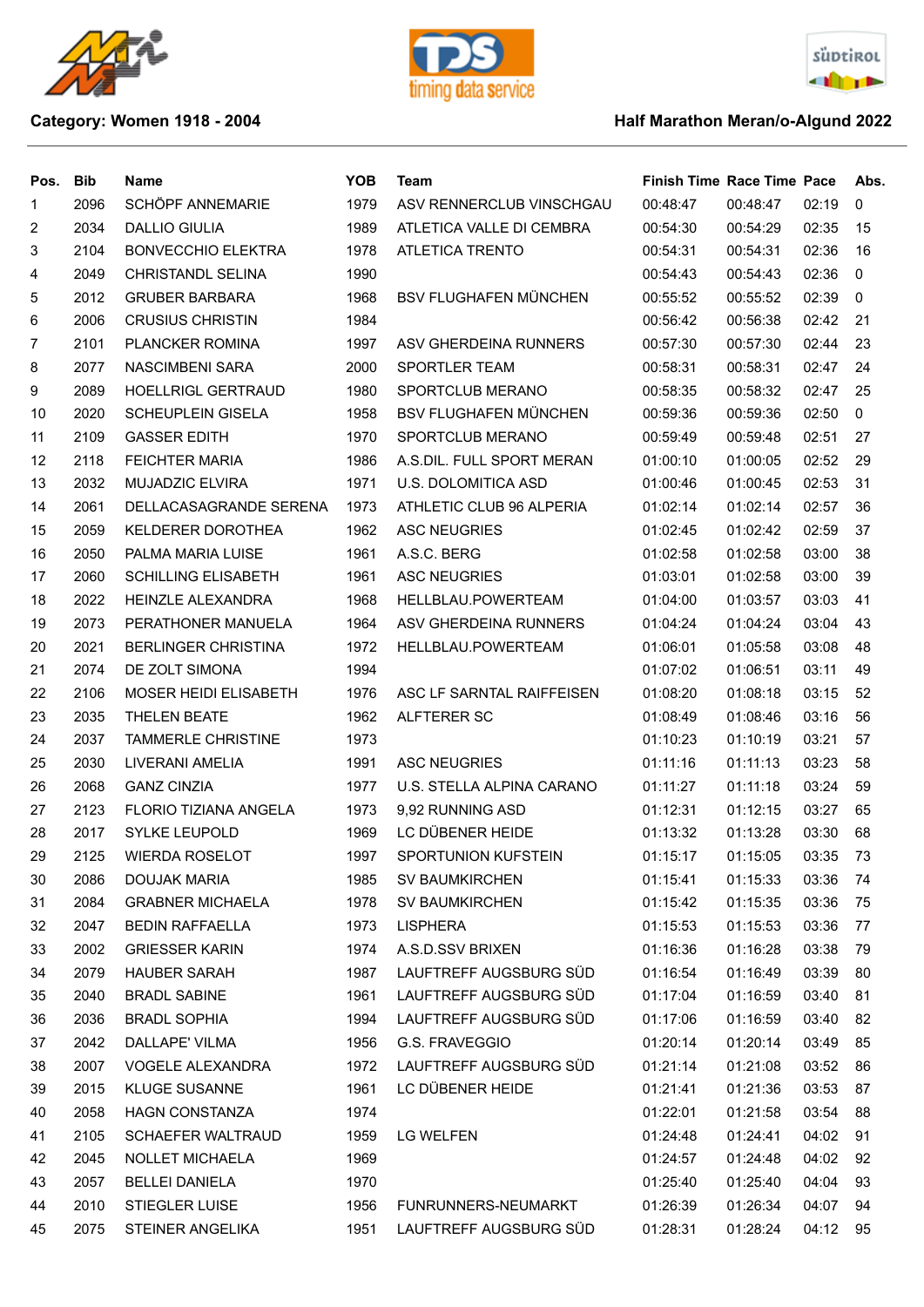





## **Category: Women 1918 - 2004 Half Marathon Meran/o-Algund 2022**

| Pos. Bib |      | Name      | YOB | Team            | Finish Time Race Time Pace Abs. |                   |  |
|----------|------|-----------|-----|-----------------|---------------------------------|-------------------|--|
| 46       | 2005 | ROTH ELKE |     | 1963 SC ÖNSBACH | 01:36:04                        | 01:35:50 04:34 98 |  |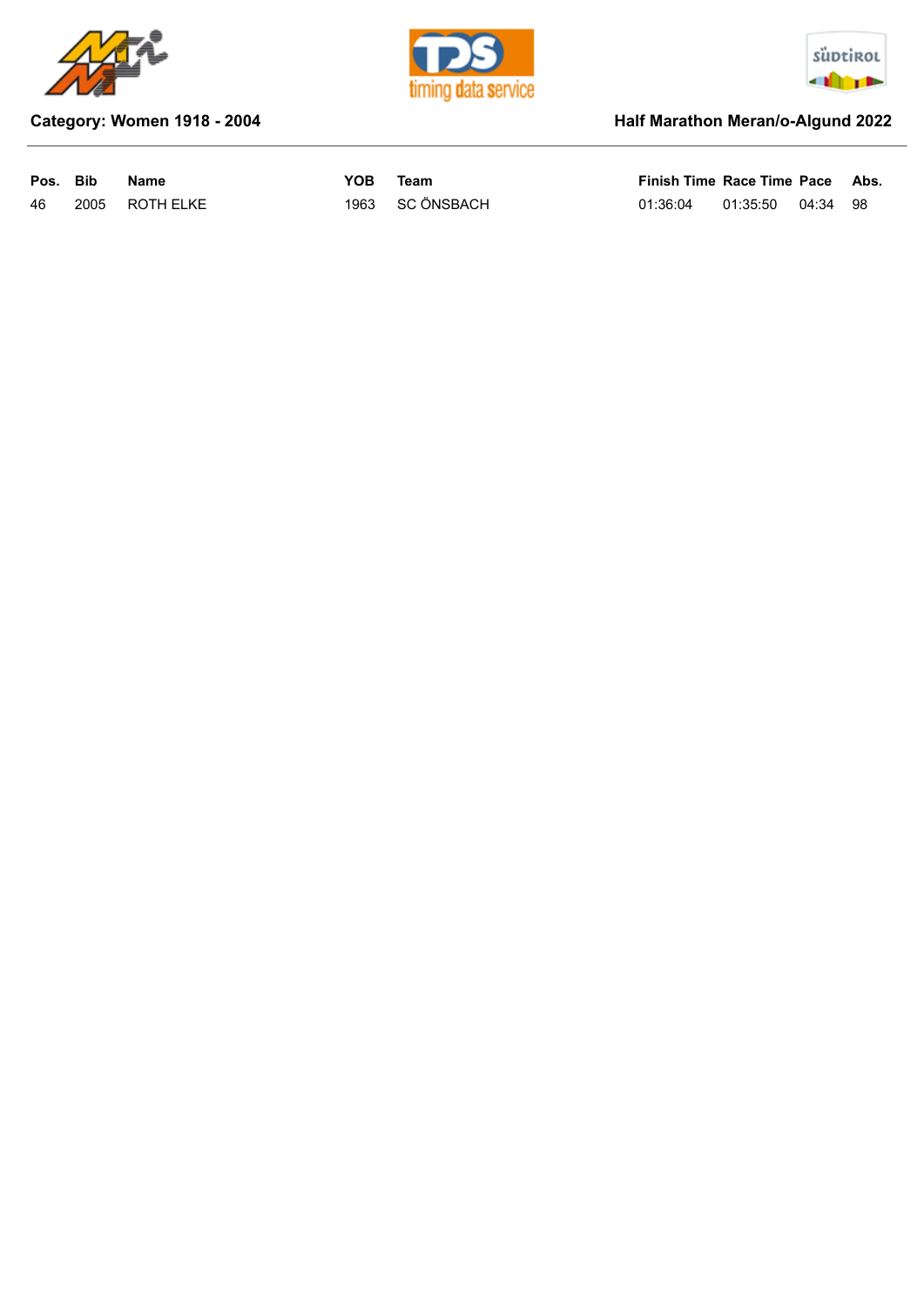







## **Category: Men 1918 - 2004 Category: Men 1918 - 2004 Half Marathon Meran/o-Algund 2022**

| Pos. | Bib  | Name                            | <b>YOB</b> | Team                            | <b>Finish Time Race Time Pace</b> |          |             | Abs.           |
|------|------|---------------------------------|------------|---------------------------------|-----------------------------------|----------|-------------|----------------|
| 1    | 2004 | <b>KRITZINGER ANTON TOBIAS</b>  | 1992       | <b>S.G EISACKTAL RAIFFEISEN</b> | 00:44:56                          | 00:44:56 | 02:08       | 0              |
| 2    | 2088 | <b>FEICHTER MANFRED</b>         | 1971       | SUEDTIROLER LV SPARKASSE        | 00:46:12                          | 00:46:12 | 02:12       | - 0            |
| 3    | 2108 | <b>GIACOMELLI GIULIANO</b>      | 1972       | <b>GS VALSUGANA TRENTINO</b>    | 00:48:16                          | 00:48:15 | 02:18       | $\overline{1}$ |
| 4    | 2102 | <b>TOMIO ROBERTO</b>            | 1992       | US CORNACCI TESERO ASD          | 00:48:41                          | 00:48:41 | 02:19       | -2             |
| 5    | 2113 | PADÖLLER MANUEL                 | 1989       |                                 | 00:48:44                          | 00:48:43 | 02:19       | 3              |
| 6    | 2029 | KARLEGGER ULRICH                | 1975       | SPORTCLUB MERANO                | 00:48:56                          | 00:48:56 | 02:20       | $\Omega$       |
| 7    | 2072 | <b>RIFFESSER PETER</b>          | 1969       | A.S.C. BERG                     | 00:49:45                          | 00:49:45 | 02:22       | -4             |
| 8    | 2114 | <b>PLANGGER THOMAS</b>          | 1994       |                                 | 00:50:05                          | 00:50:05 | 02:23       | -5             |
| 9    | 2066 | <b>CRISTELLON FABRIZIO</b>      | 1974       | U.S. STELLA ALPINA CARANO       | 00:50:11                          | 00:50:10 | 02:23       | 6              |
| 10   | 2107 | <b>HOFMANN DOMINIK</b>          | 1991       | <b>LAUFCLUB PUSTERTAL</b>       | 00:51:10                          | 00:51:10 | 02:26       | 7              |
| 11   | 2116 | DE NADAI MASSIMO                | 1966       | A.S.D. SUEDTIROL TEAM CLU       | 00:51:50                          | 00:51:50 | 02:28       | 8              |
| 12   | 2055 | CONTA ALESSANDRO                | 1992       | <b>MARATHON CLUB TRENTO</b>     | 00:52:17                          | 00:52:07 | 02:29       | 9              |
| 13   | 2115 | <b>EBERHART JONAS</b>           | 1989       |                                 | 00:52:51                          | 00:52:50 | 02:31       | 10             |
| 14   | 2071 | SALTUARI BENJAMIN               | 1989       |                                 | 00:52:54                          | 00:52:54 | 02:31       | 11             |
| 15   | 2003 | RUNGALDIER SIEGFRIED            | 1971       | <b>ASC NEUGRIES</b>             | 00:53:11                          | 00:53:10 | 02:32       | 12             |
| 16   | 2067 | <b>MARTINELLI LUCA</b>          | 1962       | U.S. STELLA ALPINA CARANO       | 00:53:25                          | 00:53:25 | 02:32       | 13             |
| 17   | 2078 | <b>BOSIO ALESSANDRO</b>         | 1968       | <b>LISPHERA</b>                 | 00:54:22                          | 00:54:22 | 02:35       | 14             |
| 18   | 2038 | <b>FISCHNALLER CHRISTIAN</b>    | 1988       |                                 | 00:55:53                          | 00:55:41 | 02:39       | 17             |
| 19   | 2092 | <b>KEMMER HUBERT</b>            | 1966       | HELLBLAU.POWERTEAM              | 00:56:11                          | 00:56:08 | 02:40       | 18             |
| 20   | 2080 | <b>BRIDI MICHELE</b>            | 1975       | <b>TRENTINO RUNNING TEAM</b>    | 00:56:28                          | 00:56:26 | 02:41       | 19             |
| 21   | 2053 | <b>SARTI LUCA</b>               | 1968       | <b>LISPHERA</b>                 | 00:56:36                          | 00:56:36 | 02:41       | 20             |
| 22   | 2091 | <b>CRUSIUS FLORIAN</b>          | 1986       |                                 | 00:57:10                          | 00:57:06 | 02:43       | 22             |
| 23   | 2033 | PLONER VALENTIN                 | 1964       | S.G EISACKTAL RAIFFEISEN        | 00:59:13                          | 00:59:13 | 02:49       | 26             |
| 24   | 2048 | <b>VONMETZ WALTER</b>           | 1962       | <b>S.G EISACKTAL RAIFFEISEN</b> | 01:00:00                          | 00:59:57 | 02:51       | 28             |
| 25   | 2110 | <b>TAPPEINER WILHELM</b>        | 1966       | ASV RENNERCLUB VINSCHGAU        | 01:00:39                          | 01:00:36 | 02:53       | 30             |
| 26   | 2103 | SPITALER HARALD                 | 1977       | ASV L.C. BOZEN RAIFFEISEN       | 01:01:09                          | 01:01:08 | 02:54       | 32             |
| 27   | 2119 | <b>COLZ ALBERTO</b>             | 1949       |                                 | 01:01:40                          | 01:01:37 | 02:56       | 33             |
| 28   | 2051 | ABBATE LORENZO                  | 1979       | ATLETICA ROTALIANA              | 01:02:03                          | 01:01:53 | 02:57       | 34             |
| 29   | 2063 | THURNER GERHARD MARIA           | 1964       | ASC LF SARNTAL RAIFFEISEN       | 01:02:06                          | 01:02:05 | 02:57       | 35             |
| 30   | 2122 | <b>BRÄUNLEIN EUGEN</b>          | 1969       | M.O.N.                          | 01:03:45                          | 01:03:45 | $03:02 \ 0$ |                |
| 31   | 2018 | <b>GAMS GOTTFRIED</b>           | 1958       | <b>BSV FLUGHAFEN MÜNCHEN</b>    | 01:03:56                          | 01:03:45 | 03:02       | - 40           |
| 32   | 2008 | THIEDE HARTMUT                  | 1957       | LAUFTREFF-FUNRUNNERS-NEUM       | 01:04:18                          | 01:04:15 | 03:03       | 42             |
| 33   | 2082 | ZIMMERLING BERNHARD             | 1973       | <b>SV BAUMKIRCHEN</b>           | 01:04:24                          | 01:04:15 | 03:04       | 44             |
| 34   | 2013 | FEIHL ROBERT                    | 1958       | LAUFTREFF-FUNRUNNERS-NEUM       | 01:04:51                          | 01:04:45 | 03:05       | 45             |
| 35   | 2043 | LORENZI IVO                     | 1962       | ASS.SPORT.DILETTANT.DRIBB       | 01:05:05                          | 01:04:54 | 03:06       | 46             |
| 36   | 2023 | RÜDISSER GERHARD                | 1962       | HELLBLAU.POWERTEAM              | 01:06:01                          | 01:05:57 | 03:08       | 47             |
| 37   | 2062 | <b>RANIGLER MARCUS</b>          | 1970       | A.S.C. BERG                     | 01:07:12                          | 01:07:10 | 03:12       | 50             |
| 38   | 2054 | CAINELLI SILVANO                | 1966       | <b>MARATHON CLUB TRENTO</b>     | 01:07:19                          | 01:07:08 | 03:12       | 51             |
| 39   | 2097 | <b>BRANDIMARTE MASSIMILIANO</b> | 1966       | ASC NEUGRIES                    | 01:08:27                          | 01:08:22 | 03:15       | 53             |
| 40   | 2120 | EIB STEFAN                      | 1966       | <b>TLV EICHENZELL</b>           | 01:08:34                          | 01:08:28 | 03:15       | 54             |
| 41   | 2025 | KLOSER SASCHA                   | 1987       | HELLBLAU.POWERTEAM              | 01:08:40                          | 01:08:35 | 03:16       | 55             |
| 42   | 2085 | <b>GRABNER HERBERT</b>          | 1968       | <b>SV BAUMKIRCHEN</b>           | 01:11:27                          | 01:11:19 | 03:24       | 60             |
| 43   | 2121 | LIMBACHER JOHANN                | 1955       | LG ST.WOLFGANG                  | 01:11:37                          | 01:11:24 | 03:24       | 61             |
| 44   | 2127 | <b>RUSS MICHAEL</b>             | 1975       | DAV STRAUBING                   | 01:11:43                          | 01:11:40 | 03:24       | 62             |
| 45   | 2087 | DÜRST BRUNO                     | 1957       | <b>CRAZY TURTLES</b>            | 01:12:27                          | 01:12:20 | 03:27       | 63             |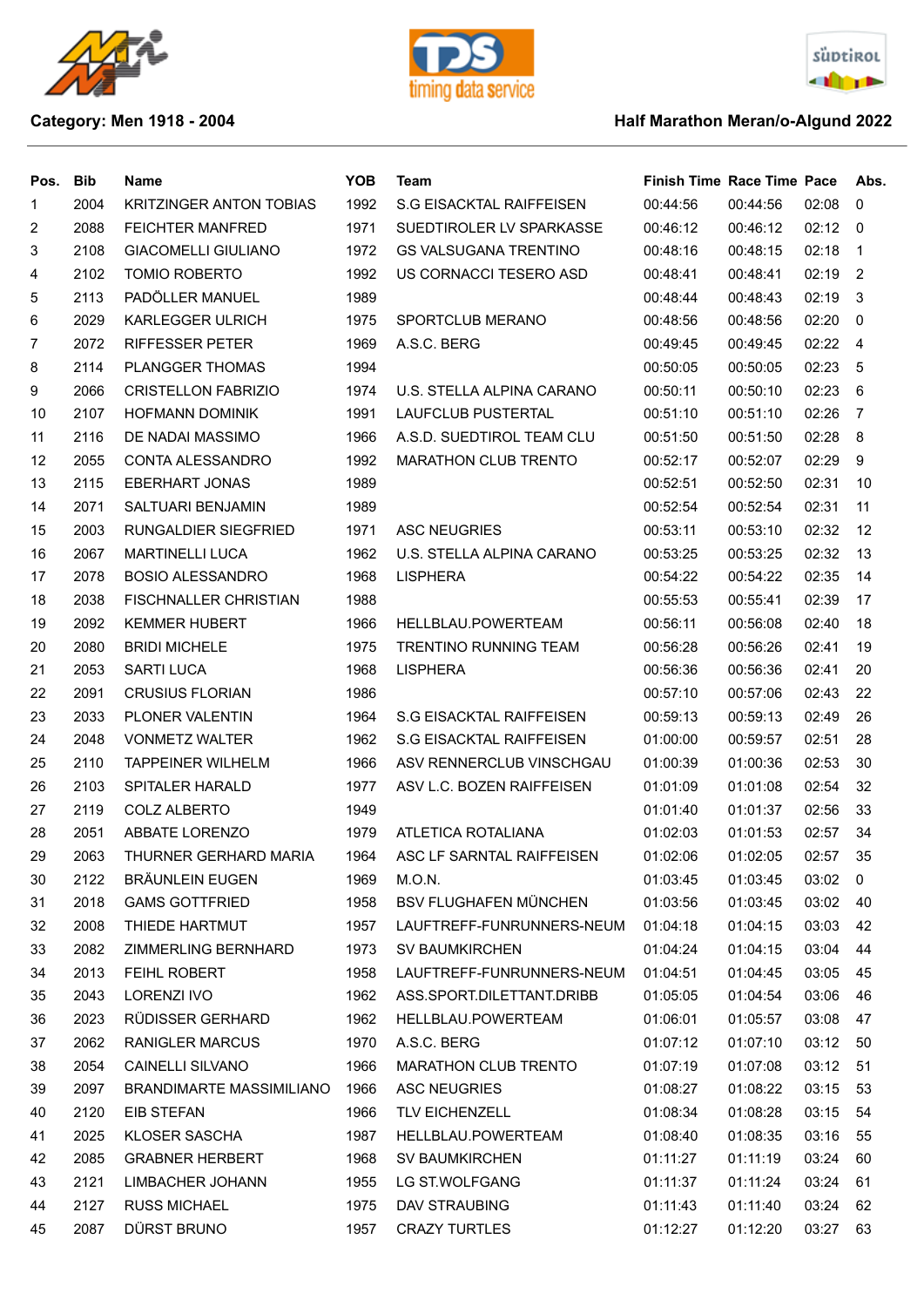





## **Category: Men 1918 - 2004 Category: Men 1918 - 2004 Half Marathon Meran/o-Algund 2022**

| Pos. | <b>Bib</b> | <b>Name</b>             | YOB. | Team                          | <b>Finish Time Race Time Pace</b> |          |       | Abs. |
|------|------------|-------------------------|------|-------------------------------|-----------------------------------|----------|-------|------|
| 46   | 2093       | <b>BAZZOLI MARCO</b>    | 1963 | <b>MARATHON CLUB TRENTO</b>   | 01:12:28                          | 01:12:26 | 03:27 | 64   |
| 47   | 2027       | <b>FLORIO PAOLO</b>     | 1958 | S.A.F. BOLZANO                | 01:12:31                          | 01:12:17 | 03:27 | 66   |
| 48   | 2070       | TREIBLMAIR GERHARD      | 1966 | <b>BSV SPARKASSE OBERLAND</b> | 01:12:43                          | 01:12:32 | 03:27 | 67   |
| 49   | 2011       | <b>BLAGOJEVIC MILAN</b> | 1958 | LAUFTREFF AUGSBURG SÜD        | 01:13:56                          | 01:13:48 | 03:31 | 69   |
| 50   | 2014       | <b>KLUGE VOLKER</b>     | 1959 | LC DÜBENER HEIDE              | 01:14:19                          | 01:14:14 | 03:32 | 70   |
| 51   | 2083       | <b>WALCH ROBERT</b>     | 1970 | <b>SV BAUMKIRCHEN</b>         | 01:15:09                          | 01:15:00 | 03:34 | 71   |
| 52   | 2126       | <b>KAPTEIN ROBIN</b>    | 1997 | <b>SPORTUNION KUFSTEIN</b>    | 01:15:16                          | 01:15:05 | 03:35 | 72   |
| 53   | 2001       | <b>SAMHABER ERWIN</b>   | 1966 | TRIRUN LINZ                   | 01:15:46                          | 01:15:41 | 03:36 | 76   |
| 54   | 2044       | <b>CONGIU DAVIDE</b>    | 1965 |                               | 01:15:58                          | 01:15:45 | 03:37 | 78   |
| 55   | 2052       | PANIZZARI FABIO         | 1968 |                               | 01:17:27                          | 01:17:22 | 03:41 | 83   |
| 56   | 2039       | <b>KUTTLER ROLF</b>     | 1957 | TV HOCHSTETTEN                | 01:18:11                          | 01:18:08 | 03:43 | 84   |
| 57   | 2041       | CASTELLARO GIAMMARIA    | 1960 | SPORT PROJECT VCO             | 01:23:30                          | 01:23:28 | 03:58 | 89   |
| 58   | 2056       | <b>VOLZ KLEMENS</b>     | 1954 | TV SPAICHINGEN                | 01:24:40                          | 01:24:37 | 04:01 | 90   |
| 59   | 2099       | <b>ZECHER NORBERT</b>   | 1940 | <b>SV STAUFENBERG</b>         | 01:30:46                          | 01:30:38 | 04:19 | 96   |
| 60   | 2090       | <b>FERBER UDO</b>       | 1957 | TEAM-NAUNHEIM.DE              | 01:31:12                          | 01:31:00 | 04:20 | 97   |
| 61   | 2081       | <b>GOLUSDA JENS</b>     | 1969 | LAUFTREFF AUGSBURG SÜD        | 01:38:34                          | 01:38:27 | 04:41 | 99   |
| 62   | 2100       | <b>WOLFF NORBERT</b>    | 1943 | <b>SV STAUFENBERG</b>         | 01:56:27                          | 01:56:17 | 05:32 | 100  |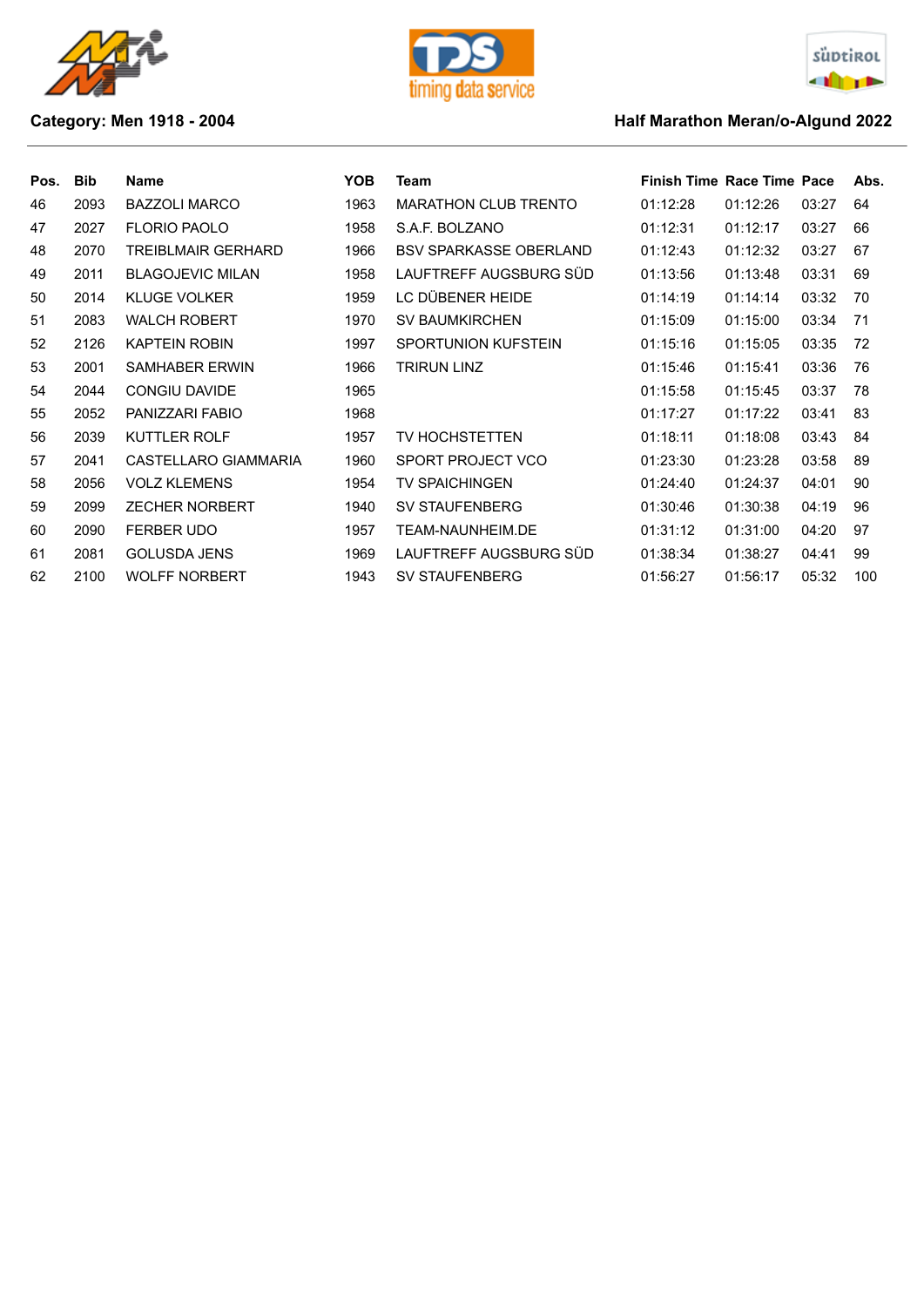





## 1. Place: SPORTCLUB MERANO - Totaltime: 15:37:34 Half Marathon Meran/o-Algund 2022

| Pos. | <b>Bib</b> | <b>Name</b>                  | <b>YOB</b> | <b>Finish Time</b> | Pace  | Abs. |
|------|------------|------------------------------|------------|--------------------|-------|------|
| 1    | 338        | <b>BRUNNER ROBERT</b>        | 1974       | 01:18:51           | 03:45 | 21   |
| 2    | 6          | <b>KESSLER JULIA</b>         | 1993       | 01:22:33           | 03:55 | 32   |
| 3    | 8          | SCHWEIGKOFLER ANDREA         | 1984       | 01:27:10           | 04:08 | 45   |
| 4    | 350        | <b>GERSTGRASSER BERNHARD</b> | 1967       | 01:29:01           | 04:14 | 61   |
| 5    | 395        | <b>BURGER ELMAR</b>          | 1973       | 01:31:44           | 04:21 | 81   |
| 6    | 469        | <b>BONINSEGNA SERGIO</b>     | 1957       | 01:34:28           | 04:29 | 98   |
| 7    | 464        | <b>GOEGELE GEORG</b>         | 1981       | 01:35:41           | 04:32 | 105  |
| 8    | 468        | CAPPELLETTI DANIFI A         | 1961       | 01:44:21           | 04:57 | 171  |
| 9    | 480        | <b>HUBER ANGELICA</b>        | 1961       | 01:46:00           | 05:02 | 179  |
| 10   | 335        | SPORNBERGER NORBERT          | 1956       | 01:47:45           | 05:07 | 194  |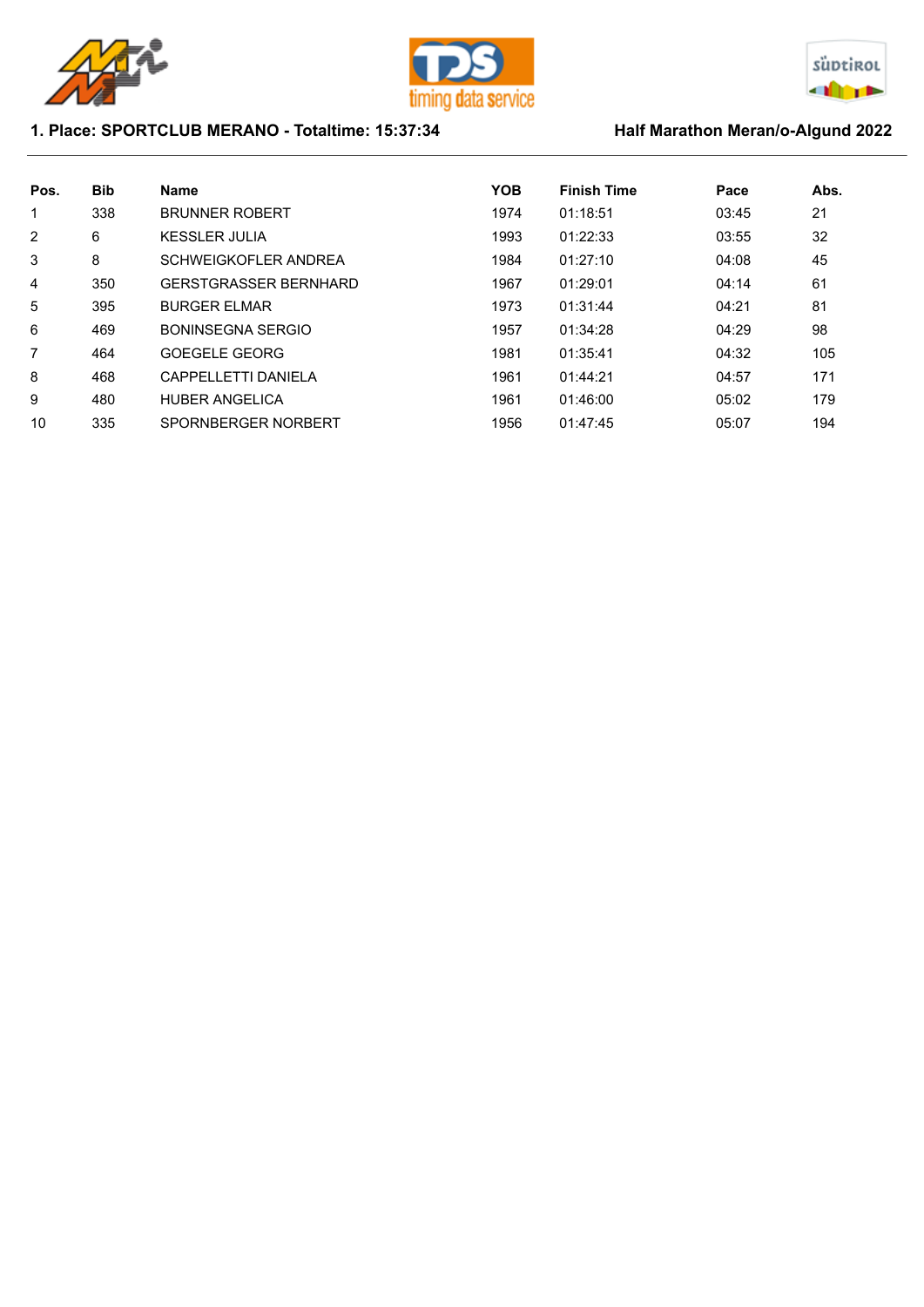





## 2. Place: Hellblau.Powerteam - Totaltime: 16:44:41 Half Marathon Meran/o-Algund 2022

| Pos.           | <b>Bib</b> | <b>Name</b>             | <b>YOB</b> | <b>Finish Time</b> | Pace  | Abs. |
|----------------|------------|-------------------------|------------|--------------------|-------|------|
| 1              | 231        | PONGRUBER JOHANNES      | 1976       | 01:16:51           | 03:39 | 12   |
| $\overline{2}$ | 233        | <b>NEUFERT DENISE</b>   | 1982       | 01:26:39           | 04:07 | 42   |
| 3              | 235        | <b>SCHNEIDER PHIL</b>   | 1994       | 01:31:30           | 04:20 | 79   |
| $\overline{4}$ | 236        | STOPPFI GFRNOT          | 1968       | 01:33:24           | 04:26 | 89   |
| 5              | 234        | <b>RIMMELE KRISTINA</b> | 1994       | 01:41:00           | 04:47 | 147  |
| 6              | 238        | KÖNIG ANITA             | 1972       | 01:46:02           | 05:01 | 181  |
| 7              | 241        | <b>MENDER PETER</b>     | 1969       | 01:50:40           | 05:14 | 216  |
| 8              | 239        | LEBENBAUER RAIMUND      | 1972       | 01:50:40           | 05:15 | 215  |
| 9              | 240        | SCHELLANDER JÜRGEN      | 1966       | 01:51:41           | 05:18 | 220  |
| 10             | 242        | <b>MENDER SABINE</b>    | 1967       | 01:56:14           | 05:30 | 251  |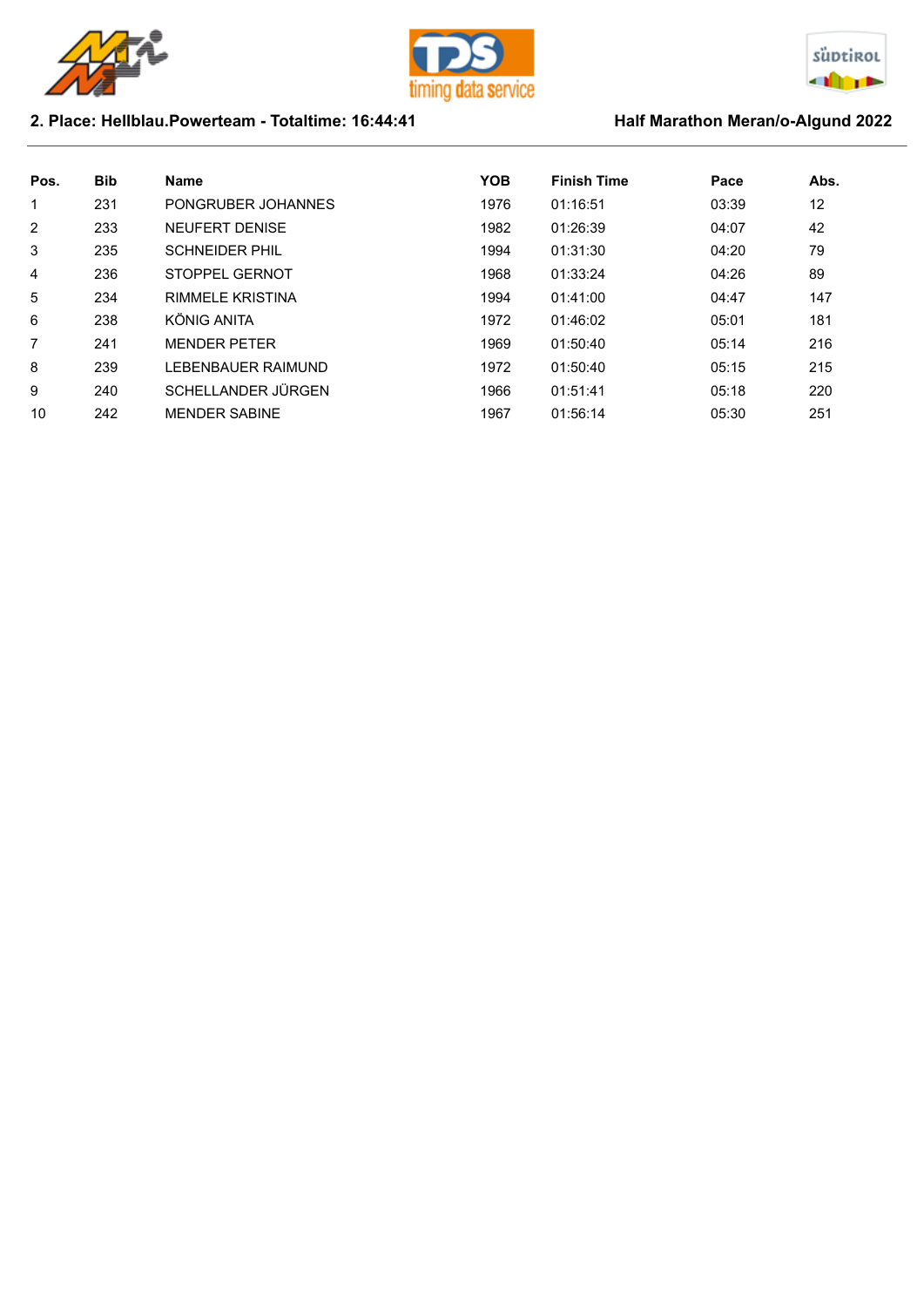







## **Team Top 10 Half Marathon Meran/o-Algund 2022**

| Pos. | Team               | <b>Total Fir</b> |
|------|--------------------|------------------|
|      | SPORTCLUB MERANO   | 15:37:34         |
| 2    | Hellblau.Powerteam | 16:44:41         |

**Total Finish Time**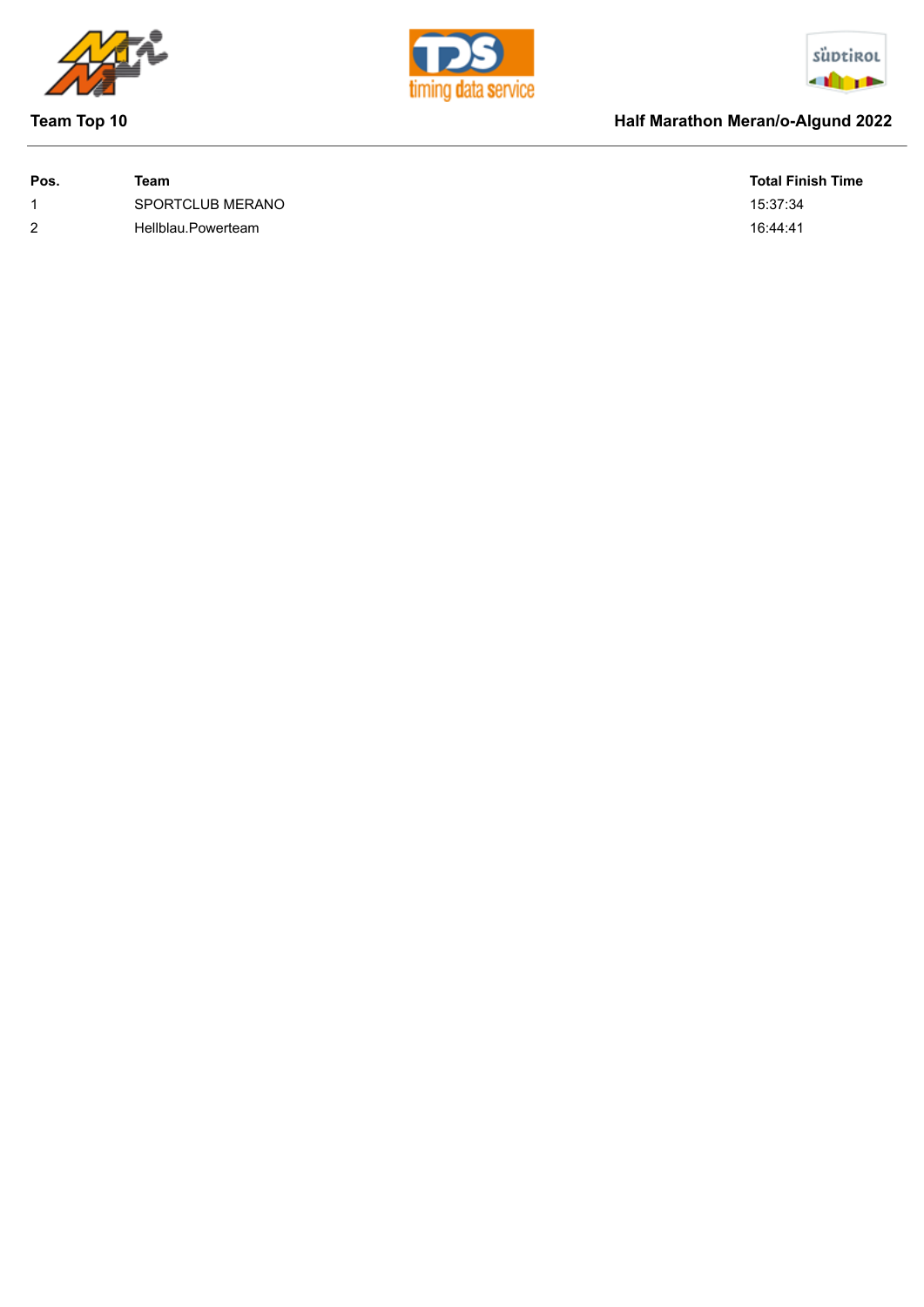





### **Classification: Women & Men Algund 2022 Half Marathon Meran/o-Algund 2022**

| Pos. | Bib  | Name                         | <b>YOB</b> | Team                            | <b>Finish Time Race Time Pace</b> |          |       | Abs.           |
|------|------|------------------------------|------------|---------------------------------|-----------------------------------|----------|-------|----------------|
| 1    | 2108 | <b>GIACOMELLI GIULIANO</b>   | 1972       | <b>GS VALSUGANA TRENTINO</b>    | 00:48:16                          | 00:48:15 | 02:18 | 1              |
| 2    | 2102 | <b>TOMIO ROBERTO</b>         | 1992       | US CORNACCI TESERO ASD          | 00:48:41                          | 00:48:41 | 02:19 | 2              |
| 3    | 2113 | PADÖLLER MANUEL              | 1989       |                                 | 00:48:44                          | 00:48:43 | 02:19 | -3             |
| 4    | 2072 | <b>RIFFESSER PETER</b>       | 1969       | A.S.C. BERG                     | 00:49:45                          | 00:49:45 | 02:22 | $\overline{4}$ |
| 5    | 2114 | PLANGGER THOMAS              | 1994       |                                 | 00:50:05                          | 00:50:05 | 02:23 | 5              |
| 6    | 2066 | <b>CRISTELLON FABRIZIO</b>   | 1974       | U.S. STELLA ALPINA CARANO       | 00:50:11                          | 00:50:10 | 02:23 | 6              |
| 7    | 2107 | <b>HOFMANN DOMINIK</b>       | 1991       | LAUFCLUB PUSTERTAL              | 00:51:10                          | 00:51:10 | 02:26 | -7             |
| 8    | 2116 | DE NADAI MASSIMO             | 1966       | A.S.D. SUEDTIROL TEAM CLU       | 00:51:50                          | 00:51:50 | 02:28 | 8              |
| 9    | 2055 | CONTA ALESSANDRO             | 1992       | <b>MARATHON CLUB TRENTO</b>     | 00:52:17                          | 00:52:07 | 02:29 | 9              |
| 10   | 2115 | <b>EBERHART JONAS</b>        | 1989       |                                 | 00:52:51                          | 00:52:50 | 02:31 | 10             |
| 11   | 2071 | SALTUARI BENJAMIN            | 1989       |                                 | 00:52:54                          | 00:52:54 | 02:31 | 11             |
| 12   | 2003 | RUNGALDIER SIEGFRIED         | 1971       | <b>ASC NEUGRIES</b>             | 00:53:11                          | 00:53:10 | 02:32 | 12             |
| 13   | 2067 | <b>MARTINELLI LUCA</b>       | 1962       | U.S. STELLA ALPINA CARANO       | 00:53:25                          | 00:53:25 | 02:32 | 13             |
| 14   | 2078 | <b>BOSIO ALESSANDRO</b>      | 1968       | <b>LISPHERA</b>                 | 00:54:22                          | 00:54:22 | 02:35 | 14             |
| 15   | 2034 | <b>DALLIO GIULIA</b>         | 1989       | ATLETICA VALLE DI CEMBRA        | 00:54:30                          | 00:54:29 | 02:35 | 15             |
| 16   | 2104 | <b>BONVECCHIO ELEKTRA</b>    | 1978       | <b>ATLETICA TRENTO</b>          | 00:54:31                          | 00:54:31 | 02:36 | 16             |
| 17   | 2038 | <b>FISCHNALLER CHRISTIAN</b> | 1988       |                                 | 00:55:53                          | 00:55:41 | 02:39 | 17             |
| 18   | 2092 | <b>KEMMER HUBERT</b>         | 1966       | HELLBLAU.POWERTEAM              | 00:56:11                          | 00:56:08 | 02:40 | 18             |
| 19   | 2080 | <b>BRIDI MICHELE</b>         | 1975       | <b>TRENTINO RUNNING TEAM</b>    | 00:56:28                          | 00:56:26 | 02:41 | 19             |
| 20   | 2053 | <b>SARTI LUCA</b>            | 1968       | <b>LISPHERA</b>                 | 00:56:36                          | 00:56:36 | 02:41 | 20             |
| 21   | 2006 | <b>CRUSIUS CHRISTIN</b>      | 1984       |                                 | 00:56:42                          | 00:56:38 | 02:42 | 21             |
| 22   | 2091 | <b>CRUSIUS FLORIAN</b>       | 1986       |                                 | 00:57:10                          | 00:57:06 | 02:43 | 22             |
| 23   | 2101 | PLANCKER ROMINA              | 1997       | ASV GHERDEINA RUNNERS           | 00:57:30                          | 00:57:30 | 02:44 | 23             |
| 24   | 2077 | NASCIMBENI SARA              | 2000       | <b>SPORTLER TEAM</b>            | 00:58:31                          | 00:58:31 | 02:47 | 24             |
| 25   | 2089 | <b>HOELLRIGL GERTRAUD</b>    | 1980       | SPORTCLUB MERANO                | 00:58:35                          | 00:58:32 | 02:47 | 25             |
| 26   | 2033 | PLONER VALENTIN              | 1964       | <b>S.G EISACKTAL RAIFFEISEN</b> | 00:59:13                          | 00:59:13 | 02:49 | 26             |
| 27   | 2109 | <b>GASSER EDITH</b>          | 1970       | <b>SPORTCLUB MERANO</b>         | 00:59:49                          | 00:59:48 | 02:51 | 27             |
| 28   | 2048 | <b>VONMETZ WALTER</b>        | 1962       | <b>S.G EISACKTAL RAIFFEISEN</b> | 01:00:00                          | 00:59:57 | 02:51 | 28             |
| 29   | 2118 | <b>FEICHTER MARIA</b>        | 1986       | A.S.DIL. FULL SPORT MERAN       | 01:00:10                          | 01:00:05 | 02:52 | 29             |
| 30   | 2110 | <b>TAPPEINER WILHELM</b>     | 1966       | ASV RENNERCLUB VINSCHGAU        | 01:00:39                          | 01:00:36 | 02:53 | 30             |
| 31   | 2032 | <b>MUJADZIC ELVIRA</b>       | 1971       | U.S. DOLOMITICA ASD             | 01:00:46                          | 01:00:45 | 02:53 | 31             |
| 32   | 2103 | SPITALER HARALD              | 1977       | ASV L.C. BOZEN RAIFFEISEN       | 01:01:09                          | 01:01:08 | 02:54 | 32             |
| 33   | 2119 | <b>COLZ ALBERTO</b>          | 1949       |                                 | 01:01:40                          | 01:01:37 | 02:56 | 33             |
| 34   | 2051 | ABBATE LORENZO               | 1979       | ATLETICA ROTALIANA              | 01:02:03                          | 01:01:53 | 02:57 | 34             |
| 35   | 2063 | THURNER GERHARD MARIA        | 1964       | ASC LF SARNTAL RAIFFEISEN       | 01:02:06                          | 01:02:05 | 02:57 | 35             |
| 36   | 2061 | DELLACASAGRANDE SERENA       | 1973       | ATHLETIC CLUB 96 ALPERIA        | 01:02:14                          | 01:02:14 | 02:57 | 36             |
| 37   | 2059 | KELDERER DOROTHEA            | 1962       | <b>ASC NEUGRIES</b>             | 01:02:45                          | 01:02:42 | 02:59 | 37             |
| 38   | 2050 | PALMA MARIA LUISE            | 1961       | A.S.C. BERG                     | 01:02:58                          | 01:02:58 | 03:00 | 38             |
| 39   | 2060 | <b>SCHILLING ELISABETH</b>   | 1961       | <b>ASC NEUGRIES</b>             | 01:03:01                          | 01:02:58 | 03:00 | 39             |
| 40   | 2018 | <b>GAMS GOTTFRIED</b>        | 1958       | <b>BSV FLUGHAFEN MÜNCHEN</b>    | 01:03:56                          | 01:03:45 | 03:02 | 40             |
| 41   | 2022 | HEINZLE ALEXANDRA            | 1968       | HELLBLAU.POWERTEAM              | 01:04:00                          | 01:03:57 | 03:03 | 41             |
| 42   | 2008 | THIEDE HARTMUT               | 1957       | LAUFTREFF-FUNRUNNERS-NEUM       | 01:04:18                          | 01:04:15 | 03:03 | 42             |
| 43   | 2082 | ZIMMERLING BERNHARD          | 1973       | <b>SV BAUMKIRCHEN</b>           | 01:04:24                          | 01:04:15 | 03:04 | 44             |
| 44   | 2073 | PERATHONER MANUELA           | 1964       | ASV GHERDEINA RUNNERS           | 01:04:24                          | 01:04:24 | 03:04 | 43             |
| 45   | 2013 | FEIHL ROBERT                 | 1958       | LAUFTREFF-FUNRUNNERS-NEUM       | 01:04:51                          | 01:04:45 | 03:05 | 45             |
|      |      |                              |            |                                 |                                   |          |       |                |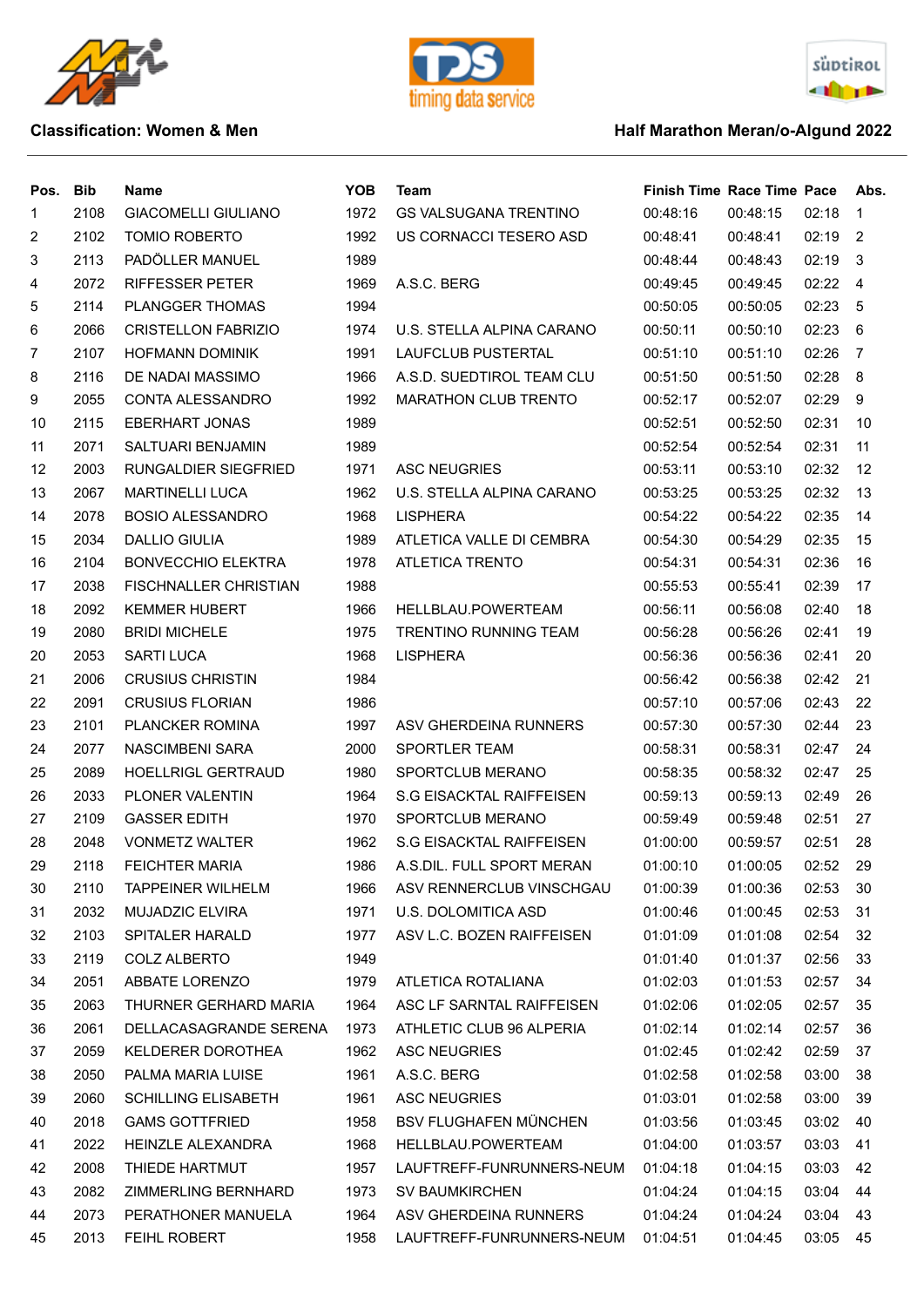





| Pos. | <b>Bib</b> | Name                            | <b>YOB</b> | Team                          | <b>Finish Time Race Time Pace</b> |          |       | Abs. |
|------|------------|---------------------------------|------------|-------------------------------|-----------------------------------|----------|-------|------|
| 46   | 2043       | <b>LORENZI IVO</b>              | 1962       | ASS.SPORT.DILETTANT.DRIBB     | 01:05:05                          | 01:04:54 | 03:06 | 46   |
| 47   | 2023       | RÜDISSER GERHARD                | 1962       | HELLBLAU.POWERTEAM            | 01:06:01                          | 01:05:57 | 03:08 | 47   |
| 48   | 2021       | <b>BERLINGER CHRISTINA</b>      | 1972       | HELLBLAU.POWERTEAM            | 01:06:01                          | 01:05:58 | 03:08 | 48   |
| 49   | 2074       | DE ZOLT SIMONA                  | 1994       |                               | 01:07:02                          | 01:06:51 | 03:11 | 49   |
| 50   | 2062       | <b>RANIGLER MARCUS</b>          | 1970       | A.S.C. BERG                   | 01:07:12                          | 01:07:10 | 03:12 | 50   |
| 51   | 2054       | <b>CAINELLI SILVANO</b>         | 1966       | MARATHON CLUB TRENTO          | 01:07:19                          | 01:07:08 | 03:12 | 51   |
| 52   | 2106       | <b>MOSER HEIDI ELISABETH</b>    | 1976       | ASC LF SARNTAL RAIFFEISEN     | 01:08:20                          | 01:08:18 | 03:15 | 52   |
| 53   | 2097       | <b>BRANDIMARTE MASSIMILIANO</b> | 1966       | <b>ASC NEUGRIES</b>           | 01:08:27                          | 01:08:22 | 03:15 | 53   |
| 54   | 2120       | EIB STEFAN                      | 1966       | <b>TLV EICHENZELL</b>         | 01:08:34                          | 01:08:28 | 03:15 | 54   |
| 55   | 2025       | <b>KLOSER SASCHA</b>            | 1987       | HELLBLAU.POWERTEAM            | 01:08:40                          | 01:08:35 | 03:16 | 55   |
| 56   | 2035       | THELEN BEATE                    | 1962       | ALFTERER SC                   | 01:08:49                          | 01:08:46 | 03:16 | 56   |
| 57   | 2037       | <b>TAMMERLE CHRISTINE</b>       | 1973       |                               | 01:10:23                          | 01:10:19 | 03:21 | 57   |
| 58   | 2030       | LIVERANI AMELIA                 | 1991       | <b>ASC NEUGRIES</b>           | 01:11:16                          | 01:11:13 | 03:23 | 58   |
| 59   | 2068       | <b>GANZ CINZIA</b>              | 1977       | U.S. STELLA ALPINA CARANO     | 01:11:27                          | 01:11:18 | 03:24 | 59   |
| 60   | 2085       | <b>GRABNER HERBERT</b>          | 1968       | <b>SV BAUMKIRCHEN</b>         | 01:11:27                          | 01:11:19 | 03:24 | 60   |
| 61   | 2121       | LIMBACHER JOHANN                | 1955       | LG ST.WOLFGANG                | 01:11:37                          | 01:11:24 | 03:24 | 61   |
| 62   | 2127       | <b>RUSS MICHAEL</b>             | 1975       | DAV STRAUBING                 | 01:11:43                          | 01:11:40 | 03:24 | 62   |
| 63   | 2087       | DÜRST BRUNO                     | 1957       | <b>CRAZY TURTLES</b>          | 01:12:27                          | 01:12:20 | 03:27 | 63   |
| 64   | 2093       | <b>BAZZOLI MARCO</b>            | 1963       | <b>MARATHON CLUB TRENTO</b>   | 01:12:28                          | 01:12:26 | 03:27 | 64   |
| 65   | 2123       | FLORIO TIZIANA ANGELA           | 1973       | 9,92 RUNNING ASD              | 01:12:31                          | 01:12:15 | 03:27 | 65   |
| 66   | 2027       | <b>FLORIO PAOLO</b>             | 1958       | S.A.F. BOLZANO                | 01:12:31                          | 01:12:17 | 03:27 | 66   |
| 67   | 2070       | <b>TREIBLMAIR GERHARD</b>       | 1966       | <b>BSV SPARKASSE OBERLAND</b> | 01:12:43                          | 01:12:32 | 03:27 | 67   |
| 68   | 2017       | <b>SYLKE LEUPOLD</b>            | 1969       | LC DÜBENER HEIDE              | 01:13:32                          | 01:13:28 | 03:30 | 68   |
| 69   | 2011       | <b>BLAGOJEVIC MILAN</b>         | 1958       | LAUFTREFF AUGSBURG SÜD        | 01:13:56                          | 01:13:48 | 03:31 | 69   |
| 70   | 2014       | <b>KLUGE VOLKER</b>             | 1959       | LC DÜBENER HEIDE              | 01:14:19                          | 01:14:14 | 03:32 | 70   |
| 71   | 2083       | <b>WALCH ROBERT</b>             | 1970       | <b>SV BAUMKIRCHEN</b>         | 01:15:09                          | 01:15:00 | 03:34 | 71   |
| 72   | 2126       | <b>KAPTEIN ROBIN</b>            | 1997       | <b>SPORTUNION KUFSTEIN</b>    | 01:15:16                          | 01:15:05 | 03:35 | 72   |
| 73   | 2125       | <b>WIERDA ROSELOT</b>           | 1997       | <b>SPORTUNION KUFSTEIN</b>    | 01:15:17                          | 01:15:05 | 03:35 | 73   |
| 74   | 2086       | DOUJAK MARIA                    | 1985       | <b>SV BAUMKIRCHEN</b>         | 01:15:41                          | 01:15:33 | 03:36 | 74   |
| 75   | 2084       | <b>GRABNER MICHAELA</b>         | 1978       | <b>SV BAUMKIRCHEN</b>         | 01:15:42                          | 01:15:35 | 03:36 | 75   |
| 76   | 2001       | <b>SAMHABER ERWIN</b>           | 1966       | <b>TRIRUN LINZ</b>            | 01:15:46                          | 01:15:41 | 03:36 | 76   |
| 77   | 2047       | <b>BEDIN RAFFAELLA</b>          | 1973       | <b>LISPHERA</b>               | 01:15:53                          | 01:15:53 | 03:36 | 77   |
| 78   | 2044       | CONGIU DAVIDE                   | 1965       |                               | 01:15:58                          | 01:15:45 | 03:37 | 78   |
| 79   | 2002       | <b>GRIESSER KARIN</b>           | 1974       | A.S.D.SSV BRIXEN              | 01:16:36                          | 01:16:28 | 03:38 | 79   |
| 80   | 2079       | <b>HAUBER SARAH</b>             | 1987       | LAUFTREFF AUGSBURG SÜD        | 01:16:54                          | 01:16:49 | 03:39 | 80   |
| 81   | 2040       | <b>BRADL SABINE</b>             | 1961       | LAUFTREFF AUGSBURG SÜD        | 01:17:04                          | 01:16:59 | 03:40 | 81   |
| 82   | 2036       | <b>BRADL SOPHIA</b>             | 1994       | LAUFTREFF AUGSBURG SÜD        | 01:17:06                          | 01:16:59 | 03:40 | 82   |
| 83   | 2052       | PANIZZARI FABIO                 | 1968       |                               | 01:17:27                          | 01:17:22 | 03:41 | 83   |
| 84   | 2039       | KUTTLER ROLF                    | 1957       | TV HOCHSTETTEN                | 01:18:11                          | 01:18:08 | 03:43 | 84   |
| 85   | 2042       | DALLAPE' VILMA                  | 1956       | G.S. FRAVEGGIO                | 01:20:14                          | 01:20:14 | 03:49 | 85   |
| 86   | 2007       | <b>VOGELE ALEXANDRA</b>         | 1972       | LAUFTREFF AUGSBURG SÜD        | 01:21:14                          | 01:21:08 | 03:52 | 86   |
| 87   | 2015       | <b>KLUGE SUSANNE</b>            | 1961       | LC DÜBENER HEIDE              | 01:21:41                          | 01:21:36 | 03:53 | 87   |
| 88   | 2058       | HAGN CONSTANZA                  | 1974       |                               | 01:22:01                          | 01:21:58 | 03:54 | 88   |
| 89   | 2041       | CASTELLARO GIAMMARIA            | 1960       | SPORT PROJECT VCO             | 01:23:30                          | 01:23:28 | 03:58 | 89   |
| 90   | 2056       | <b>VOLZ KLEMENS</b>             | 1954       | <b>TV SPAICHINGEN</b>         | 01:24:40                          | 01:24:37 | 04:01 | 90   |
|      |            |                                 |            |                               |                                   |          |       |      |